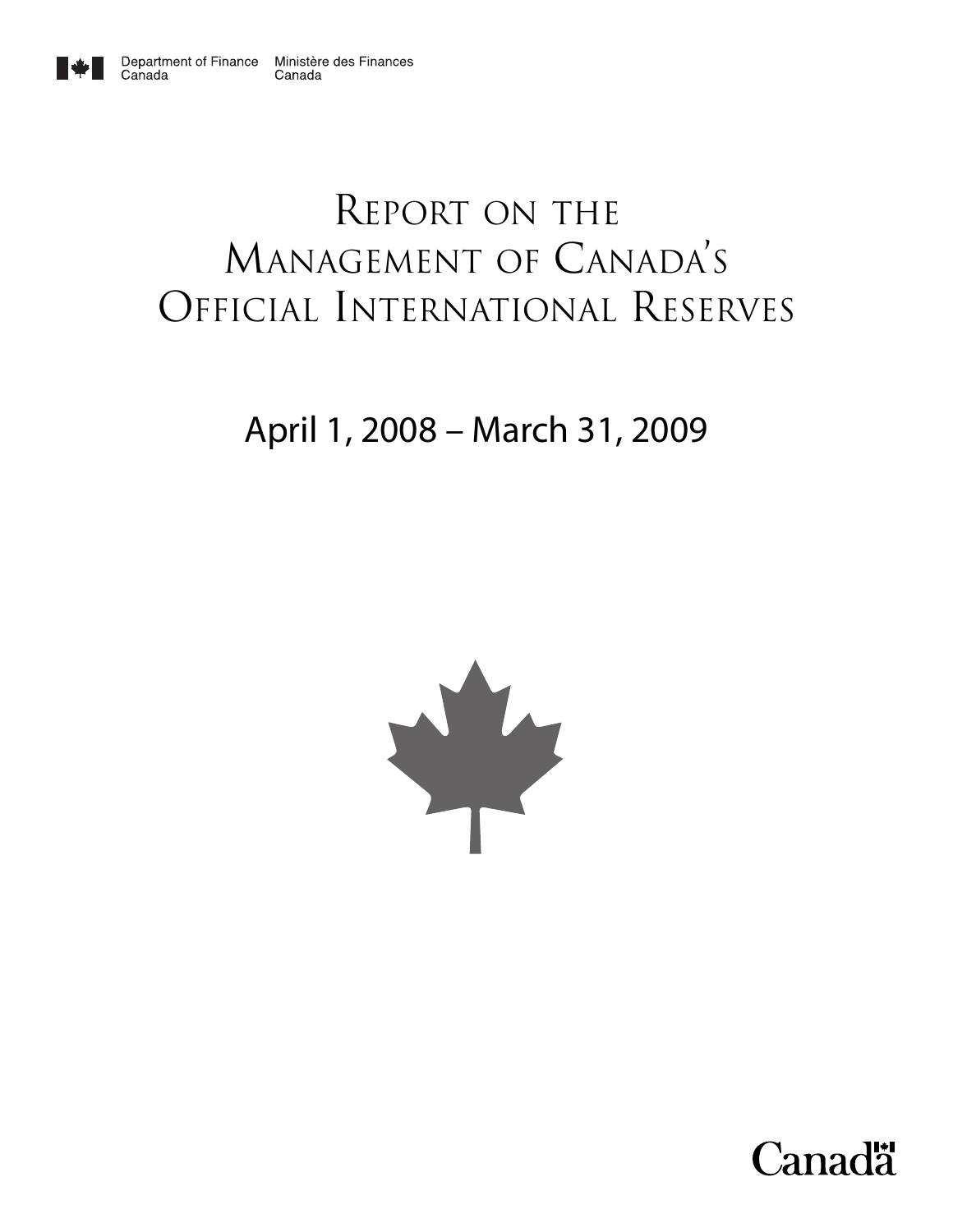©Her Majesty the Queen in Right of Canada (2009) All rights reserved

All requests for permission to reproduce this document or any part thereof shall be addressed to Public Works and Government Services Canada.

> Available on the Internet at www.fin.gc.ca

*Cette publication est également disponible en français.*

Cat. No.: F1-31/2009E-PDF ISBN 978-0-662-47306-0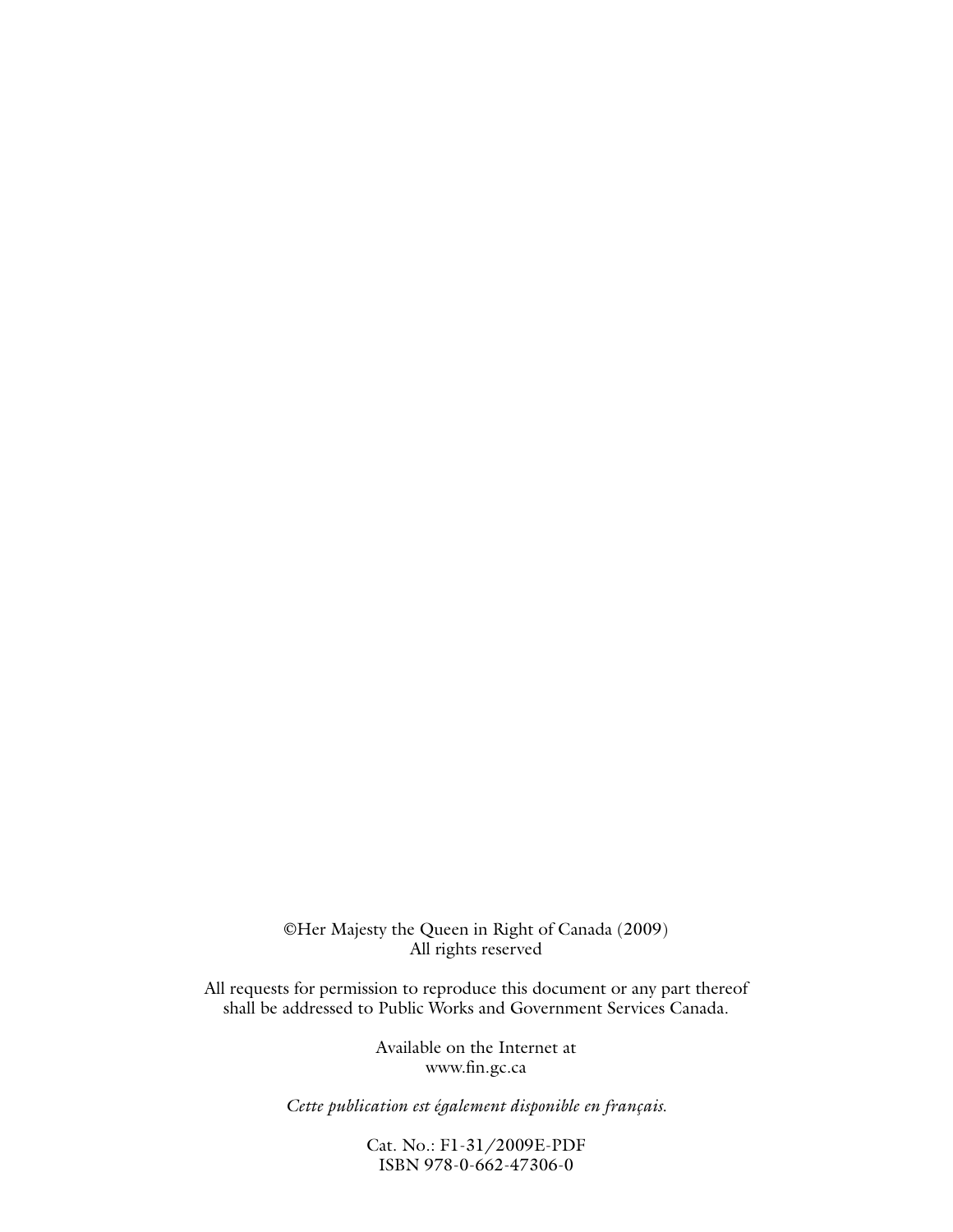# <span id="page-2-0"></span>**Table of [Contents](#page-2-0)**

| Overview of the Exchange Fund Account Management Framework 8                   |
|--------------------------------------------------------------------------------|
|                                                                                |
|                                                                                |
|                                                                                |
|                                                                                |
| Market Developments and Impact on the Portfolio During the Reporting Period 13 |
|                                                                                |
|                                                                                |
| Composition of the Official International Reserves as at March 31, 2009 20     |
| Changes in the Level of the Official International Reserves 23                 |
|                                                                                |
|                                                                                |
|                                                                                |
|                                                                                |
|                                                                                |
| Annex 4: List of Agents and Mandataries as Defined by the Currency Act 46      |
|                                                                                |
|                                                                                |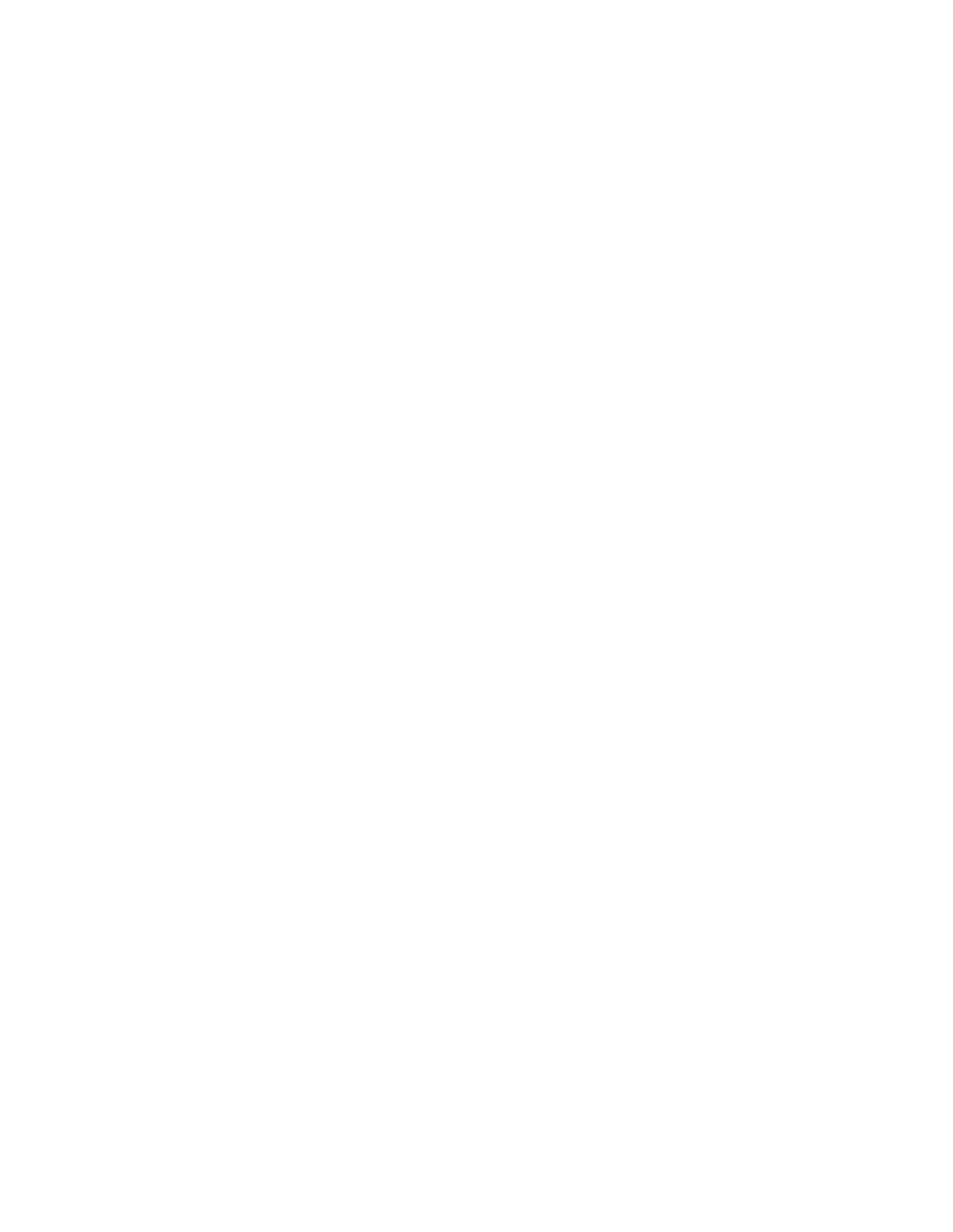

# <span id="page-4-0"></span>**Purpose of the Report**

This edition of the *Report on the Management of Canada's Official International Reserves* provides details on official international reserves operations, primarily related to the management of the Exchange Fund Account (EFA), from April 1, 2008 to March 31, 2009. Data are presented in US dollars, unless otherwise indicated.

On a market-value basis, the official international reserves stood at US\$43,524 million as of March 31, 2009 (Table 1). The EFA, which represents the largest component of the official international reserves, is an actively managed portfolio of liquid foreign currency securities and deposits. The EFA also includes assets that are not actively managed, including special drawing rights (SDRs) and a small holding of gold. SDRs are international reserve assets created by the International Monetary Fund (IMF) based on a basket of international currencies.

The official international reserves also include Canada's reserve position at the IMF, which is not actively managed. This position, which represents Canada's investment in the activities of the IMF, fluctuates according to drawdowns and repayments from the IMF.

The EFA is funded by liabilities of the Government of Canada denominated in, or converted to, foreign currencies. The interest and principal receipts and payments on EFA assets and foreigndenominated liabilities are matched as closely as possible in currency and timing to minimize the Government's exposure to foreign currency and interest rate risks. Accordingly, the EFA is managed on a portfolio basis, focusing on earning a return on assets slightly in excess of the cost of funding the EFA.

This report provides a comprehensive account of the framework within which the EFA is managed, its composition and changes during the year, and strategic policy initiatives. The accompanying financial statements, audited by the Auditor General of Canada, provide information on the position of the EFA asset portfolio as of the end of the 2008–09 fiscal year.

|                                                            | March 31, 2009 | March 31, 2008                           | Change         |  |  |  |
|------------------------------------------------------------|----------------|------------------------------------------|----------------|--|--|--|
|                                                            |                | (market value in millions of US dollars) |                |  |  |  |
| <b>Securities</b>                                          | 40,176         | 39,359                                   | 817            |  |  |  |
| Deposits                                                   | 734            | 1,866                                    | $-1,132$       |  |  |  |
| Total securities and deposits<br>(liquid reserves)<br>Gold | 40,910<br>100  | 41,225<br>102                            | $-315$<br>$-2$ |  |  |  |
| <b>SDRs</b>                                                | 964            | 1,062                                    | -98            |  |  |  |
| <b>Total EFA</b>                                           | 41,974         | 42,389                                   | $-415$         |  |  |  |
| IMF reserve position                                       | 1,550          | 668                                      | 882            |  |  |  |
| Total official international reserves                      | 43,524         | 43,057                                   | 467            |  |  |  |

#### Table 1 **The EFA and Official International Reserves**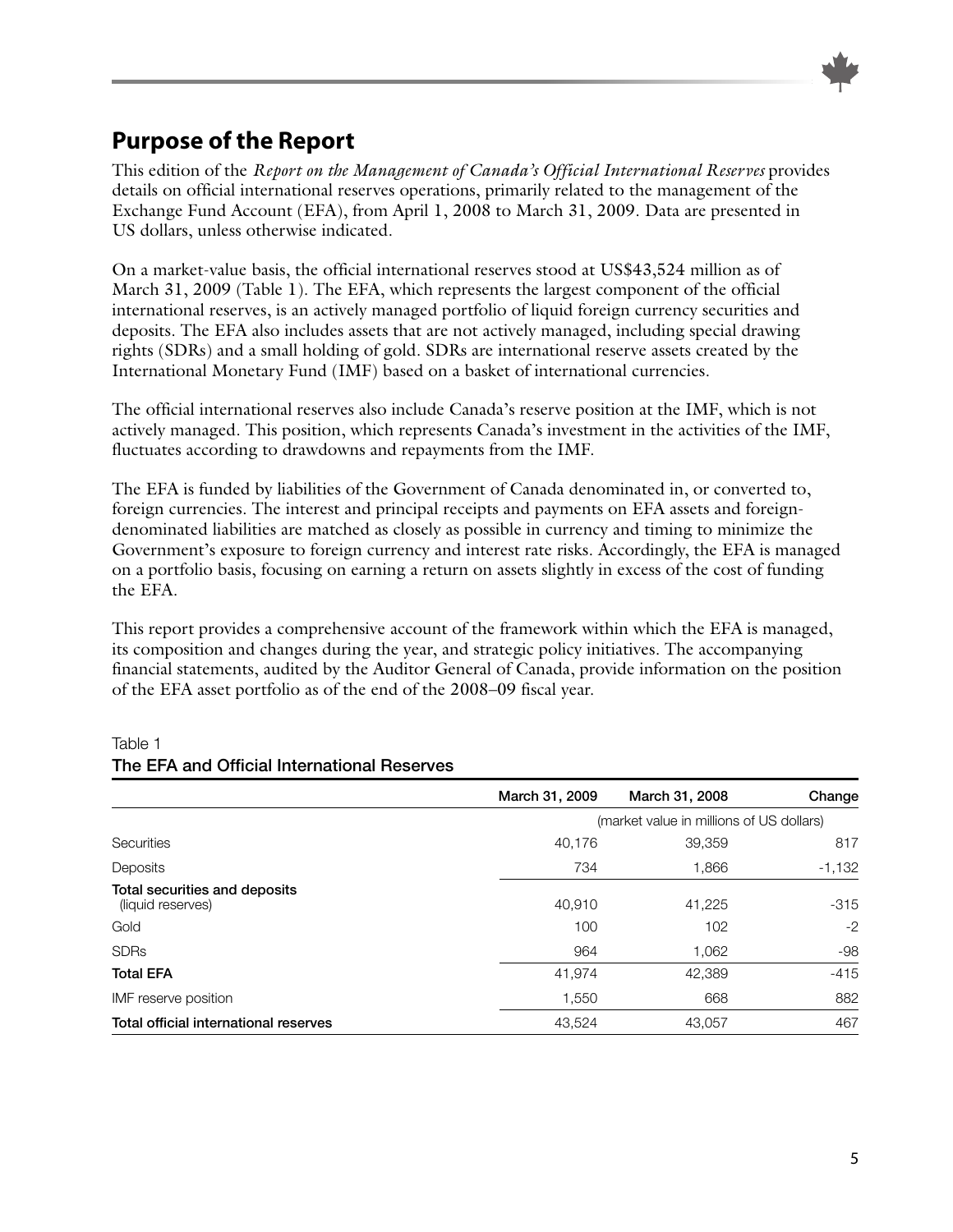

# **Highlights**

- ✓ **Impact of the global @nancial crisis:** Financial market conditions in 2008–09 continued to be marked by major disruptions to credit markets, resulting in a flight to quality on the part of many investors. Overall, the EFA assets net of liabilities benefited from this flight to quality. While the EFA contained a small proportion of investments in foreign private sector financial institutions several of which were downgraded, taken over by other financial institutions or directly supported by foreign governments—counterparty credit risks were prudently managed and the EFA did not realize any credit losses from such investments.
- ✓ **Change in the level of the of@cial international reserves:** The market value of the ofUcial international reserves increased to US\$43.5 billion as of March 31, 2009 from \$43.1 billion as of March 31, 2008. The change comprised a \$415-million decrease in EFA assets and a \$882 million increase in the IMF reserve position.
- ✓ **EFA funding sources:** Cross-currency swaps of domestic obligations and short-term US-dollardenominated Canada bills were the sources of foreign currency funding for the EFA in 2008–09. US\$6.1 billion was raised using cross-currency swaps at an average cost of 3-month LIBOR (London Interbank Offered Rate for US dollars) less 58 basis points (i.e. 0.58 percentage points). Although the average funding cost of swaps was in line with that of the previous fiscal year, costs were volatile throughout the year with spreads to LIBOR ranging from -80 to +10 basis points. At the end of the fiscal year, the level of outstanding Canada bills stood at \$6 billion, up from \$1.4 billion the previous year. The average cost of funding through the Canada bills program was LIBOR less 134 basis points.
- ✓ **Portfolio return:** In 2008–09, the EFA earned an average positive spread of 31 basis points between the coupons on fixed-income assets and the foreign fixed-income liabilities used to fund the assets. This spread measures the underlying net return of the portfolio on the assumption that all the assets are held to maturity. The portfolio return was up from 22 basis points, revised upward from 21 basis points reported last year. Short-term lending of US Treasury securities held in the EFA contributed an additional return of 2 basis points during the year.

Taking into account changes in the market value of assets and liabilities due to interest rate changes, credit spreads and coupon flows, the EFA reported an unrealized mark-to-market or total return of 117 basis points, equivalent to US\$446 million. This compares to a negative mark-to-market return of 105 basis points (or a loss of \$394 million) the previous year. This spread measures the hypothetical net profit or loss on the portfolio if all assets were liquidated and the proceeds were used to pay down the liabilities at the assumed market rates used in the calculation.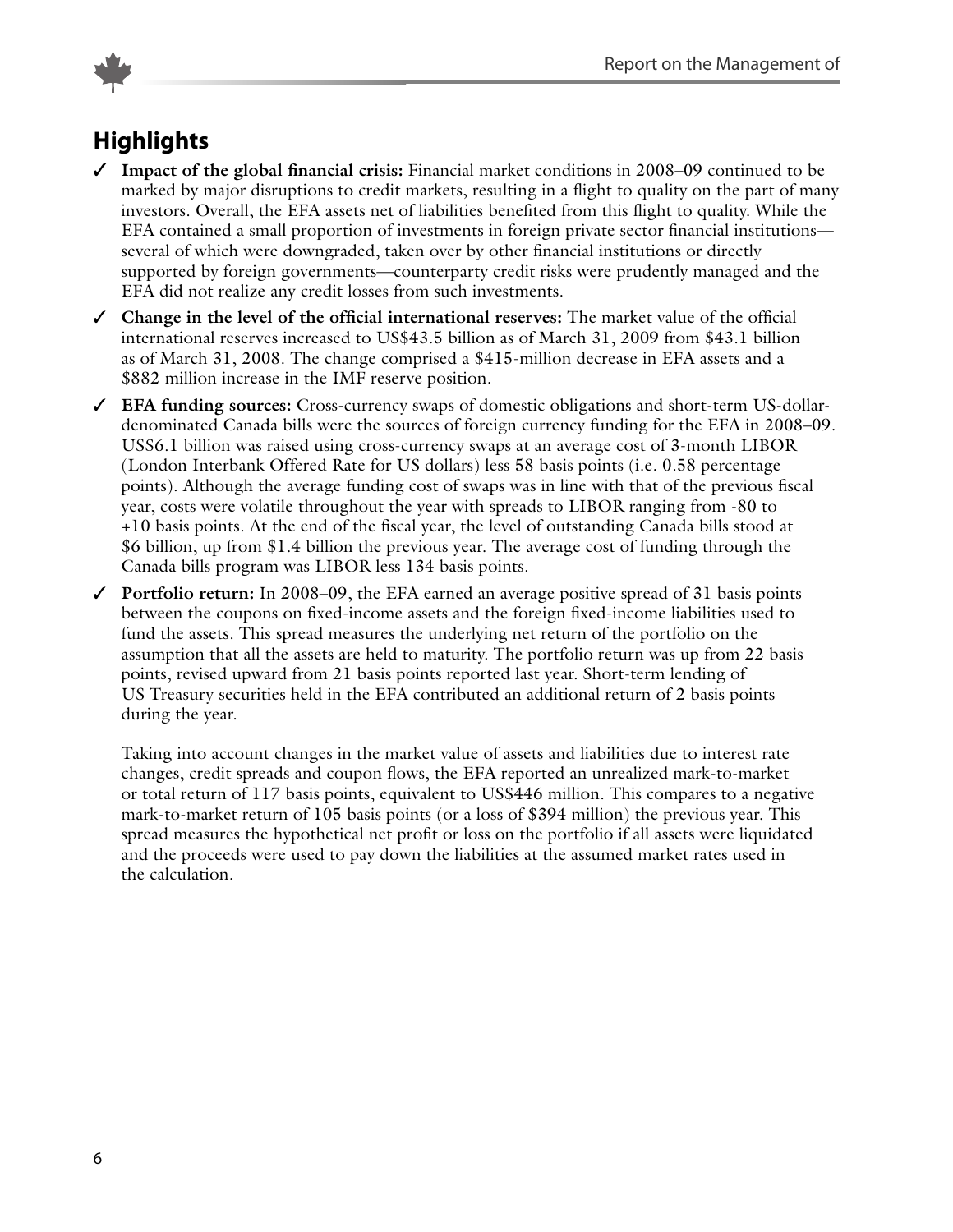

<span id="page-6-0"></span>From a pure cash flow perspective, taking into account only realized gains and losses, the carry of the portfolio was -1 basis point, down from +12 basis points the previous year. This change primarily reflected the sharp decline in yields on US Treasury securities during the financial crisis relative to funding levels for the EFA during the year.

- ✓ **Investment policy:** Eligible EFA investments were reviewed during the year and broadened to include sub-sovereign entities, most of which are rated AAA. This action was taken to provide a more diversified investment program within the universe of highly rated issuers.
- ✓ **Support for the IMF:** As part of Canada's commitment to the Group of Twenty (G20), Canada committed to provide the IMF with up to US\$10 billion of funds to provide timely and effective assistance to IMF member countries affected by the global financial crisis. The announcement of the commitment was made in June 2009, after the reporting period of this report.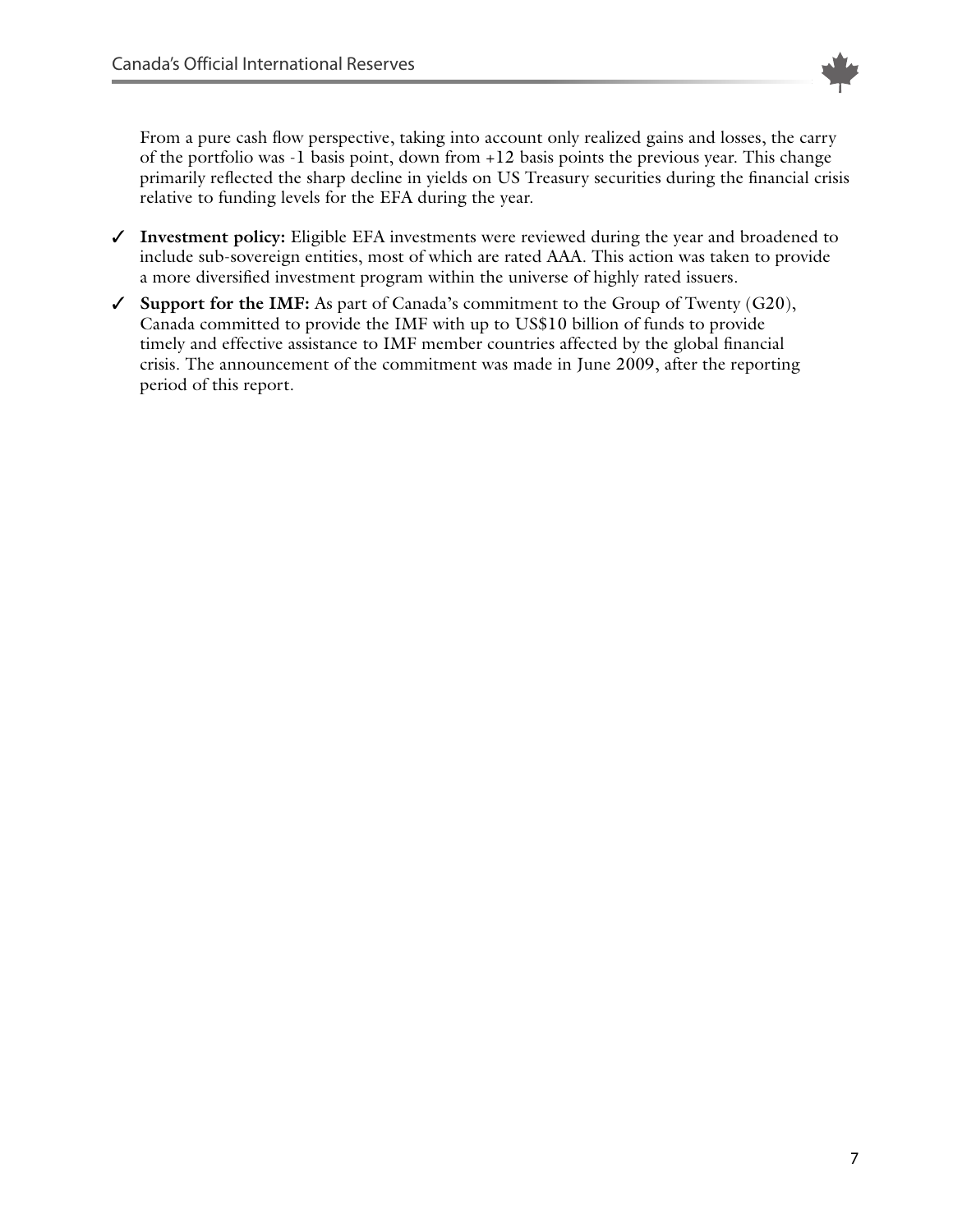<span id="page-7-0"></span>

# **Overview of the Exchange Fund Account Management Framework**

This section describes the EFA management framework, including the Account's objectives and principles and governance structure. It also summarizes policies governing investment and funding activities, risk management and performance measurement.

# **Objectives and Principles**

#### **Objective**

• The legislative objective of the EFA, specified in Part II of the *Currency Act*, is to aid in the control and protection of the external value of the Canadian dollar. Assets held in the EFA are managed to provide foreign currency liquidity to the Government and to promote orderly conditions for the Canadian dollar in the foreign exchange markets, if required.

#### **Strategic Objectives**

- **Maintain a high standard of liquidity:** Hold reserves in assets that mature or can be sold on very short notice with minimal market impact and therefore loss of value.
- **Preserve capital value:** Minimize risk of loss of market value by holding a diversified portfolio of high quality assets (in terms of credit rating and type of issuer), managing liquid assets and liabilities on a matched basis (in terms of currency and duration), and using appropriate practices to mitigate risks.
- **Optimize return:** Achieve the highest possible level of return, while respecting the liquidity and capital preservation objectives.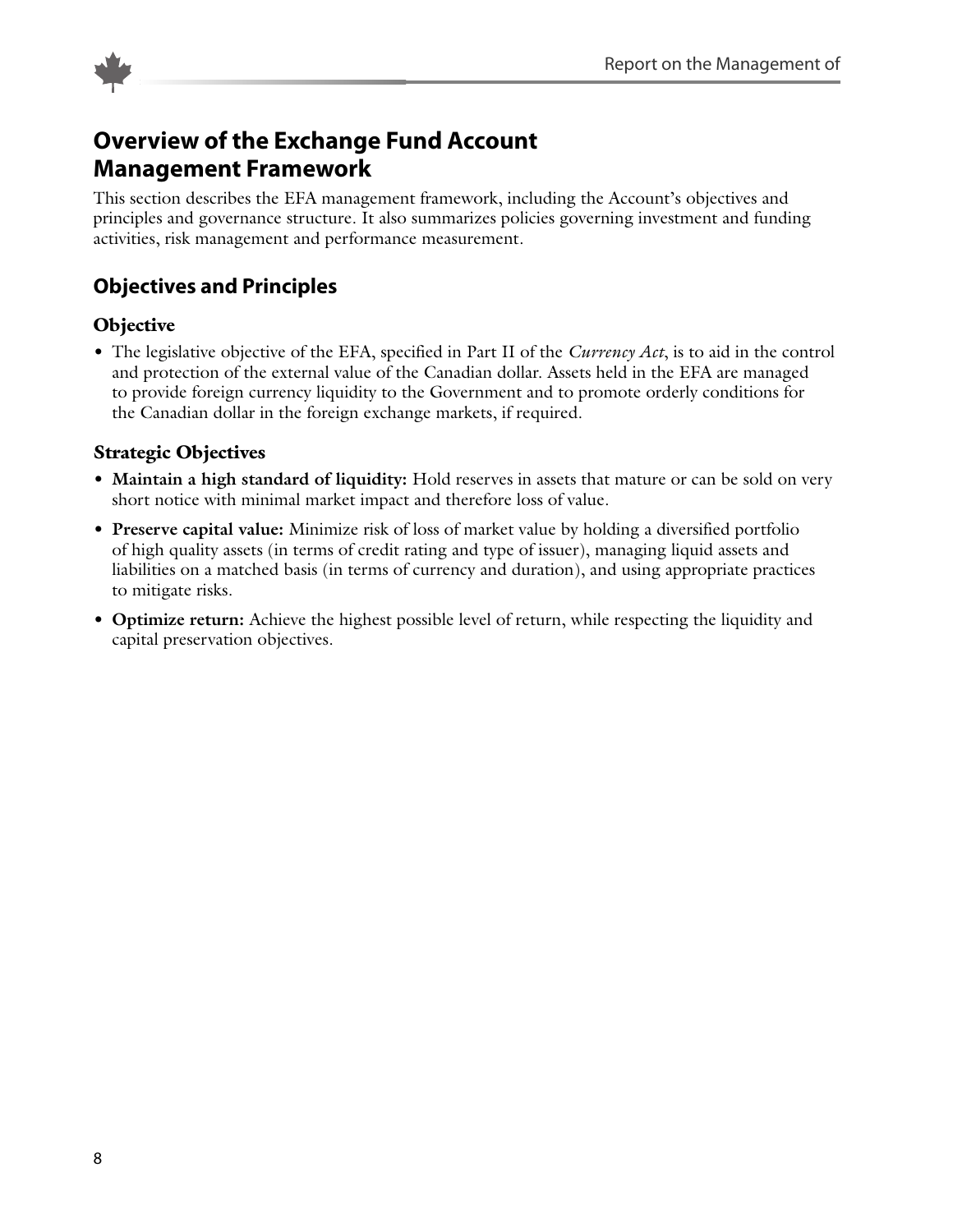

#### <span id="page-8-0"></span>**Overarching Funds Management Principles**

- **Efficiency and effectiveness:** Policy development and operations should take into account, to the extent possible, leading practices of other comparable sovereigns. Regular evaluations should be conducted to ensure the efficiency and effectiveness of the governance framework and borrowing and investing programs.
- **Transparency and accountability:** Information on financial asset and liability management plans, activities and outcomes should be made publicly available in a timely manner. Borrowing costs, investment performance and material exposures to financial risk should be measured, monitored, controlled and regularly reported, as applicable.
- **Risk management:** Risk monitoring and oversight should be independent of financial asset and liability management operations.

#### **Reserves Management Principles**

- **Prudence:** The foreign reserves should be managed to limit exposure to financial risk through the matching of foreign-currency-denominated assets and liabilities, the adherence to prudent investment limits, and the diversification of instruments, currencies and maturities held.
- **Cost-effectiveness:** The reserves investment portfolio should be actively managed such that the net cost to the taxpayer, if any, is minimized.

## **Governance of the EFA**

#### **The** *Currency Act*

The EFA is governed by the provisions of the *Currency Act*, which allows the Minister of Finance to acquire, borrow, sell or lend assets held in the EFA in accordance with the *Statement of Investment Policy*.

#### *Statement of Investment Policy*

An updated *Statement of Investment Policy* (SIP) was approved by the Minister in April 2009. The SIP sets out the policy governing the acquisition, management and divestiture of assets for the EFA and details the investment objectives, eligible asset classes and currencies, and risk exposure limits. The policies are designed to ensure prudent and effective management practices are followed in accordance with reserves management objectives and principles. The updated SIP is provided in Annex 1.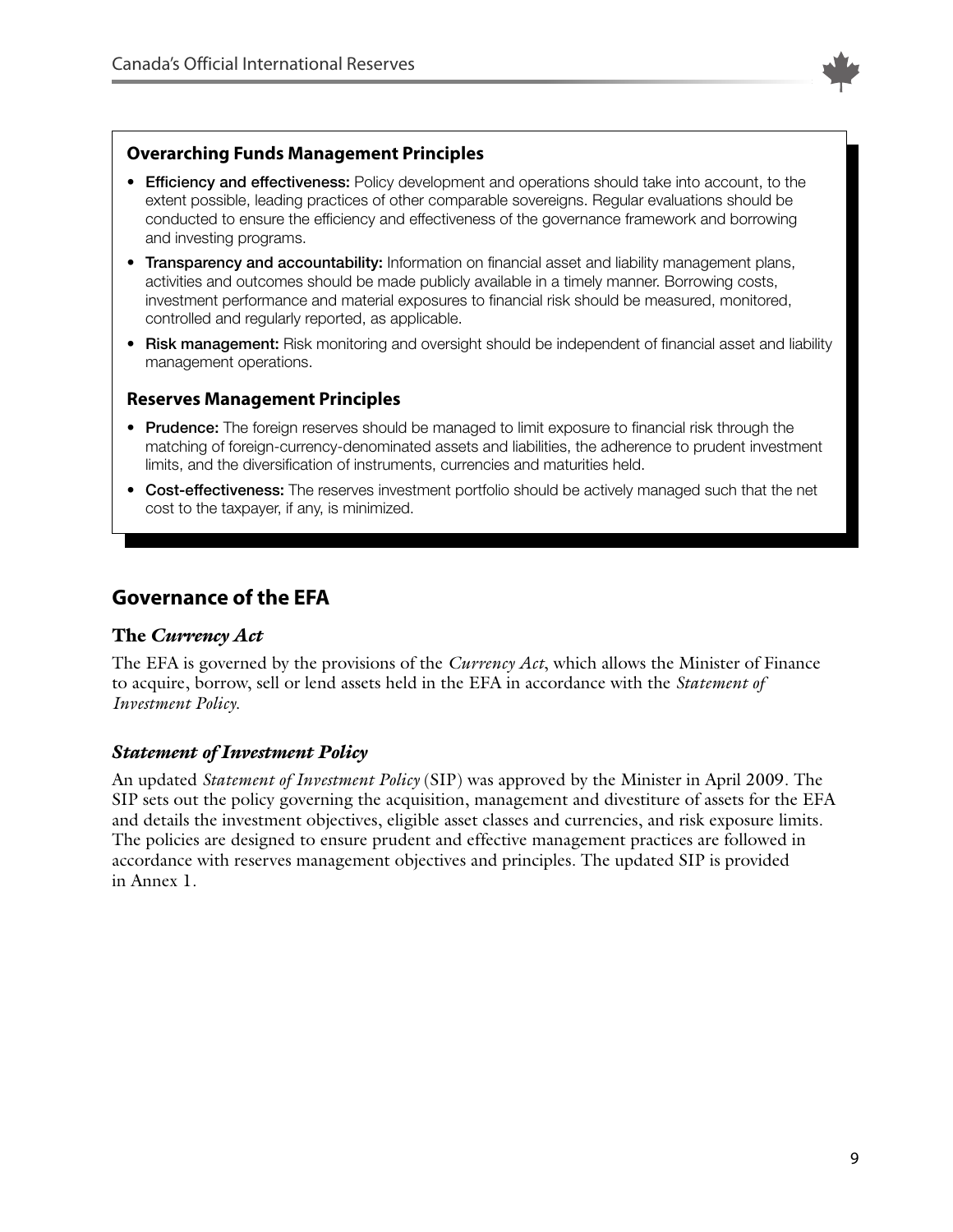

#### **Governance Structure**

Responsibility for the management of the EFA is shared between the Department of Finance and the Bank of Canada. The Bank of Canada, acting as fiscal agent for the Minister of Finance, executes transactions for the Account. The strategic planning and the operational management of the EFA are conducted jointly by the two organizations.

The Funds Management Committee (FMC), composed of senior management from the Department of Finance and the Bank of Canada, oversees the management of the EFA and is a decision-making body within limits delegated by the Minister. The Committee advises the Minister on policy and strategy, oversees the implementation of approved policy and plans, reviews performance outcome reports and makes decisions related to the management of the reserves.

The FMC is supported by the Risk Committee (RC), whose mandate is to review and provide opinions on the risk implications of policy proposals and recommendations. The Financial Risk Office at the Bank of Canada provides analytical support to the RC and is responsible for monitoring and regularly reporting on the EFA's financial performance and its exposure to credit, liquidity, market and operational risks.

The FMC is also supported by the Asset Liability Management Committee (ALMC), which provides recommendations to the FMC, in its advisory role, on strategic and policy matters affecting the management of foreign reserves, including changes to the limits and guidelines pertaining to the foreign reserves established by the Minister of Finance and the FMC. Within limits delegated by the FMC, the ALMC is also a decision-making body, whose decisions are executed by officials at the Bank of Canada and the Department of Finance.

For more information on the governance framework of the EFA, consult the document entitled *Funds Management Governance Framework* at www.fin.gc.ca/treas/Goveev/TMGF\_1-eng.asp.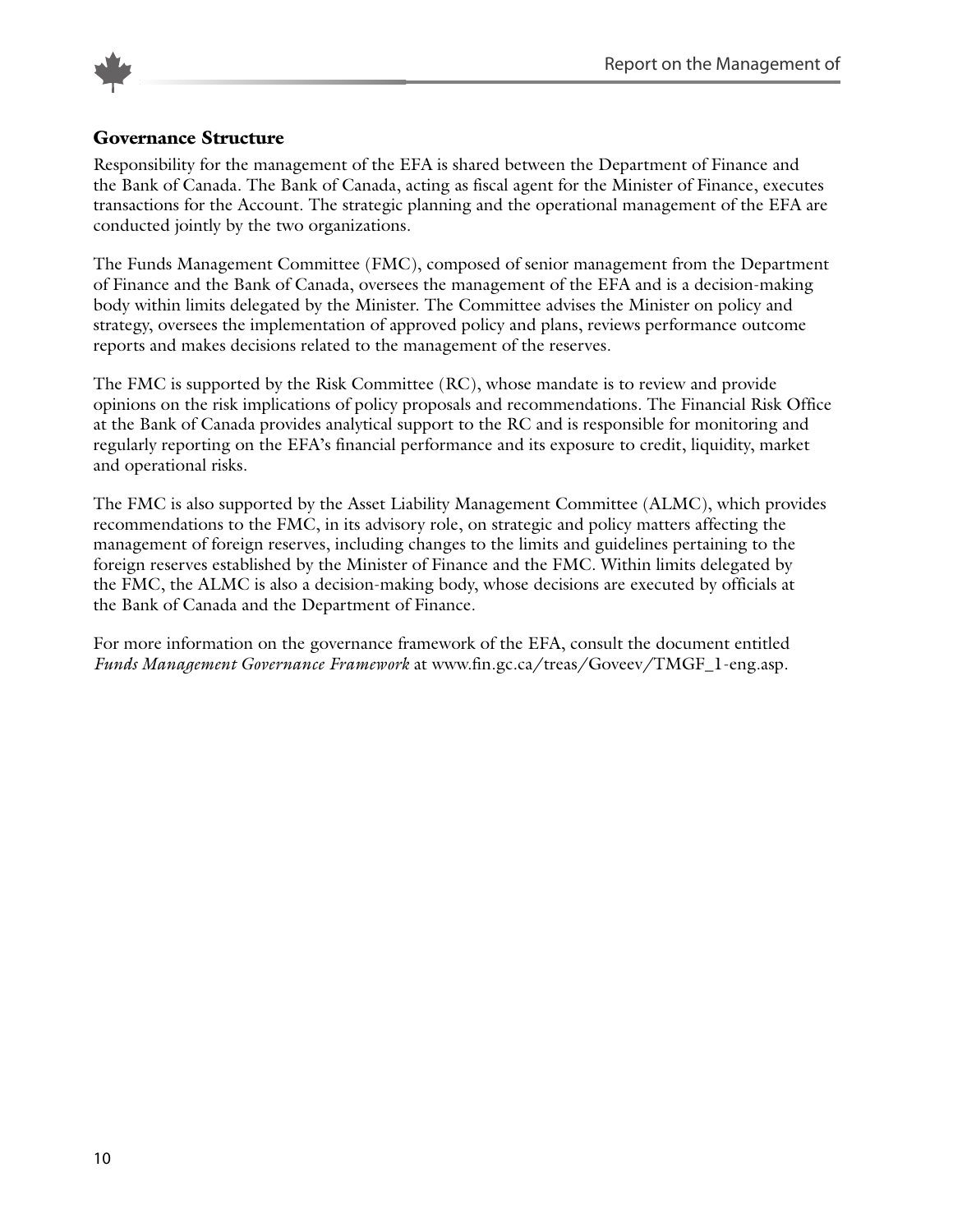

## <span id="page-10-0"></span>**EFA Management Policy**

Management of the EFA follows a set of policies that apply to investments, funding, asset-liability management, risk management and performance measurement.

#### **Investment Policy**

The policy governing the management of EFA assets, set out in the SIP, is designed to achieve the strategic objectives of maintaining a high standard of liquidity, preserving capital value and, subject to those objectives, maximizing return. To achieve these goals, the policy permits a range of investments, notably in US-dollar-, euro- and yen-denominated securities (bonds and bills) issued by sovereigns and their agencies, sub-national governments or supranational organizations, including governmentguaranteed securities. The policy also permits investment in cash deposits with financial institutions, US-dollar tri-party repurchase agreements (repos), commercial paper and certificates of deposit issued by private sector entities, gold and IMF special drawing rights. Lastly, the SIP allows for securitieslending activities to generate incremental returns.

The investment policy splits investments for the EFA into two tiers: the Liquidity Tier and the Investment Tier. The Liquidity Tier serves to meet the core liquidity requirements in foreign currencies and consists of highly rated US-dollar-denominated assets, such as Treasuries, discount notes and overnight bank deposits. The Investment Tier consists of a diversified mix of high credit quality securities denominated in US dollars, euro and yen.

#### **Swap Management Policy**

The swap management policy sets out the framework used to manage the liability structure of the Government's marketable debt by governing the use, procurement and execution of swap agreements. The Government can use swaps to mitigate the risk and/or reduce the cost of borrowing by exchanging interest rate and/or principal payments in one currency for another currency and to change the interest payment characteristics, such as fixed versus floating rates, of borrowings. The policy outlines eligibility criteria for swap counterparties and actual and potential exposure levels to counterparties. A collateral management framework is used to mitigate risk arising from the changes in the mark-to-market value of swap contracts beyond pre-set exposure limits.

## **Risk Management Policy**

The risk management policy of the EFA requires identifying, monitoring, mitigating, to the extent required, and the regular and timely reporting of treasury risk exposures. Treasury risk includes currency, interest rate, credit, liquidity, legal and operational risks related to the financing and investment of the foreign exchange reserves. For information on recent risk policy initiatives, see the section entitled "Initiatives in 2008–09."

For more information on the risk management policies that pertain to all of the Government's funds management operations, including foreign reserves, cash and debt management, consult the document entitled *Government of Canada Treasury Risk Management Framework* at www.fin.gc.ca/treas/frame/gctrmf06e.pdf.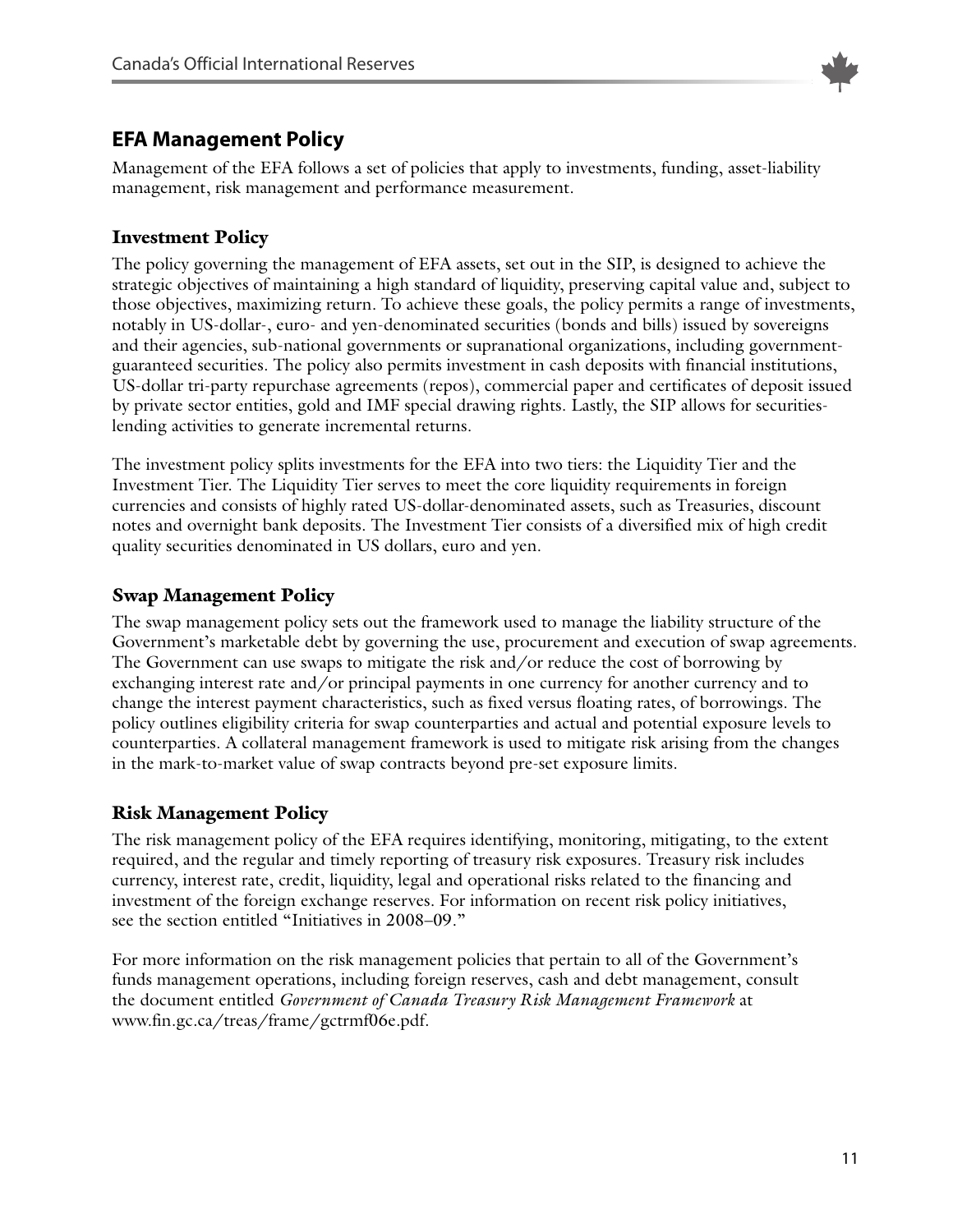



**Asset-liability management policy:** Foreign currency reserve assets held in the EFA and the foreign currency liabilities and swaps that finance those assets are managed on a portfolio basis, and are matched as closely as possible in currency and duration, so that the net exposure to currency and interest rate risks is limited.

**Credit risk management policy:** The Department of Finance and the Bank of Canada use a variety of tools to assess and manage credit risk, including an external credit ratings–based framework in which judgment is applied, diversification of credit exposures and the use of collateral frameworks.

**Liquidity risk policy:** Liquidity risk of EFA assets is low due to the high credit quality of eligible investments under the SIP. In addition, liquidity risk is minimized by limiting the portion of the reserve asset portfolio and foreign liabilities that is rolled over at any particular point in time and by holding a high proportion of short-term investments. This ensures that the EFA would be able to meet commitments as they become due under various market conditions.

**Legal and operational risks:** Legal risk associated with agreements and contracts with external parties, including fiscal agents, mandataries and private sector borrowers and lenders, is managed by the Department of Finance. Operational risk is managed by the Bank of Canada and reported on a regular basis.

#### **Performance Measurement Policy**

The EFA's performance measurement policy provides a framework for measuring, analyzing and evaluating the financial performance of EFA investments and associated liabilities. The policy requires regular and timely reporting of the returns on EFA assets and the cost of associated liabilities to senior management within the Department of Finance and the Bank of Canada, the Minister of Finance and Parliament.

**Performance measures:** The principal performance measures are based on accounting information (investment revenues, coupon return and the net carry measure) while asset-liability matching performance is measured using market-based measures such as total return. Liability benchmarks, external indices and attribution analysis are also used to measure portfolio performance. These performance measures are reported on a monthly basis to management at the Department of Finance and the Bank of Canada. For more information on the performance measures, see the section entitled "Portfolio Performance."

**Legislative reporting:** As required by the *Currency Act*, the Office of the Auditor General of Canada audits the financial statements of the EFA and reports to the Minister of Finance on a fiscal-year basis on the financial position of the Account and its revenues and cash flows for the year. The *Currency Act* also requires annual reporting to Parliament on whether the financial performance of the portfolio has resulted in the achievement of the EFA's objectives. The section entitled "Report on Operations in 2008–09" fulfils this requirement.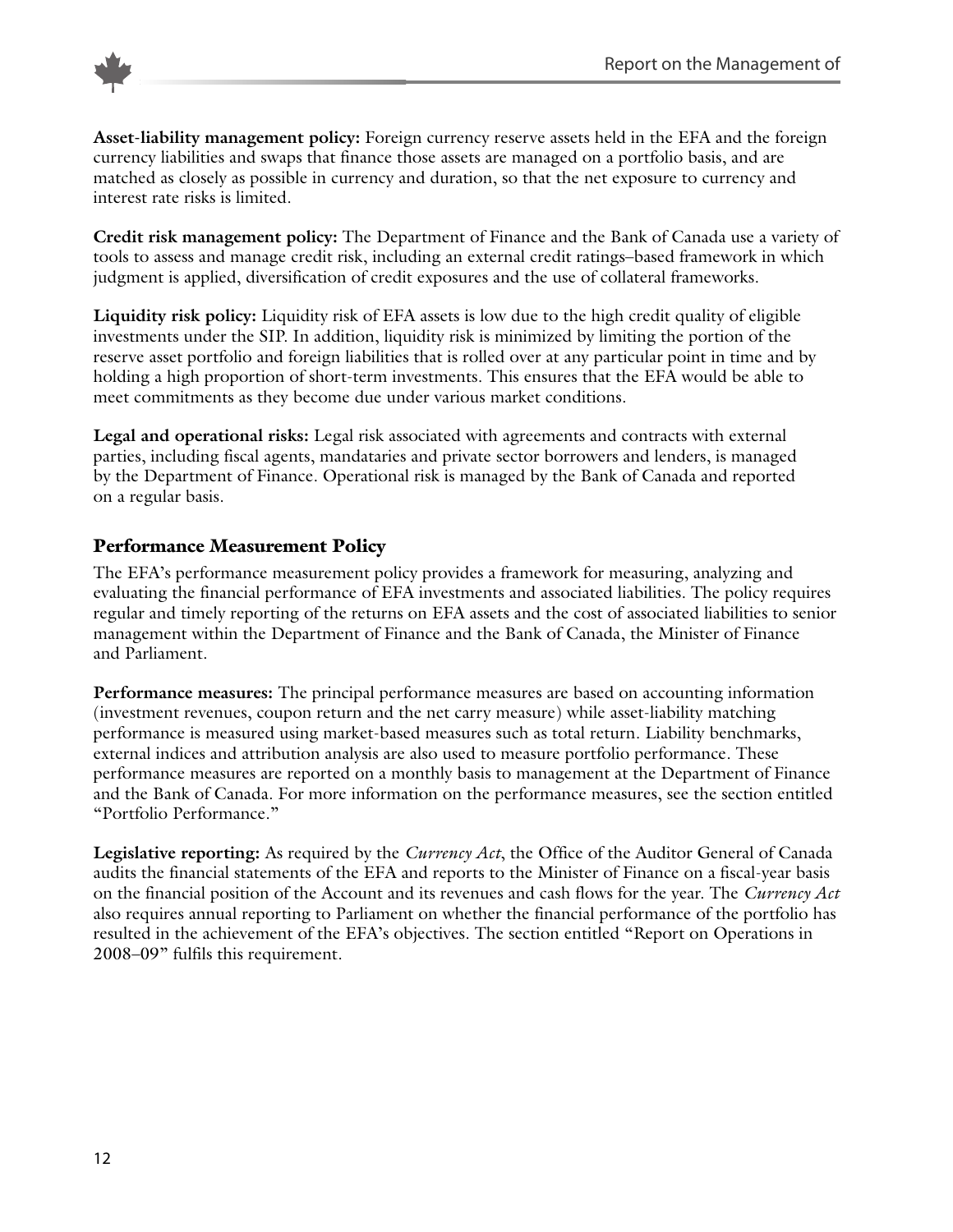

# <span id="page-12-0"></span>**Report on Operations in 2008–09**

This section reviews operations related to the official international reserves, including the achievement of objectives, changes in the level of reserves, portfolio performance and risk measures. Unless otherwise noted, in this section the official international reserves are reported in US dollars on a market-value basis. The financial statements that appear at the end of this report are reported in Canadian dollars.

## **Market Developments and Impact on the Portfolio During the Reporting Period**

Movements in the euro and yen vis-à-vis the US dollar result in the currency revaluation of euro- and yen-denominated investments. Changes in interest rates affect the market value of investments by either increasing (when rates fall) or decreasing (when rates rise) the value of the investments held in the reserves. Over the period from March 31, 2008 to March 31, 2009, movements in interest rates increased the market value of the reserves by US\$1.0 billion, while changes in exchange rates decreased the market value of the reserves by \$3.1 billion.

## **The Impact of the Global Financial Crisis on the EFA**

The global financial crisis that started in the second half of 2007–08 continued throughout 2008–09. Tension in the financial markets in the wake of the Lehman Brothers bankruptcy caused increased levels of risk aversion, resulting in credit spreads widening to an extraordinary degree. As the financial crisis worsened in the autumn of 2008, central banks cut their key rates to very low levels. Deteriorating confidence and fiscal conditions in the advanced economies spread quickly around the world as declining wealth and tighter credit conditions adversely affected the global economy. Aggressive economic stimulus packages were deployed by governments with the aim of decreasing volatility in the financial markets and restoring confidence.

**EFA funding:** The liquid fixed-rate assets held in the EFA increased in value due to the general decrease in interest rates. However, annual funding requirements needed to maintain the value of reserves at planned levels, measured in US dollars, were somewhat higher than planned due to the decline in the euro during the reporting period.

Throughout the turmoil, the EFA's asset-liability matching principle proved effective. There was some volatility in the asset-liability gap, as the market value of liabilities used to fund the EFA increased or decreased more than the market value of foreign currency assets held in the EFA. By the fall of 2008, liabilities at all terms to maturity were in the form of cross-currency swaps. The market value of liabilities funding the EFA were thus directly affected by movements in domestic swap spreads. Domestic swap spreads over the reporting period exhibited high volatility. However, throughout the reporting period, funding costs through the Canada bills program were very low compared to historical levels.

**Portfolio performance:** Despite the turbulent environment, the EFA continued to meet its objective of generating small positive net underlying returns for the Government. Similar to the previous fiscal year, the total return on EFA assets, which includes unrealized gains and losses due to changes in credit spreads, fell slightly short of external benchmarks based on US and German federal government issued securities. This result occurred as the EFA's diversified US-dollar and euro portfolios did not benefit as greatly from the flight to quality during the credit market turmoil as a portfolio composed solely of US Treasury and German government securities.

The Credit VaR (Value at Risk) of the portfolio, which measures the portfolio's exposure to possible credit events such as a default or downgrade, increased somewhat but remained within acceptable limits. The portfolio remained sufficiently diversified and protected from private sector credit exposure.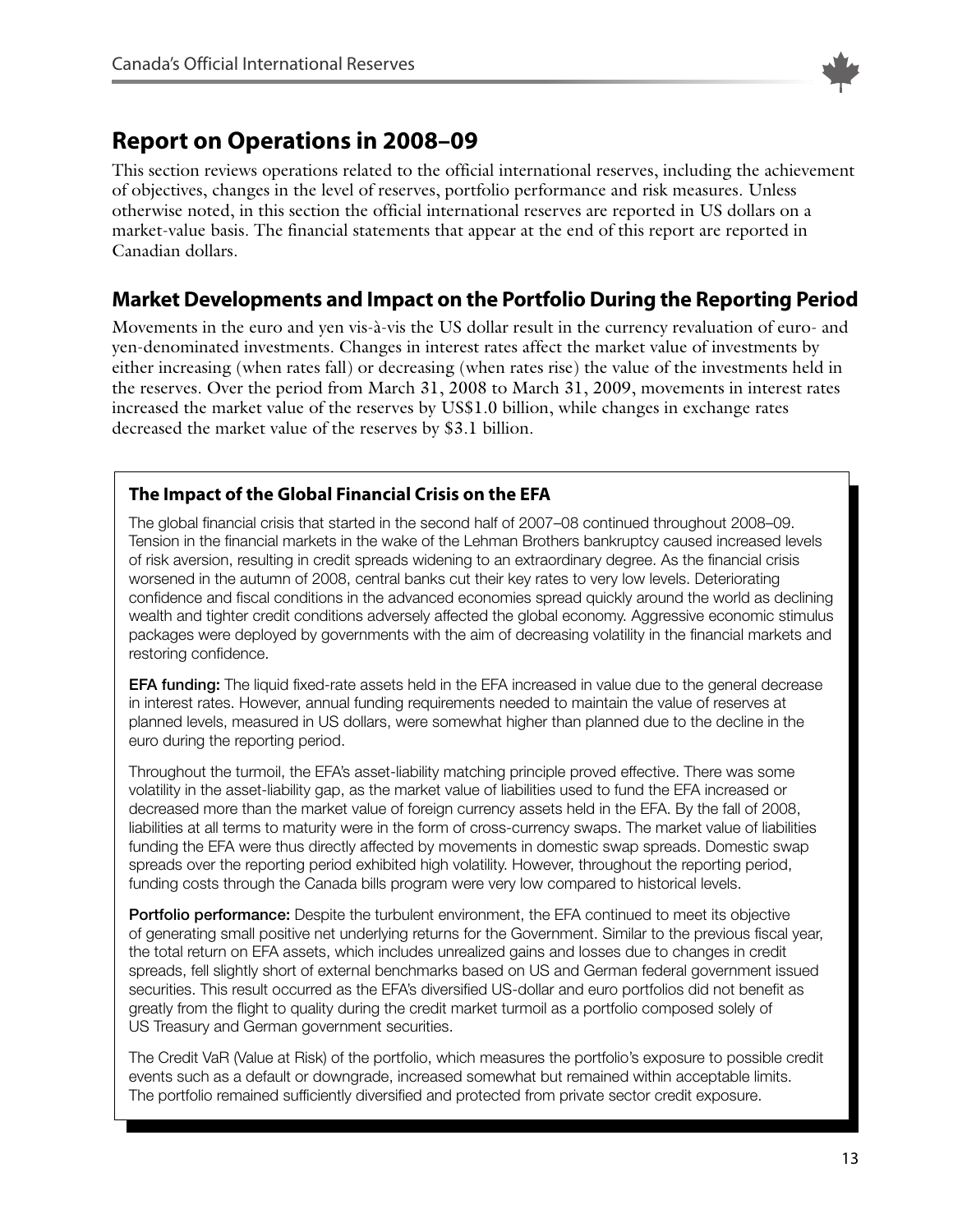



#### **Interest Rates**

US interest rates decreased over the year as the US Federal Reserve cut policy rates by 275 basis points in response to the credit market turmoil and strong demand for risk-free assets, which led to lower government yields across all maturities. During 2008–09, the yield on US 3-month Treasury bills fell by 111 basis points while the yield on 5-year Treasury bonds decreased by 78 basis points (Chart 1). In mid-August, amid extreme market volatility and rising risk aversion, investor demand for US Treasury securities rose significantly. In December, rates on US 3-month Treasury bills were pushed into negative territory, as investors continued to gravitate towards the safety of US government debt while key policy rates approached zero. The changes in US interest rates had the effect of increasing the US-dollar-reported market value of US-denominated fixed-income securities held in the EFA.

The euro-denominated holdings in the EFA are mainly composed of bonds. The yield on European sovereign 5-year securities declined by 137 basis points while the yield on 10-year securities decreased by 91 basis points (Chart 2). However, the positive impact of the decline in European interest rates on EFA holdings of euro-denominated securities was offset by a larger negative exchange rate effect.

#### **Exchange Rates**

The US dollar appreciated against most major currencies in 2008–09, including the euro. As roughly 43 per cent of the official international reserves were held in euro-denominated securities (as at March 31, 2009), the decline in the euro led to a decline in the market value of the reserves, when reported in US dollars. From March 31, 2008 to March 31, 2009, the euro depreciated 10.0 per cent against the US dollar. The highest level of the US dollar/euro exchange rate during the period was 1.5991 on April 22, 2008, while the lowest level was 1.2453 on November 20, 2008 (Chart 3).

The level of the official international reserves was less exposed to changes in the yen/US-dollar exchange rate (Chart 4) since only 0.2 per cent of the reserves were held in yen-denominated assets (as at March 31, 2009). Overall, the yen appreciated by 1.0 per cent against the US dollar during the reporting period. The lowest level of the yen/US dollar exchange rate (i.e., the highest value of the yen) during the period was 87.24 on December 17, 2008, and the highest level was 110.53 on August 15, 2008.

Given the asset-liability matching framework, some funding adjustments were made during the year due to the depreciation of euro-denominated assets in the portfolio. The depreciation of the euro had a relatively modest impact on the Government's financial position.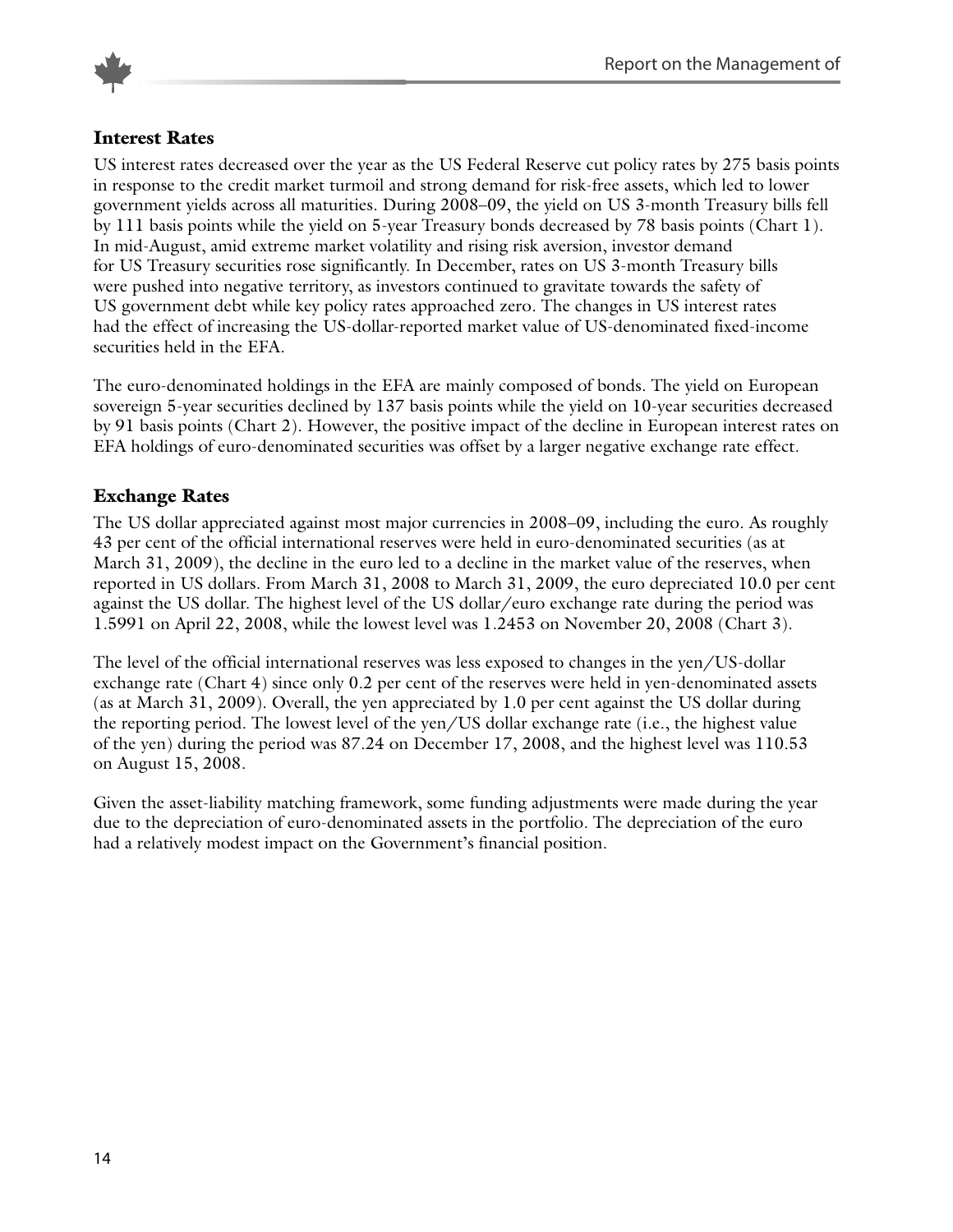



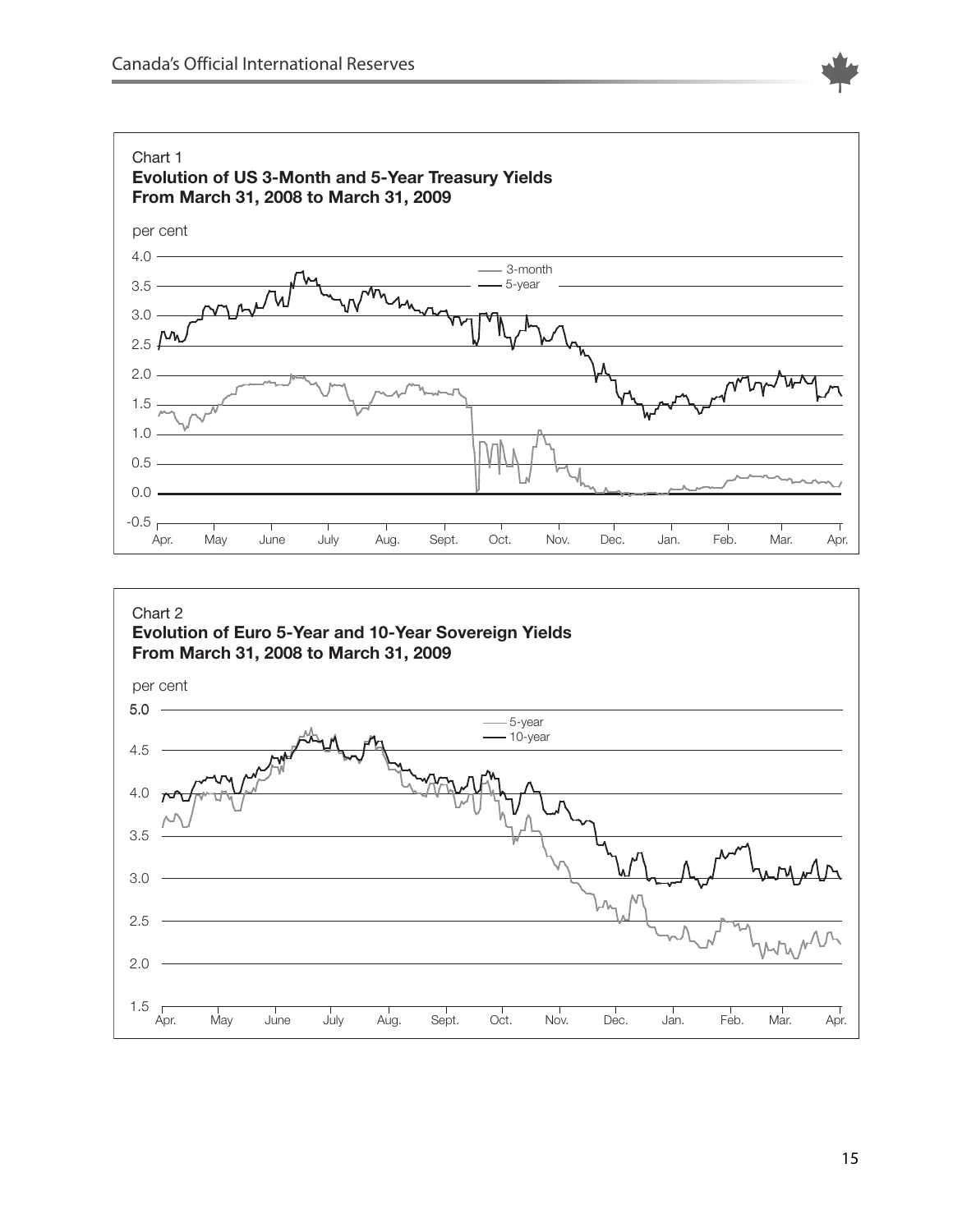



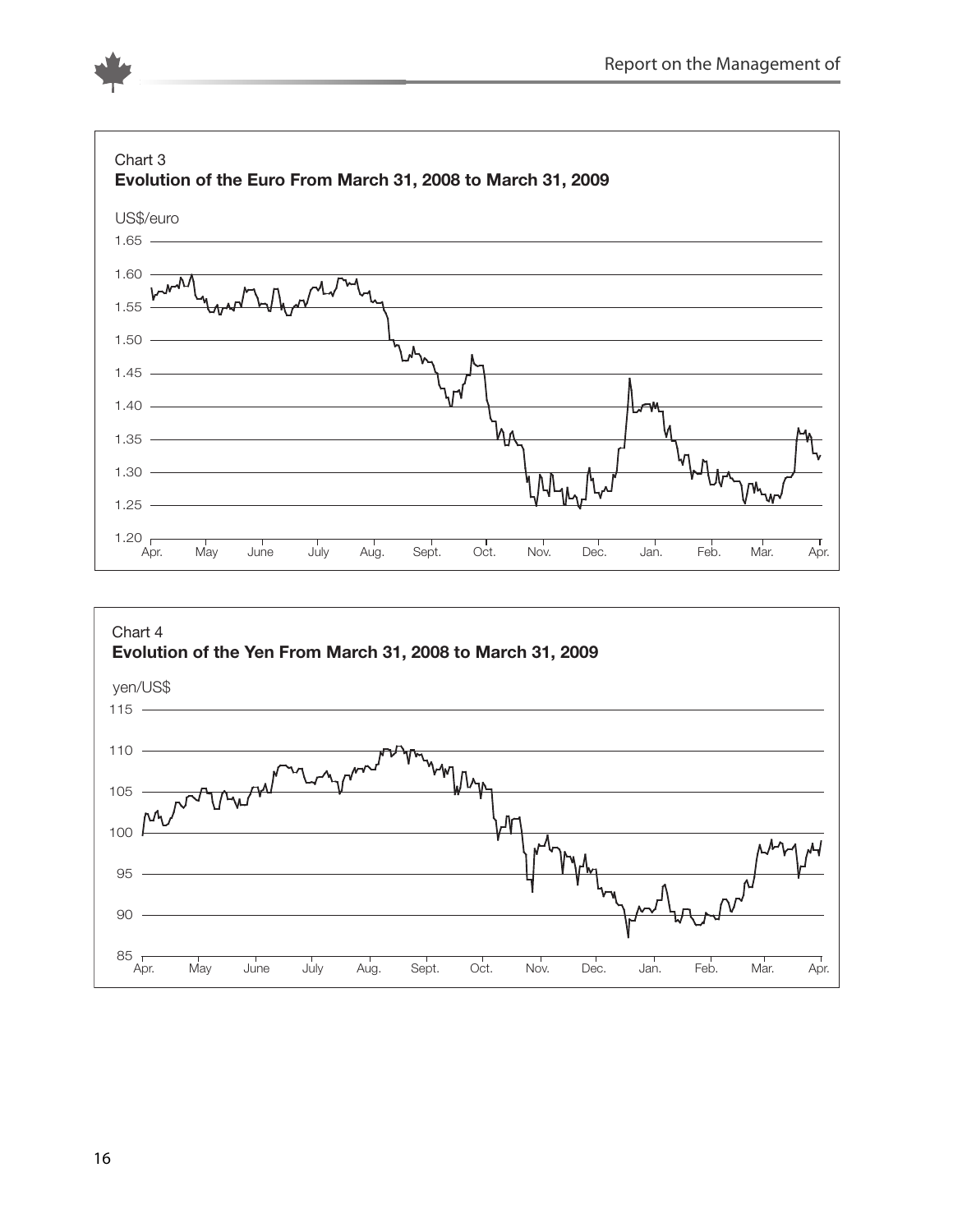

## <span id="page-16-0"></span>**Initiatives in 2008–09**

During 2008–09, a review of the EFA's investment policies was undertaken with the objective of broadening the list of high quality investment counterparties. Canada participated with other G20 countries in supporting an IMF proposal to bolster IMF resources and to provide assistance to member countries that have been negatively affected by the financial crisis.

#### **Managing Short-Term Investment, Lending and Repo Programs**

A review of the EFA's short-term investments in commercial paper and certificates of deposit was undertaken to mitigate the risk of loss due to credit issues. Portfolio managers used discretion to curtail new investments with counterparties under financial pressure. Similarly, short-term investment positions with counterparties at risk of downgrade were permitted to roll off. Activity in the EFA's securities-lending program and tri-party repo program was managed down, as liquidity in these programs dried up in the autumn of 2008 following the bankruptcy of Lehman Brothers.

## **Broadening Eligible Counterparties**

**Government-guaranteed securities:** During the financial crisis, many sovereigns acted to provide temporary guarantee facilities to support the borrowing activities of their regulated financial institutions in domestic and international markets. As a result, many private sector financial institutions issued fixed-income securities with an explicit sovereign backing. These securities represent the same credit exposure already permitted to directly guaranteed agencies in the EFA. Counterparty exposures to financial institutions were maintained at low levels and diversified so as to limit risks of large exposures to single counterparties.

In the SIP (see Annex 1), the government-guaranteed securities were classified in a sub-category under the existing explicit guaranteed asset class. An aggregate limit of 20 per cent of the reserves target level was introduced for this asset class, with exposures to individual issuers tiered down from 1 per cent of the reserves target level by rating of the sovereign guarantor. The SIP was also amended to permit EFA investment in government-guaranteed securities that are rated below AAA.

**Sub-sovereigns:** Sub-sovereigns are levels of government within a sovereign territory that are hierarchically below the sovereign. The SIP was amended to permit investment in the senior unsecured fixed-income obligations of sub-sovereign governments. A review was undertaken to assess the creditworthiness of a large number of sub-sovereign borrowers. The SIP was also amended to permit EFA investment in sub-sovereign and government-supported entities that are rated below AAA.

**Supranational organizations:** The SIP was also amended to permit EFA investment in supranational organizations that are rated below AAA.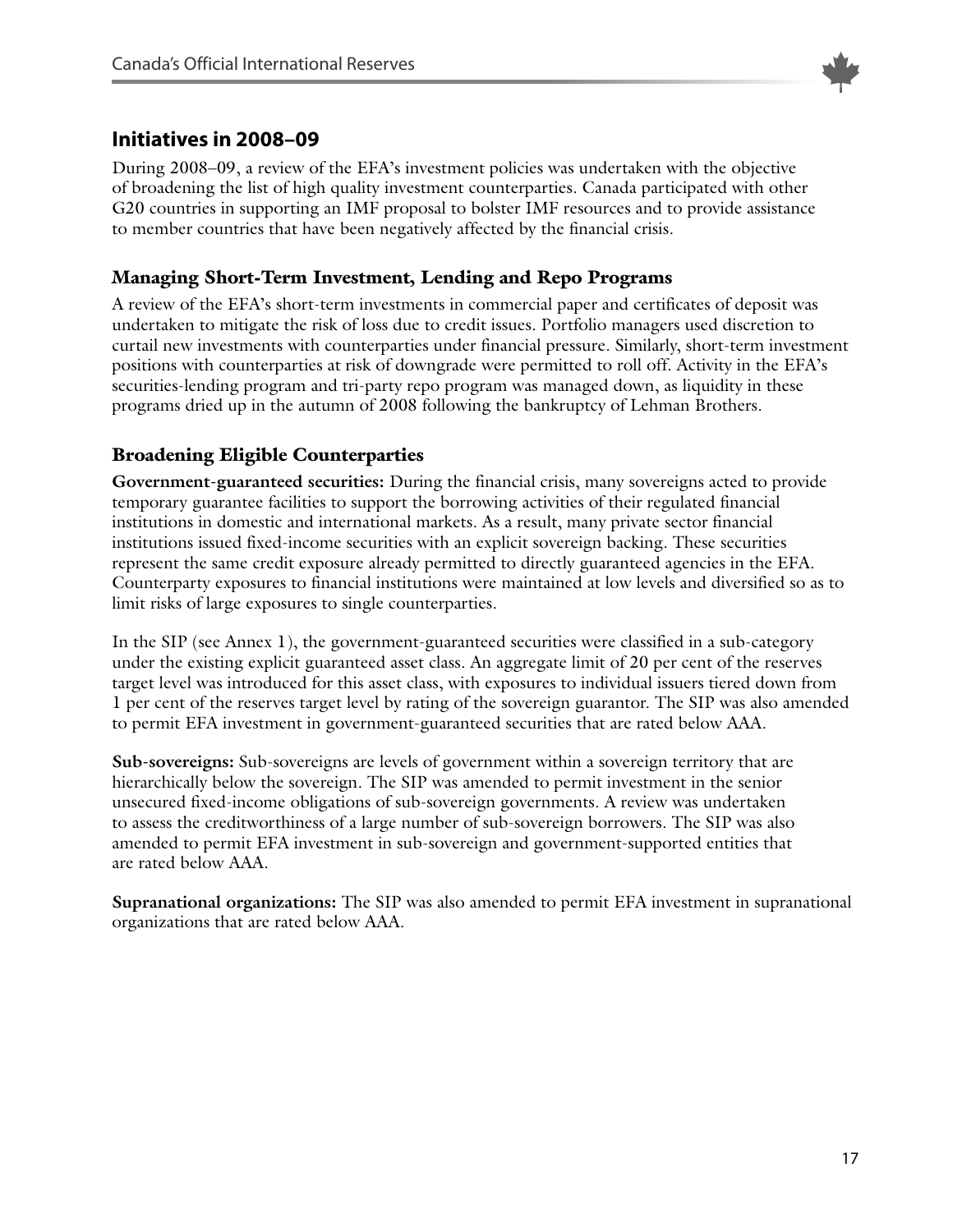

#### **Support for the IMF**

As part of the efforts of G20 countries to combat the financial crisis, Canada committed to provide further support to the IMF and other international financial institutions to help emerging and developing countries. The Government of Canada and the IMF signed a bilateral borrowing agreement providing up to US\$10 billion of additional temporary resources for member countries requiring balance of payment assistance during the crisis.

## **Performance Versus Strategic Objectives**

The *Currency Act* stipulates that this report provide a statement of whether the strategic objectives have been met during the review period. The three objectives, which are to maintain a high standard of liquidity, preserve capital value and optimize return, were achieved. The target level of liquidity was maintained for the reserves portfolio throughout the reporting period, and the portfolio's exposure to market and credit risks was managed within acceptable limits (see the section entitled "Risk Measures"). In addition, the underlying coupon return measure was positive (see the section entitled "Portfolio Performance").

In practice, the EFA's liquid reserves (which exclude gold and SDR holdings) are mainly invested in sovereign and government-sponsored entity securities (over 82 per cent as at March 31, 2009), as these securities enhance both liquidity and capital preservation (Chart 5). The share of deposits and repos with private sector entities is small because they offer lower liquidity than other investment options. The Liquidity Tier mainly consists of US Treasury securities, reflecting their high market liquidity.



Excludes gold and SDR holdings.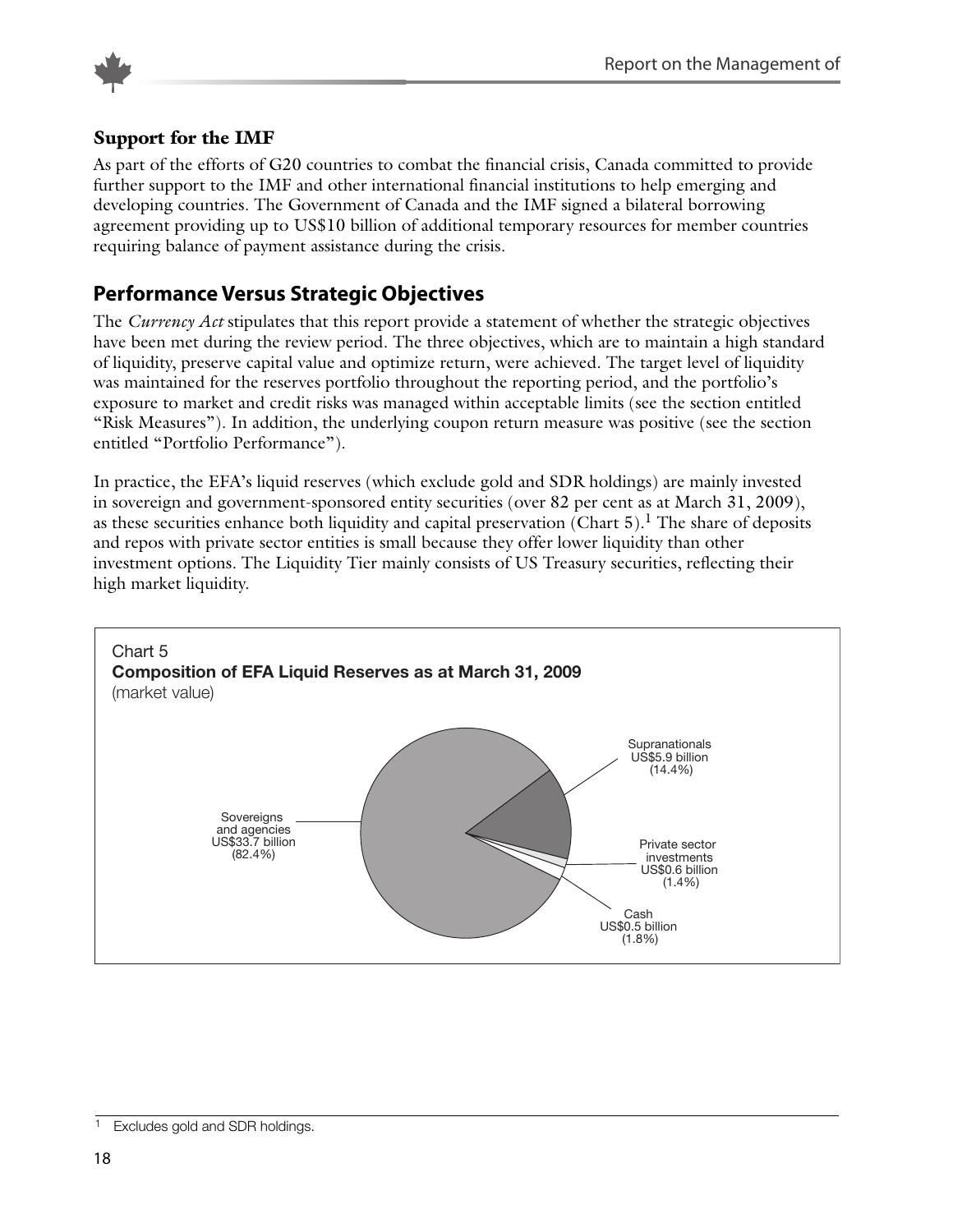

The ongoing practice has been to hold a significant portion of the reserves in US dollars because foreign currency needs are mostly in US dollars and, historically, foreign exchange intervention has mainly consisted of transactions involving the US dollar. This past year has seen the depreciation of the euro against the US dollar, resulting in a modest increase in the share of US-dollar holdings. As well, maturities were refinanced primarily in US dollars. As at March 31, 2009, the US-dollar share of the EFA liquid investments was US\$22.9 billion or 55.9 per cent, the euro share was equivalent to US\$18.0 billion or 43.9 per cent, and the yen portion was equivalent to US\$0.839 billion or 0.2 per cent (Chart 6).<sup>2</sup> By comparison, the US-dollar share was 45.9 per cent and the euro share was 52.7 per cent as at March 31, 2008.



To help achieve the objective of preserving capital value, an entity must have a credit rating of at least A-/A3 to be eligible for investment in the EFA, as specified in the SIP. Counterparty limits are established based on a framework that incorporates external ratings from credit rating agencies, and compliance with counterparty limits is monitored on a real-time basis. The majority of EFA investments are in the AAA category, as indicated in Chart  $7<sup>3</sup>$ 

<sup>&</sup>lt;sup>2</sup> Excludes gold and SDR holdings.

<sup>&</sup>lt;sup>3</sup> Excludes gold and SDR holdings.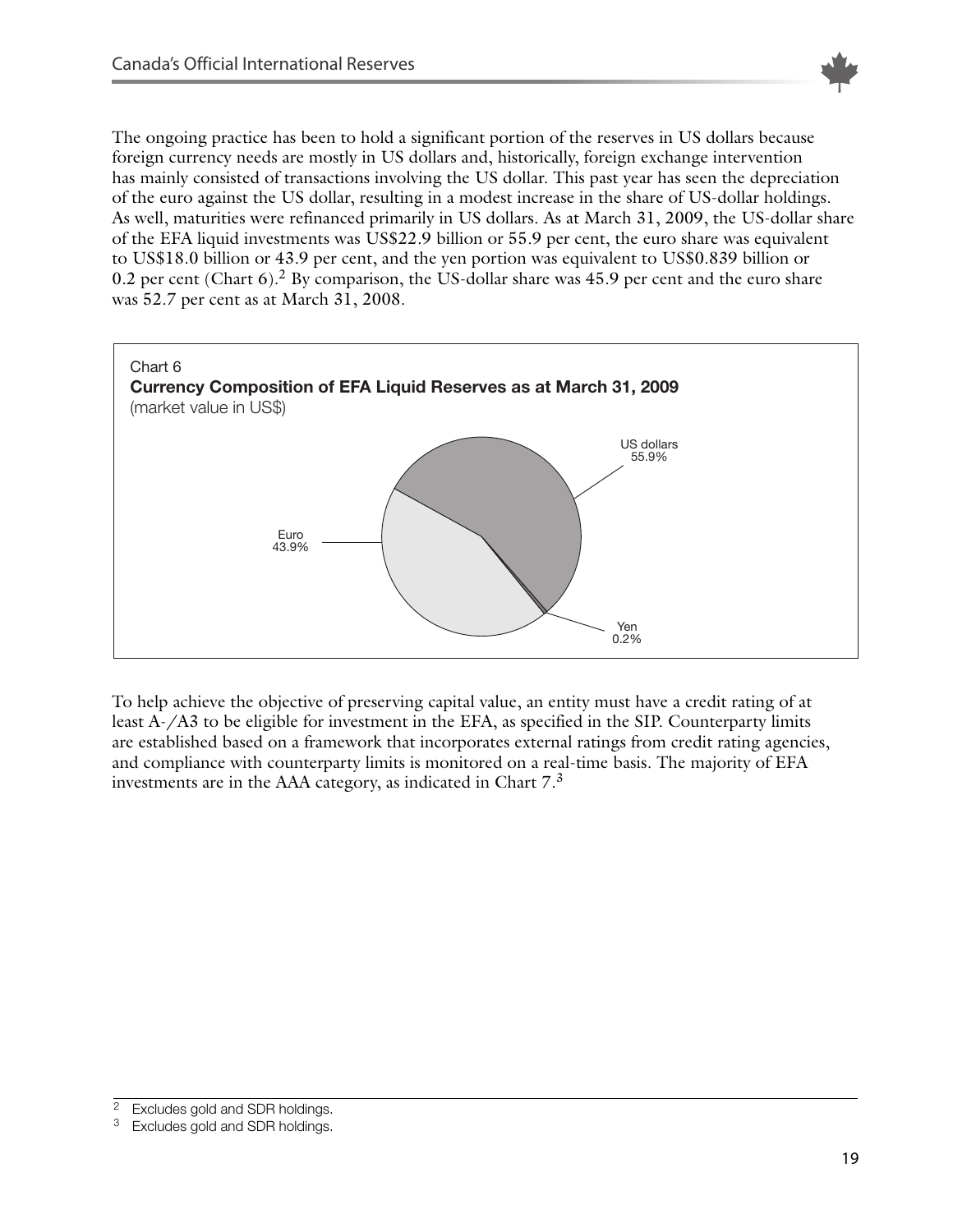<span id="page-19-0"></span>

## **Composition of the Official International Reserves as at March 31, 2009**

Table 2 shows the distribution of investments in the official international reserves by currency and term to maturity as at March 31, 2009. US-dollar holdings, which made up slightly more than half of the reserves, were relatively concentrated in short-term (i.e. under six months) maturities, as they are held for liquidity purposes. The euro holdings were more heavily weighted towards medium- and longer-term investments. Over 79 per cent of euro investments had a maturity of greater than 1 year. All yen holdings had a maturity of under 6 months. The proportion of US-dollar holdings increased and the proportion of euro holdings decreased compared to March 31, 2008 due to the depreciation of the euro and refinancing of maturities in US dollars.

In Table 2, gold, SDR holdings and the IMF reserve position, which have no terms to maturity, are translated into US dollars. The IMF reserve position is classified as an investment of indefinite term.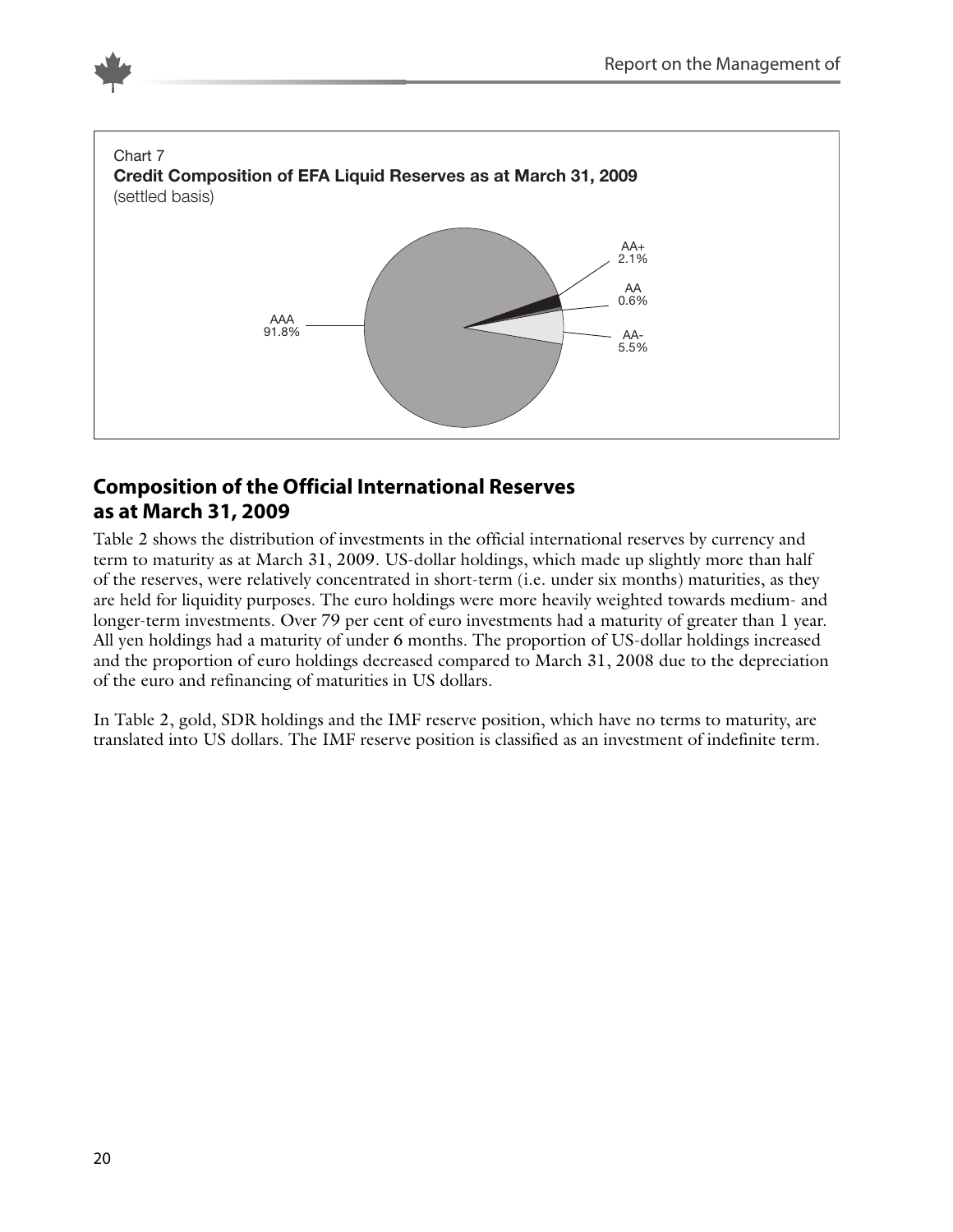

#### **IMF Reserve Position**

The IMF is an international organization that is structured as a financial cooperative owned by its member nations. Its objective is to promote international monetary cooperation and exchange rate stability and to help foster economic growth. One of the functions of the IMF is to provide financial assistance to countries experiencing temporary balance of payment difficulties. The IMF also promotes economic growth and poverty reduction by providing loans to countries in need at favourable rates.

Each country (including Canada) that joins the IMF is assigned a quota that represents the maximum amount of resources that a country is obliged to provide to the IMF, upon request. As well, the IMF typically has on deposit with each respective government holdings in the form of non-interestbearing notes and non-interest-bearing accounts. Canada's reserve position at the IMF represents the difference between Canada's quota and the IMF's holdings of Canadian dollars, which is equivalent to the cumulative amount of all the money that Canada has advanced to the IMF over the years.

Canada's IMF reserve position is an asset that is included as a component of the official international reserves. As such, changes in Canada's IMF reserve position that may result from advances, repayments or revaluations directly impact the Government of Canada's financial statements. However, because the IMF reserve position is not actively managed by the Department of Finance or the Bank of Canada, it is not included in the EFA and is instead represented within the wider category of official international reserves.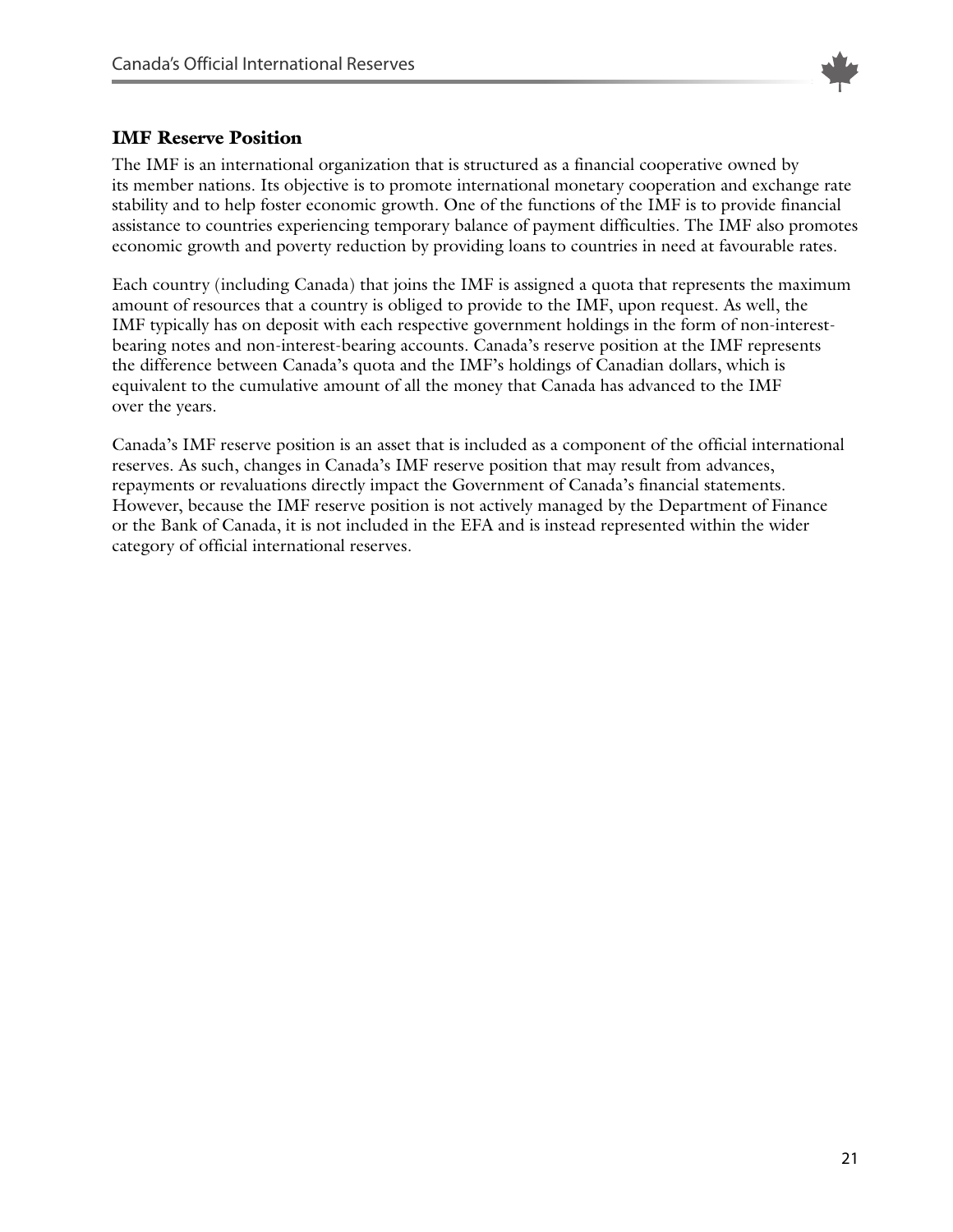| Term Structure of the Official International Reserves as at March 31, 2009<br>Table 2      |                              |                                                     |                     |         |                                          |                        |                               |                                                |
|--------------------------------------------------------------------------------------------|------------------------------|-----------------------------------------------------|---------------------|---------|------------------------------------------|------------------------|-------------------------------|------------------------------------------------|
| Term                                                                                       | Cash and<br>deposits<br>term | Government<br>in domestic<br>securities<br>currency | securities<br>Other | Gold    | holdings<br><b>SDR</b>                   | assets<br>Total<br>EFA | position<br>reserve<br>$\geq$ | international<br>reserves<br>official<br>Total |
|                                                                                            |                              |                                                     |                     |         | (market value in millions of US dollars) |                        |                               |                                                |
| US-dollar holdings                                                                         |                              |                                                     |                     |         |                                          |                        |                               |                                                |
| Under 6 months                                                                             | 434                          | 2,697                                               | 7,673               |         |                                          | 10,804                 |                               | 10,804                                         |
| 6 to 12 months                                                                             |                              | $\overline{\phantom{a}}$                            | 805                 |         |                                          | 805                    | T                             | 805                                            |
| 1 to 5 years                                                                               |                              |                                                     | 2,928               | I       | I                                        | 2,928                  | I                             | 2,928                                          |
| Over 5 years                                                                               |                              | 1,920                                               | 6,414               | I       | I                                        | 8,334                  | I                             | 8,334                                          |
| Indefinite term                                                                            |                              | J                                                   |                     | 100     | 964                                      | 1,064                  | 1,550                         | 2,614                                          |
| Total US-dollar holdings                                                                   | 434                          | 4,617                                               | 17,820              | 100     | 964                                      | 23,935                 | 1,550                         | 25,485                                         |
| Euro holdings                                                                              |                              |                                                     |                     |         |                                          |                        |                               |                                                |
| Under 6 months                                                                             | 216                          | 2,559                                               |                     |         |                                          | 2,775                  |                               | 2,775                                          |
| 6 to 12 months                                                                             |                              | 722                                                 | 303                 |         |                                          | 1,025                  |                               | 1,025                                          |
| 1 to 5 years                                                                               |                              | 4,203                                               | 2,338               | T       | T                                        | 6,541                  | T                             | 6,541                                          |
| Over 5 years                                                                               |                              | 55<br>5,4                                           | 2,159               |         | I                                        | 7,614                  | I                             | 7,614                                          |
| Total euro holdings                                                                        | 216                          | 12,939                                              | 4,800               | $\circ$ | $\circ$                                  | 17,955                 | $\circ$                       | 17,955                                         |
| Yen holdings                                                                               |                              |                                                     |                     |         |                                          |                        |                               |                                                |
| Under 6 months                                                                             | 84                           |                                                     |                     |         |                                          | 84                     | I                             | 84                                             |
| 6 to 12 months                                                                             |                              |                                                     |                     |         |                                          |                        |                               | т                                              |
| 1 to 5 years                                                                               |                              |                                                     | T                   | T       | T                                        | I                      | T                             | ı                                              |
| Over 5 years                                                                               |                              | I                                                   | $\overline{1}$      | T       | T                                        | I                      | T                             | I                                              |
| Total yen holdings                                                                         | 84                           |                                                     | $\circ$             | $\circ$ | $\circ$                                  | 84                     | $\circ$                       | $\overline{a}$                                 |
| Total                                                                                      | 734                          | 17,556                                              | 22,620              | 100     | 964                                      | 41,974                 | 1,550                         | 43,524                                         |
| Note: The exchange rates prevailing on March 31, 2009 are used for the euro and yen assets |                              |                                                     |                     |         |                                          |                        |                               |                                                |

2 2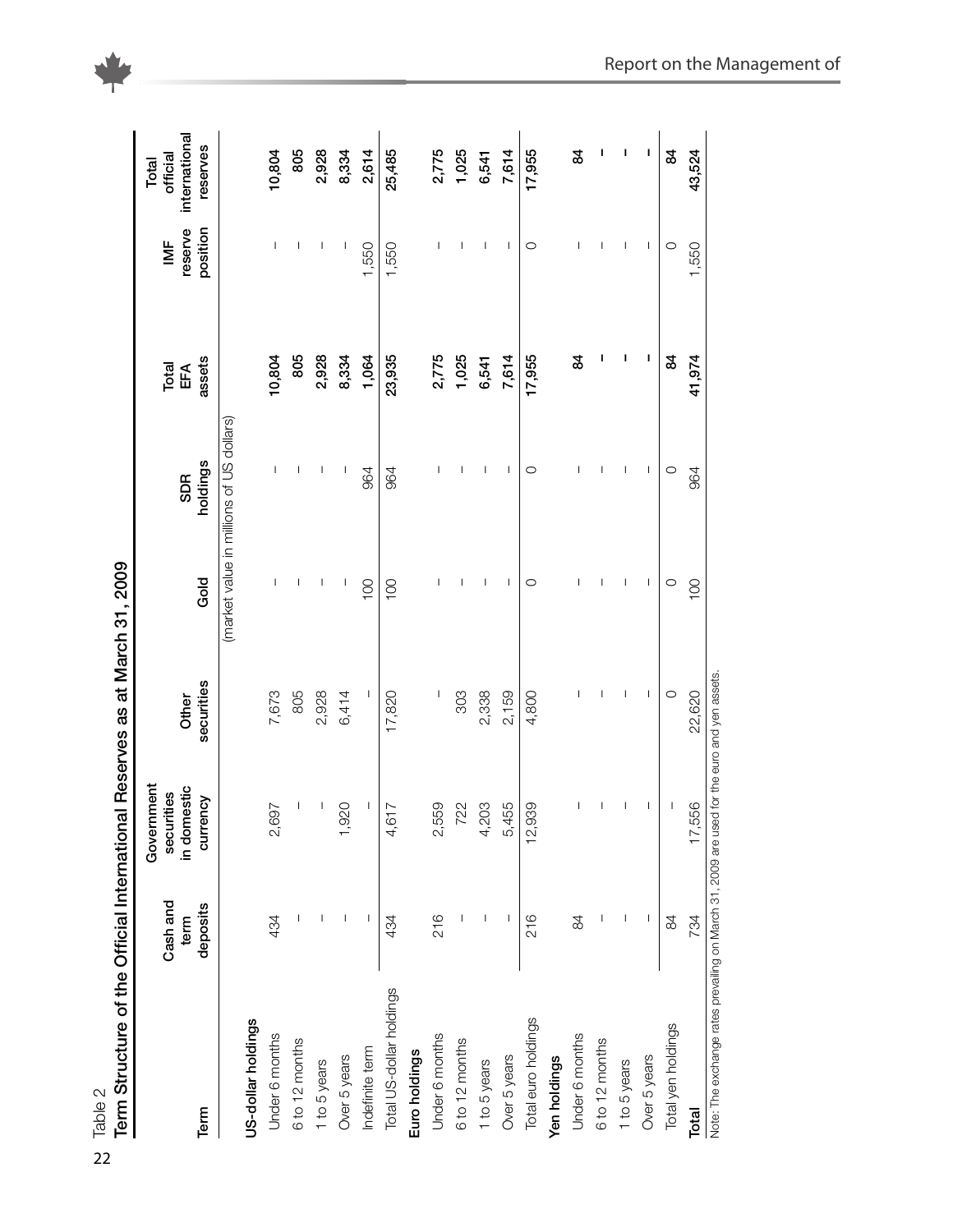

## <span id="page-22-0"></span>**Changes in the Level of the Official International Reserves**

The level of the official international reserves changes over time due to a variety of factors. As shown in Table 3, over the 12-month reporting period the level of the reserves increased by US\$467 million. The increase was due to return on investments (\$2.25 billion) and reserves management operations (\$2.99 billion), which were partially offset by foreign currency debt charges (\$1.64 billion) and revaluation effects (\$3.14 billion).

#### Table 3

#### **Sources** of Change in Canada's Official International Reserves **Between March 31, 2008 and March 31, 2009**

|                                | Change                                      |
|--------------------------------|---------------------------------------------|
|                                | (market value in millions<br>of US dollars) |
| Official intervention          |                                             |
| Net government operations      |                                             |
| Reserves management operations | 2,992                                       |
| Gains and losses on gold       |                                             |
| Return on investments          | 2,252                                       |
| Foreign currency debt charges  | $-1,637$                                    |
| <b>Revaluation effects</b>     | $-3,140$                                    |
| Other                          |                                             |
| Total change                   | 467                                         |

## **Official Intervention**

Official intervention involves buying or selling foreign exchange currencies in exchange for Canadian dollars, and would therefore affect the level of the official international reserves. Intervention in the Canadian-dollar foreign exchange market has not occurred since 1998 (see Annex 2).

#### **Net Government Operations**

Net purchases of foreign currencies for government foreign exchange requirements will affect the official international reserves. There were no net government operations during the reporting period.

#### **Reserves Management Operations**

Matched debt issues and maturities and purchases and sales of foreign currency assets affect the level of the EFA. Over the reporting period, funds raised through the issuance of cross-currency swaps and Canada bills, totalling US\$26.3 billion, were more than the debt maturities (\$23.6 billion in total, including Canada bill maturities totalling \$15.6 billion and cross-currency swap maturities of \$2.4 billion). The new issuances combined with the increase in value due to the depreciation of the euro resulted in a net increase in the level of official international reserves.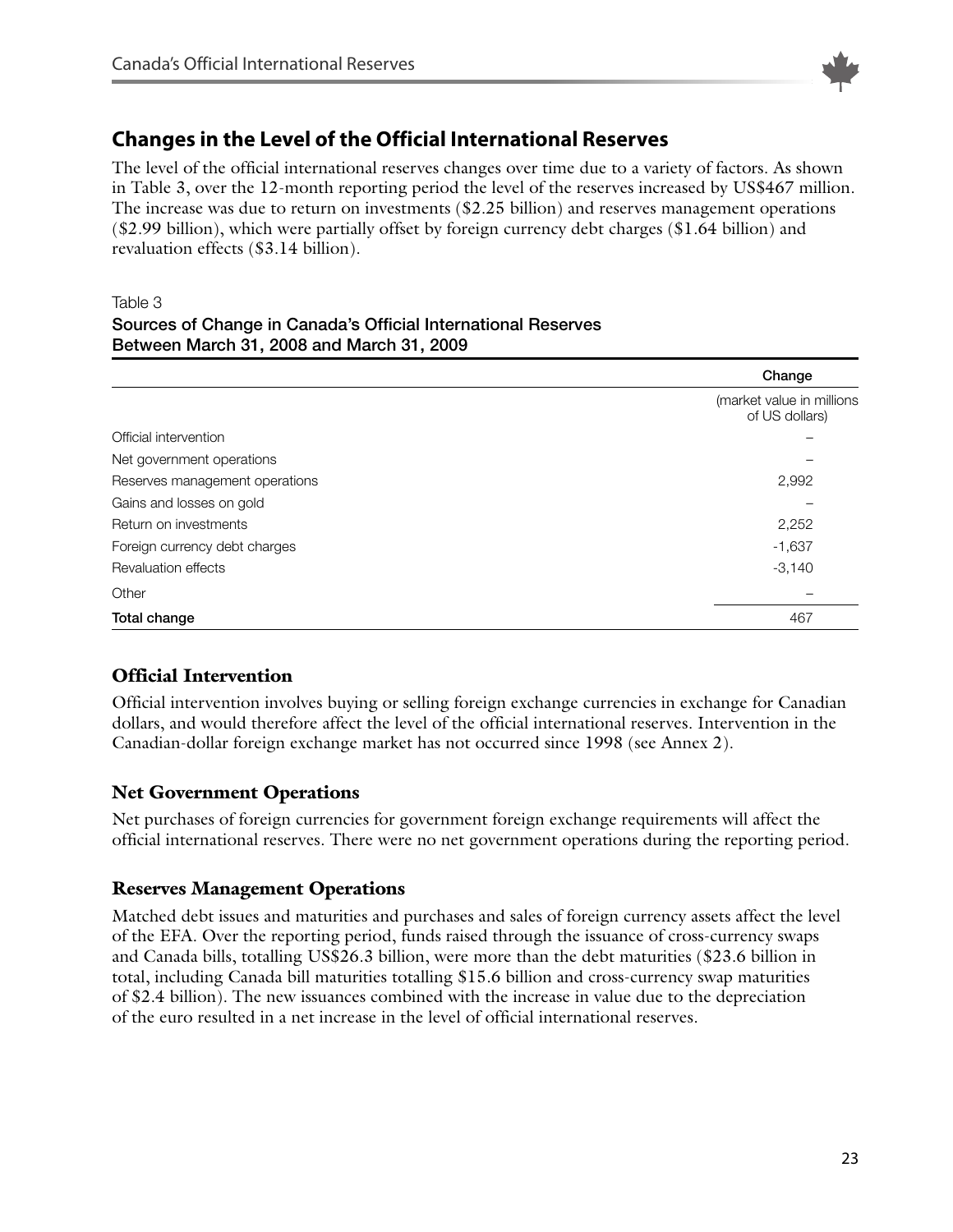<span id="page-23-0"></span>

#### **Gains and Losses on Gold**

This factor reflects the difference between the value of gold holdings at the beginning and the end of the reporting period due to gold sales and a change in the market value of gold. There were no gold transactions during the period, with the last of the Government's gold bullion holdings having been sold in December 2003.

#### **Return on Investments**

Return on investments comprises interest earned on investments (US\$1.24 billion) and the increase in the market value of securities resulting from changes in interest rates (\$1.01 billion). The overall effect on the official international reserves was a net increase of \$2.25 billion.

#### **Foreign Currency Debt Charges**

Foreign currency debt charges reduced the level of the official international reserves by US\$1.64 billion. These expenses are charged to the Consolidated Revenue Fund but paid using foreign assets of the EFA.

#### **Revaluation Effects**

Revaluation effects resulting from movements in exchange rates reflect changes in the market value of the official international reserves. Revaluation effects decreased the official international reserves by US\$3.14 billion, primarily due to the depreciation of the euro versus the US dollar.

More detailed information on monthly levels and changes in Canada's official international reserves is provided in Annex 3.

## **EFA Financing**

As previously noted, EFA assets are managed against a portfolio of dedicated liabilities. The liabilities are Government of Canada foreign currency borrowings from a variety of sources (Table 4).

Funding requirements are primarily met through an ongoing program of cross-currency swaps of domestic obligations. Total cross-currency swap issuance and maturities during the reporting period were US\$6.1 billion and \$2.4 billion, respectively. In recent years, swaps have been particularly cost-effective compared to other sources of foreign currency funds. Although the average funding cost of swaps was in line with the cost during the previous fiscal year, costs were volatile throughout the year with spreads to LIBOR ranging from -80 to +10 basis points. Between September and February, the use of swaps as a source of funds was minimal. During 2008–09, foreign currency was raised through cross-currency swaps at 3-month LIBOR less 58 basis points on average. This funding cost compares favourably with rates obtained during the previous fiscal year, which averaged 3-month LIBOR less 56 basis points.

In addition to cross-currency swaps of domestic obligations, the EFA can be funded through a short-term US-dollar paper program (Canada bills), medium-term note issuance in various markets (Canada notes and euro medium-term notes [EMTNs]) and international bond issues (global bonds), the use of which depends on funding needs and market conditions. From March 31, 2008 to March 31, 2009, the level of outstanding Canada bills increased by US\$4.6 billion. Canada bills were issued, on average, at an all-in cost of LIBOR less 134 basis points, which was lower than funding levels of prior years. There was no new issuance of Canada notes, EMTNs or global bonds during the period.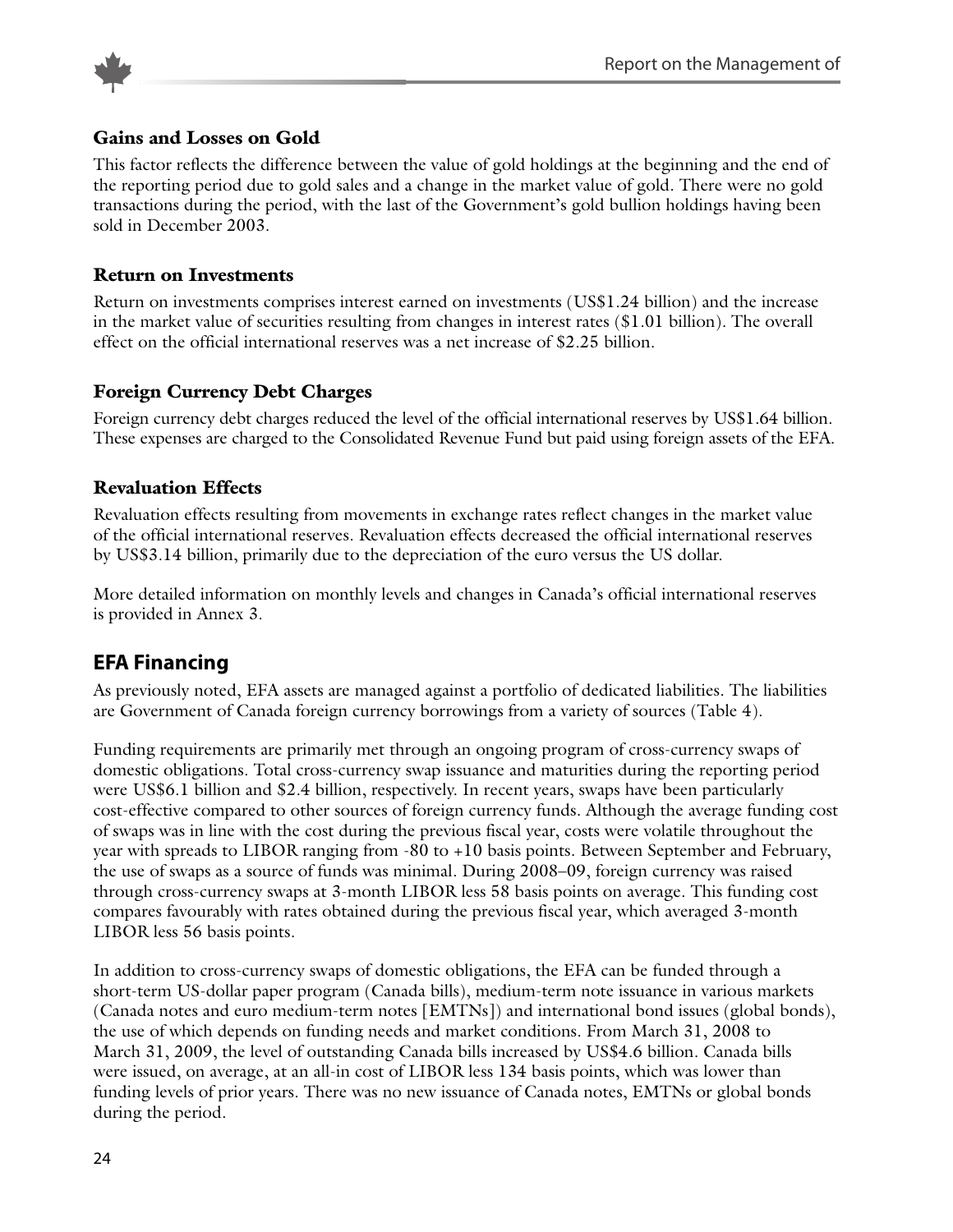

The changes shown in Table 4 reflect not only issuance and maturities, but also changes in the exchange rates of the euro and yen versus the US dollar (as the foreign currency issues are reported in US dollars). Outstanding foreign currency issues are shown in Chart 8.

|                         | March 31, 2009                        | March 31, 2008 | Change   |  |  |
|-------------------------|---------------------------------------|----------------|----------|--|--|
|                         | (par value in millions of US dollars) |                |          |  |  |
| Swapped domestic issues | 31,450                                | 30,503         | 947      |  |  |
| Global bonds            | 0                                     | 5,729          | $-5,729$ |  |  |
| Canada bills            | 6,046                                 | 1,445          | 4,601    |  |  |
| <b>EMTNs</b>            | 1,328                                 | 1,579          | $-251$   |  |  |
| Canada notes            | 0                                     | 502            | $-502$   |  |  |
| Total                   | 38,824                                | 39,758         | $-934$   |  |  |

#### Table 4 **Outstanding Foreign Currency Issues**

Note: Liabilities are stated at the exchange rates prevailing on March 31, 2009.



Further information on the management of foreign currency liabilities and the associated credit risks can be found in the *Debt Management Report* at www.fin.gc.ca/dtman/2007-2008/dmr08-eng.asp.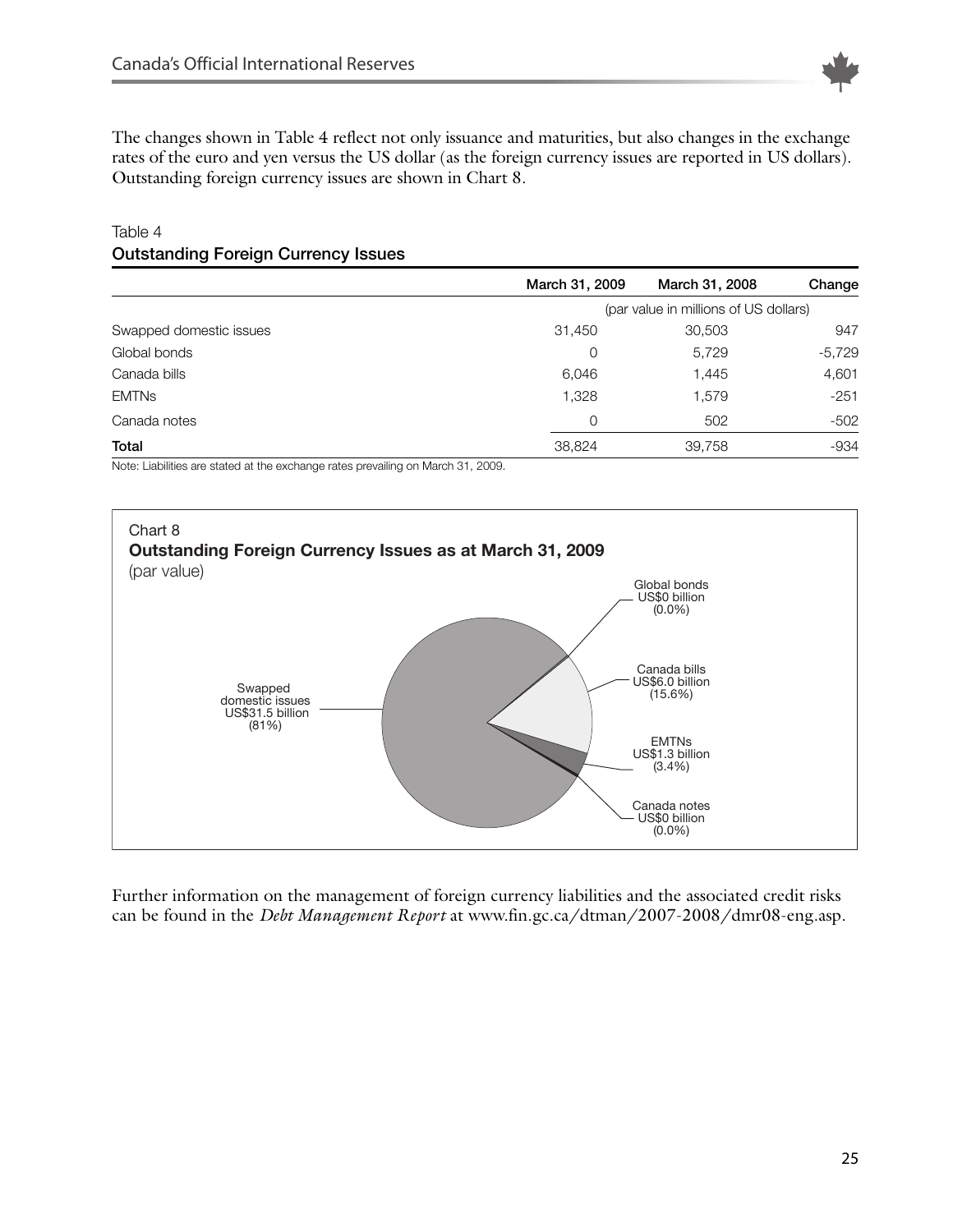<span id="page-25-0"></span>

## **Portfolio Performance**

The EFA is a financial asset portfolio within Canada's Public Accounts. For risk management purposes and to provide transparency on the economic return or cost to the Government of maintaining the Account, several performance indicators are measured and tracked on a regular basis and reported to management at the Department of Finance and the Bank of Canada.

This section of the report provides detailed, technical information on indicators used to measure performance in four areas: 1) revenues; 2) asset-liability matching; 3) cost of advances to the EFA; and 4) market and credit risk measures. A brief overview is provided below to highlight the main performance indicators.

#### **Overview**

The assets held in the EFA generated higher revenues in 2008–09 than in 2007–08 as coupons received on both US-dollar and euro-denominated fixed-income securities were higher.

The spread between the coupons on fixed-income reserve assets and the foreign fixed-income liabilities used to fund the assets continued to remain positive in 2008–09. The spread measures the underlying return of the portfolio if the assets are held to maturity. Over the year, the portfolio generated a positive spread or coupon return of 31 basis points, up from 22 basis points the previous fiscal year.

The estimated economic cost to the Government of maintaining the EFA, the cost of advances to the EFA, was lower than the net revenue earned in 2008–09.

|                                                                | April 1, 2008 to<br>March 31, 2009 | April 1, 2007 to<br>March 31, 2008 |
|----------------------------------------------------------------|------------------------------------|------------------------------------|
| 1) Net revenue of the Exchange Fund Account (C\$ millions)     | 1,853                              | 1,828                              |
| 2) Asset-liability performance<br>Coupon return (basis points) | 31                                 | 22                                 |
| Asset-liability matching indicators                            |                                    |                                    |
| Carry (basis points)                                           | -30                                | -4                                 |
| Carry including net realized gains or losses (basis points)    | -1                                 | 12                                 |
| Total return (basis points)                                    | 117                                | $-105$                             |
| 3) Cost of advances to the EFA (C\$ millions)                  | 1.630                              | 1,792                              |
|                                                                | As at<br>March 31, 2009            | As at<br>March 31, 2008            |
| 4) Risk measures                                               |                                    |                                    |
| Market risk (99% 10-day VaR, US\$ millions)                    | 11                                 | 3                                  |
| Credit risk (99% 365-day VaR, US\$ millions)                   | 1,245                              | 810                                |

#### Table 5 **Summary of Main Performance Indicators for the OfGcial International Reserves**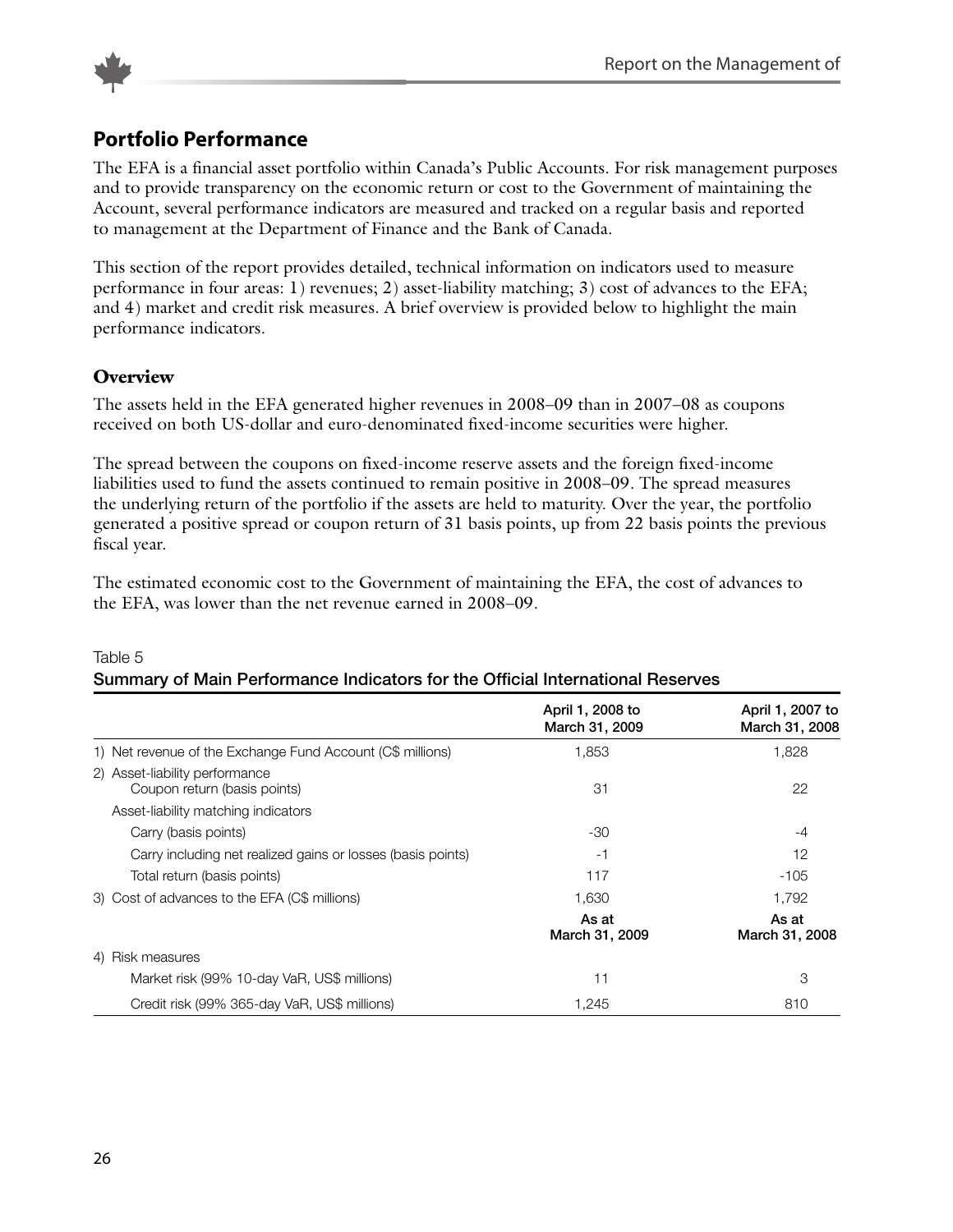

The difference between the actual cash flows of interest receipts and payments—the carry of the portfolio—was -30 basis points, as maturing high-coupon assets were replaced with maturing low-coupon assets in the current low interest rate environment. The carry, taking into account net realized gains or losses from the sale or purchase of assets, was slightly negative at -1 basis points. The difference between the two carry measures resulted from gains realized from selling and repurchasing assets. Taking into account the change in the market value of assets and liabilities, the overall portfolio's total return rose by 117 basis points, as Canada's foreign liabilities depreciated more slowly than the value of the assets held in the EFA due to a flight to quality.

The Value at Risk (VaR) measure of potential losses to the EFA portfolio arising from market movements in interest and exchange rates increased somewhat during the financial crisis but continued to remain very low as a result of the asset-liability matching of the foreign reserves. The VaR measure of potential losses due to the credit exposure to counterparties (Credit VaR) increased slightly as a result of wider credit spreads associated with the market turmoil.

#### **1) Revenues**

Revenues include income from investments and foreign exchange gains. Data are reported in Canadian dollars, as EFA revenues, are reported in Canadian dollars in the attached financial statements. In 2008–09, income totalled C\$1.85 billion compared to C\$1.83 billion in 2007–08. The main categories of income are summarized in Table 6.

|                                           | April 1, 2008 to<br>March 31, 2009 | April 1, 2007 to<br>March 31, 2008 |
|-------------------------------------------|------------------------------------|------------------------------------|
|                                           | (millions of Canadian dollars)     |                                    |
| Investment income                         |                                    |                                    |
| Marketable securities                     | 1,661                              | 1,622                              |
| Cash and short-term deposits              | 24                                 | 72                                 |
| Deposits held under repurchase agreements | 8                                  | 89                                 |
| Special drawing rights                    | 22                                 | 38                                 |
| Total investment income                   | 1,715                              | 1,821                              |
| Other income                              |                                    |                                    |
| Foreign exchange gains or losses          | 138                                |                                    |
| <b>Total income</b>                       | 1,853                              | 1.828                              |

#### Table 6

### **Revenues of the Exchange Fund Account**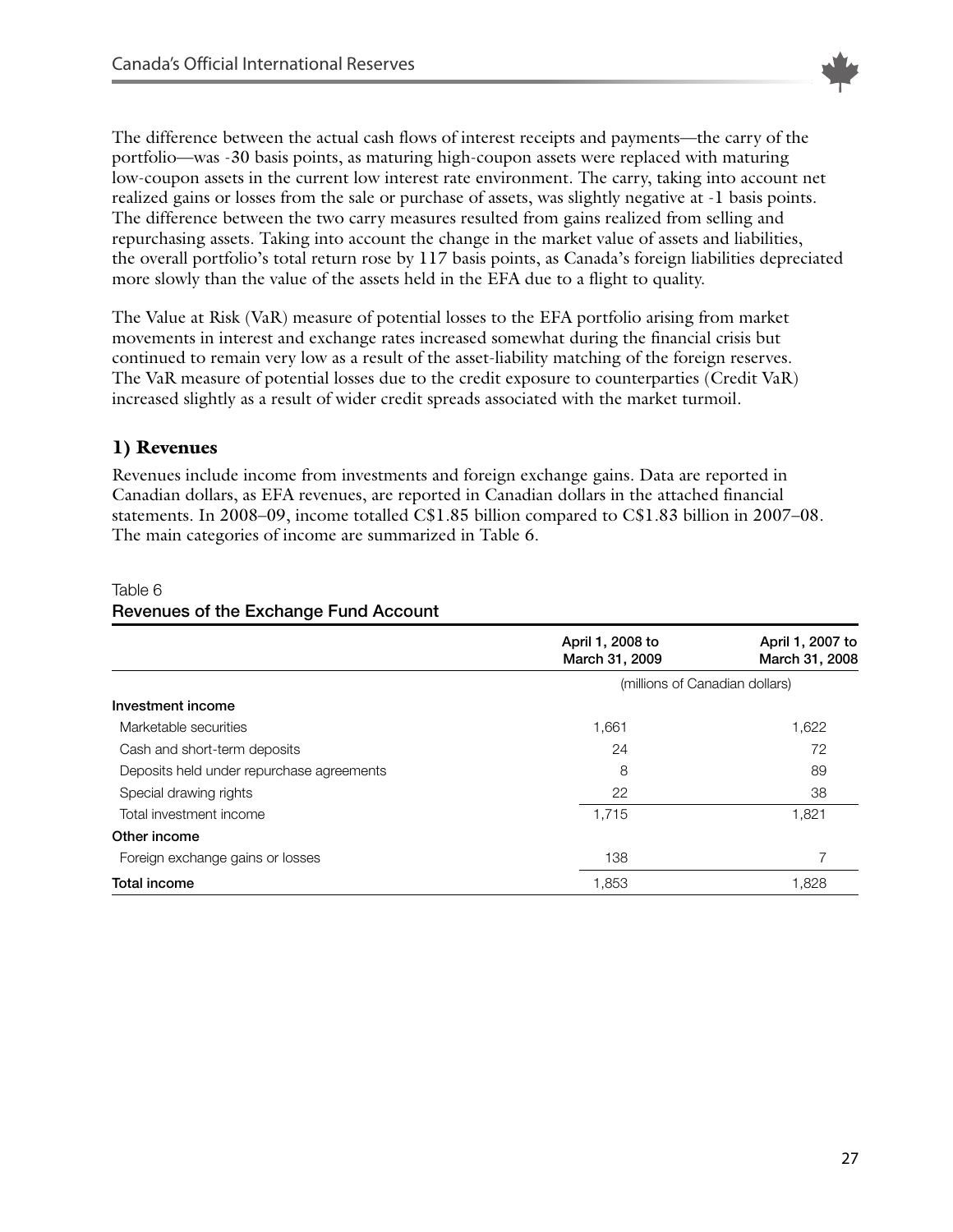

The EFA's securities-lending program enhances the income earned on the portfolio by lending out US Treasury securities that are highly sought after in the market. Income from securities lending, included in investment income from marketable securities in Table 6, totalled C\$5.2 million during 2008–09 compared to C\$8.6 million in 2007–08.

## **2) Asset-Liability Matching**

The asset-liability performance of the EFA is reported using two separate measures. The first is called "carry" and represents the net revenue generated by funding and holding reserve assets from a cash-only perspective. The second measure of asset-liability performance is called "total return." It represents the net return generated by the EFA by including the cash flows as depicted in the carry measure (i.e. interest streams and realized gains or losses), as well as the changes in the market values of the assets and liabilities over the reporting period. By including the market values of the EFA's assets and corresponding liabilities, the total return measure includes unrealized gains or losses, which is the difference between what an asset (or liability) is worth compared to what it cost. In this way, the total return measure depicts the market or fair value of the EFA.

#### **Carry**

Carry represents the interest received on the EFA's assets minus the interest paid on the liabilities that fund the assets. The carry measure is also reported including any realized gains or losses stemming from asset sales, which is the difference between the amount for which an asset is sold and the amount it originally cost. A principal reason for using this measure of performance is that it depicts the effect of the EFA's net revenue on the financial results.

Table 7 provides an estimate of the carry for the EFA and its constituent currency portfolios. The carry for the 2008–09 fiscal year is estimated at -30 basis points, a 26-basis-point decline over 2007–08. The decline was mainly caused by a narrowing of the difference between interest earned and paid as older liabilities with high coupons matured.

Taking into account gains or losses on the sale of assets during 2008-09, the EFA incurred a net loss of US\$1 million, or -1 basis points. These sales resulted in a net realized gain of US\$114 million, which was offset by the loss of interest income of \$115 million. The EFA realized \$110 million in gains on US asset sales and \$4 million in gains on euro asset sales. Realized losses in the euro portfolio over the whole year were offset by realized gains in the US portfolio in the second part of the year as interest rates generally decreased.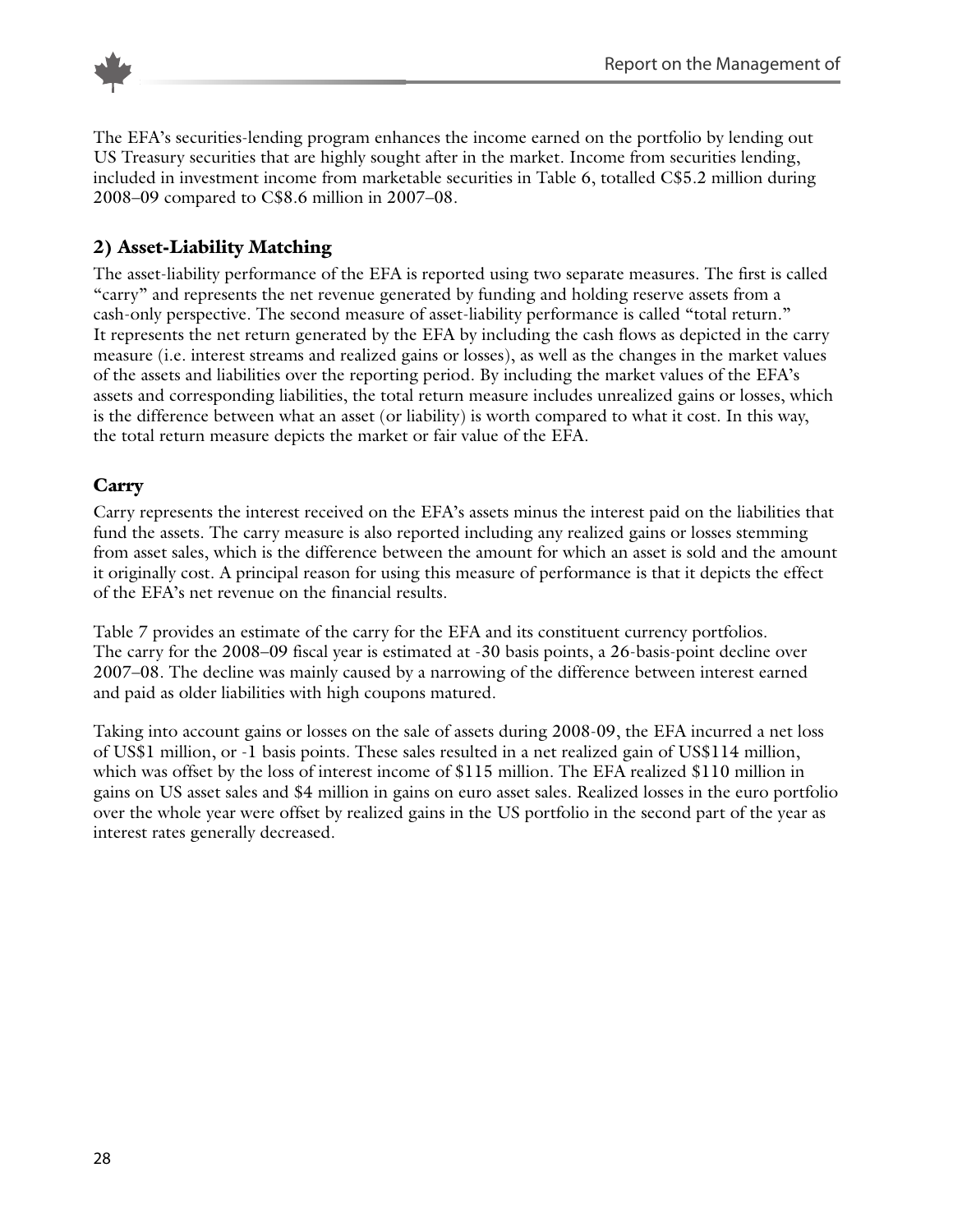

|                          |         | April 1, 2007 to<br>March 31, 2008                    | April 1, 2008 to<br>March 31, 2009 |                                    |                                               |         |                                                       |
|--------------------------|---------|-------------------------------------------------------|------------------------------------|------------------------------------|-----------------------------------------------|---------|-------------------------------------------------------|
|                          | Carry   | Carry<br><i>(including)</i><br>net realized<br>qains) | Interest<br>earned<br>on assets    | Interest<br>paid on<br>liabilities | <b>Net</b><br>interest<br>earned<br>on assets | Carry   | Carry<br><i>(including)</i><br>net realized<br>gains) |
|                          |         | (basis points)<br>(millions of US dollars)            |                                    | (basis points)                     |                                               |         |                                                       |
| Euro portfolio           | $-14.3$ | $-22.4$                                               | 726.6                              | 842.9                              | $-116.3$                                      | $-29.4$ | $-27.9$                                               |
| Yen portfolio            | $-0.1$  | $-0.1$                                                | 9.2                                | 9.8                                | $-0.6$                                        | $-0.2$  | $-0.2$                                                |
| US\$ portfolio           | 10.6    | 34.1                                                  | 671.6                              | 669.4                              | 2.2                                           | $-0.1$  | 27.0                                                  |
| Total carry <sup>2</sup> | $-3.7$  | 11.6                                                  | 1.407.4                            | 1.522.1                            | $-114.7$                                      | $-29.7$ | $-1.1$                                                |

#### Table 7 **Carry** of the Official International Reserves<sup>1</sup>

<sup>1</sup> The carry figures show the contribution of each currency portfolio to the overall carry.

<sup>2</sup> Excludes gold holdings, and IMF reserve position and associated liabilities.

#### **Total Return on a Market-Value Basis**

The total return measure is used in several different ways. For instance, it is used to compare the performance of the EFA's assets to its liabilities in order to depict the net return of the portfolio on a market-value basis. The total return of the assets is also compared to an external liability index in order to provide an independent measure of the performance of the EFA and to enhance the understanding of performance in relation to broader market developments. Lastly, the EFA's total return is decomposed into the key sources of return. This is done by decomposing the total return measures for both the assets and liabilities into key sources of return through a technique called "performance attribution." This allows management to discern what aspects of total return resulted from controllable influences as compared to those sources that are market-driven. As well, the attribution analysis provides an indication as to how well objectives of the asset-liability management framework of the EFA are being met.

Table 8 provides an estimate of the total return on a market-value basis for the EFA as a whole and its key portfolios compared to the corresponding liabilities. The net total return was 117 basis points, or a gain of US\$446 million, in the fiscal year ending March 31, 2009, compared to -105 basis points, or a loss of \$394 million, in the year ending March 31, 2008. This reflects net returns in US-dollar terms of 181 basis points for the US-dollar portfolio, 45 basis points for the euro portfolio and -17 basis points for the yen portfolio. These numbers include interest flows as well as all gains or losses earned over the period, regardless of whether they were realized or not.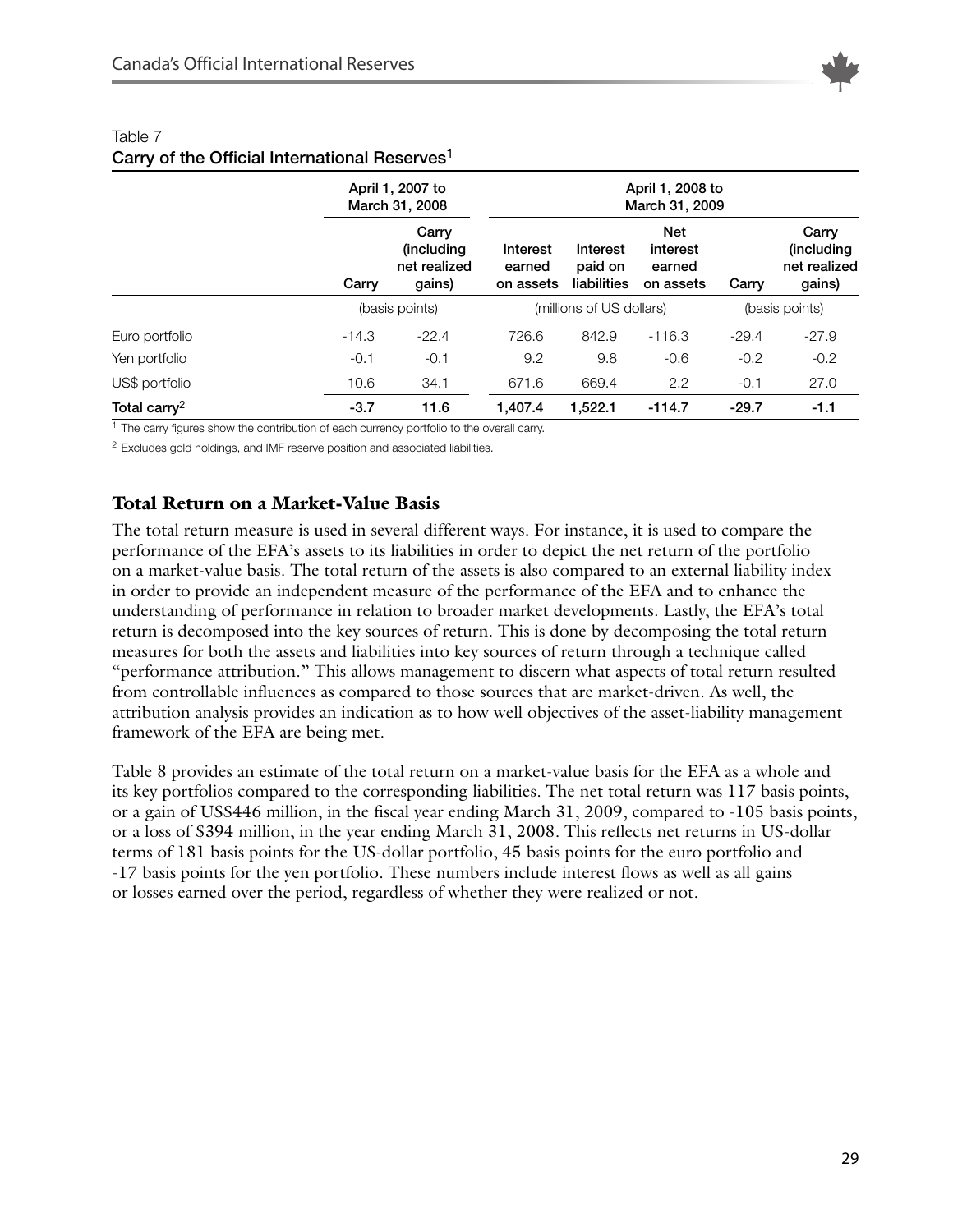

#### Table 8

#### **Total Return of the EFA Compared to Liability Benchmarks**

|                                   | April 1, 2007 to<br>March 31, 2008 |                   |                   |                  |                     |
|-----------------------------------|------------------------------------|-------------------|-------------------|------------------|---------------------|
|                                   | <b>Total EFA</b>                   | US\$<br>portfolio | Euro<br>portfolio | Yen<br>portfolio | Total<br><b>EFA</b> |
| EFA asset portfolio               |                                    |                   |                   |                  |                     |
| Return in original currency       | n/a                                | 4.46%             | 8.09%             | 0.47%            | n/a                 |
| Return in US\$ (A)                | 15.71%                             | 4.46%             | $-9.05\%$         | 1.16%            | $-1.76%$            |
| <b>Liability benchmarks</b>       |                                    |                   |                   |                  |                     |
| Return in original currency       | n/a                                | 2.64%             | 7.55%             | 0.64%            | n/a                 |
| Return in US\$ (B)                | 16.76%                             | 2.64%             | $-9.51%$          | 1.34%            | $-2.93%$            |
| Return vs. liability benchmark    |                                    |                   |                   |                  |                     |
| in basis points $(A - B)$ in US\$ | $-105$                             | 181               | 45                | $-17$            | 117                 |

Table 9 compares the total return of the EFA to a set of Merrill Lynch government securities indices.<sup>4</sup> This provides some insight into how the total return of the EFA compares to a portfolio invested solely in US Treasury and German government securities. While the indices have been combined and weighted to reflect the currency composition and duration of the EFA, they only provide a general indication of its performance because the EFA is invested in a broader range of high quality assets. In the fiscal year ending March 31, 2009, the EFA's total return fell short of the external indices by 66 basis points, compared to 30 basis points in the fiscal year ending March 31, 2008. The EFA's underperformance this fiscal year was due to the greater flight to quality for German- and US-issued securities in the indices compared to that for the diversified securities held in the EFA.

<sup>4</sup> Merrill Lynch, used with permission. *"MERRILL LYNCH IS LICENSING THE MERRILL LYNCH INDICES "AS IS," MAKES NO WARRANTIES REGARDING SAME, DOES NOT GUARANTEE THE QUALITY, ACCURACY AND/OR COMPLETENESS OF THE MERRILL LYNCH INDICES OR ANY DATA INCLUDED THEREIN OR DERIVED THEREFROM, AND ASSUMES NO LIABILITY IN CONNECTION WITH THEIR USE."*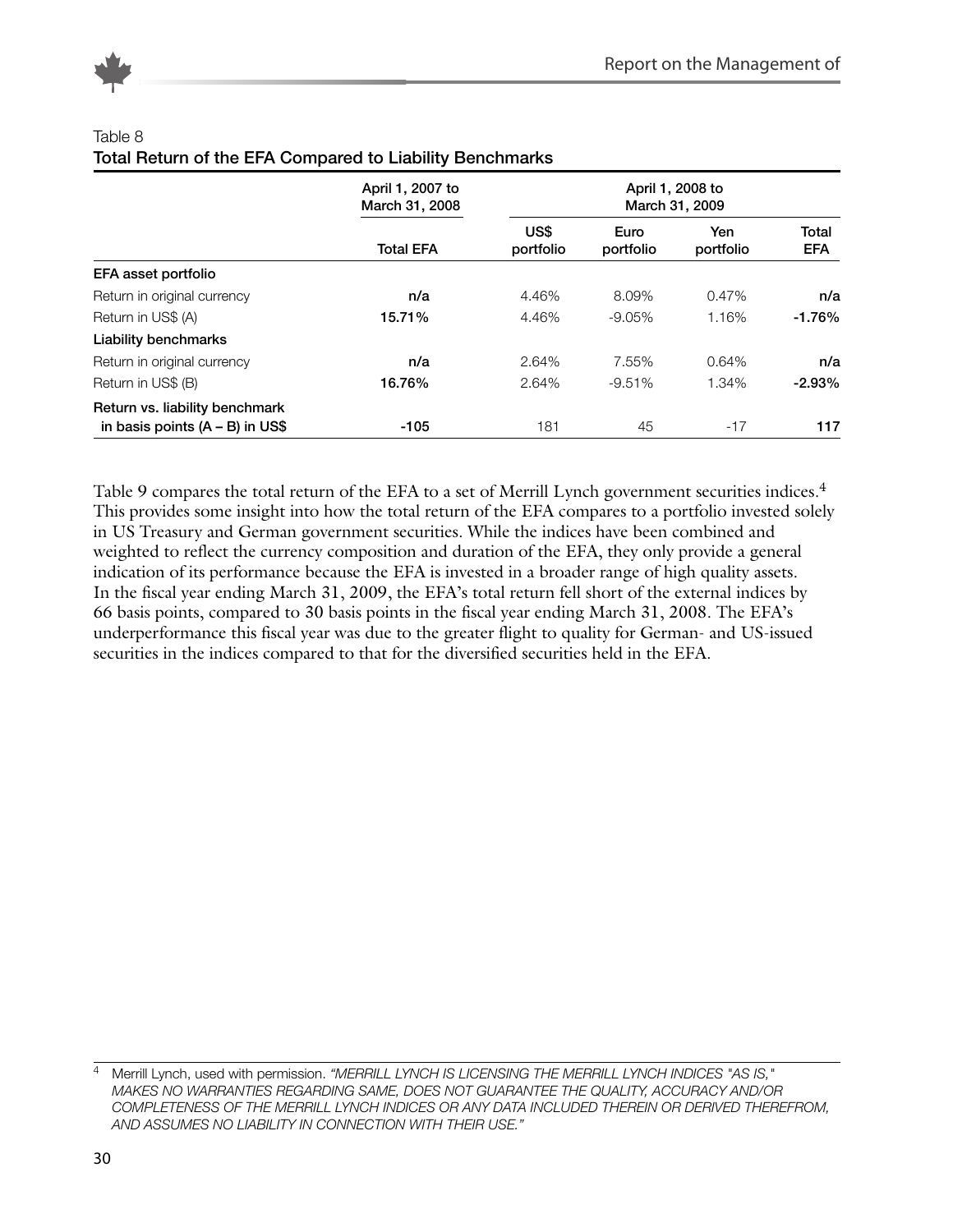

| $A$ $D$ $I$ $I$ , $I$ , $2000$ to ividicity $I$ , $2003$ |                |                |               |  |  |  |
|----------------------------------------------------------|----------------|----------------|---------------|--|--|--|
|                                                          | US\$ portfolio | Euro portfolio | Yen portfolio |  |  |  |
| EFA asset portfolio                                      |                |                |               |  |  |  |
| Return in original currency (A)                          | 4.46%          | 8.09%          | 0.47%         |  |  |  |
| Return in US\$                                           | 4.46%          | $-9.05%$       | 1.16%         |  |  |  |
| <b>External indices</b>                                  |                |                |               |  |  |  |
| Return in original currency (B)                          | 4.96%          | 9.08%          | n/a           |  |  |  |
| Return in US\$3                                          | 4.96%          | $-8.22%$       | n/a           |  |  |  |
| Return vs. external indices in                           |                |                |               |  |  |  |
| basis points $(A - B)$ in original currency              | -51            | -99            | n/a           |  |  |  |

#### Table 9 **Total Return of the EFA Compared to External Indices**1,2 **April 1, 2008 to March 31, 2009**

<sup>1</sup> Composite index for the US portfolio is constructed as weighted average of the following Merrill Lynch indices: US Treasury Bills (G0BA), US Treasuries 1-3yr (G1O2), US Treasuries 3-5yr (G2O2), US Treasuries 5-7yr (G3O2) and US Treasuries 7-10yr (G4O2). The weights for the composite index are updated on a monthly basis according to the holdings of the EFA US asset portfolio.

<sup>2</sup> Composite index for the euro portfolio is constructed as weighted average of the following Merrill Lynch indices: German Govt Bills (G0DB), German Federal Govts 1-3yr (G1D0), German Federal Govts 3-5yr (G2D0), German Federal Govts 5-7yr (G3D0) and German Federal Govts 7-10yr (G4D0). The weights for the composite index are updated on a monthly basis according to the holdings of the EFA euro asset portfolio.

<sup>3</sup> Return versus external indices is expressed in original currency except for the total EFA, where both assets and index returns are converted to US dollars.

#### **Performance Attribution of Total Return**

Table 10 summarizes the attribution results for the EFA's US-dollar and euro portfolios for the fiscal year ending March 31, 2009. Of the key sources of return, the coupon effect (what would have been earned had interest rates remained unchanged over the period) was the main driver of the positive total return in the EFA's euro portfolio. The credit spread effect (the change in the market value of EFA assets and foreign liabilities due to credit quality) was the main source of return in the US-dollar portfolio.

Although total returns for both the US-dollar and euro portfolio were significantly affected by interest rate movements over the period, similar effects were observed in the corresponding liabilities. This demonstrates the benefit of the asset-liability management framework of the EFA over the reporting period. The turmoil in the credit markets led to a larger than normal impact from changes in credit spreads, as Government of Canada liabilities benefited more from the flight to quality than the assets held in the US-dollar portfolio and, to a much lesser extent, the euro portfolio. The US-dollar portfolio also earned small positive returns from securities-lending activities over the period.

The coupon effect generally represents the underlying return of the portfolio if matched assets and liabilities are held to maturity. This is because the EFA's assets generate more interest income than what is required to pay for the EFA's liabilities. Moreover, the coupon effect represents the positive return generated by portfolio managers through their investment and issuance decisions.

The yield curve effect (the impact of changes in the general level of interest rates) demonstrates the extent to which the EFA's assets and liabilities are matched in terms of their sensitivity to changes in interest rates. The spread effect (returns due to movements in interest rate spreads) illustrates how the EFA's assets and liabilities respond to changing interest rate spreads.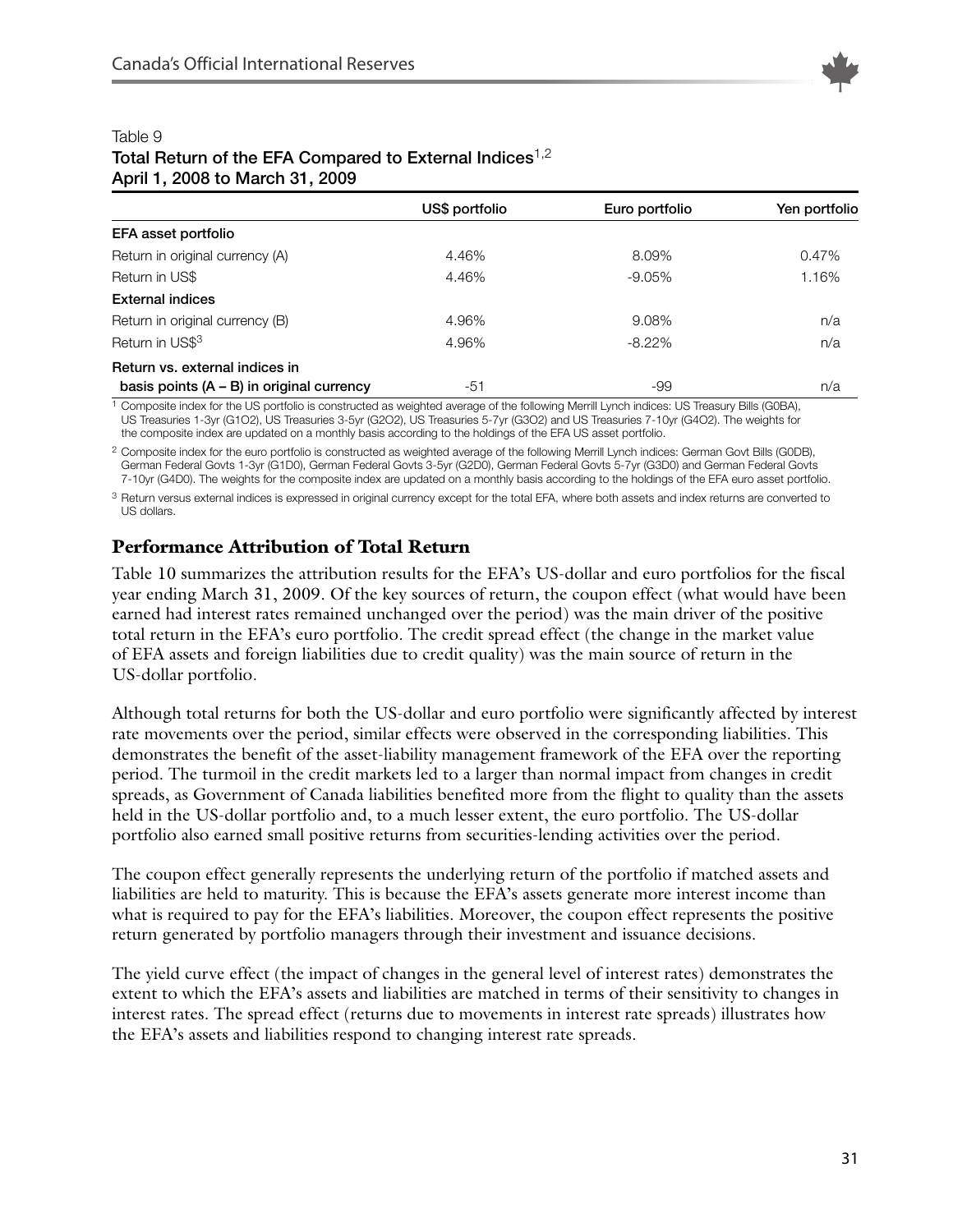

Typically, movements in interest rate spreads will differ for assets according to their credit quality, captured by the credit spread effect. The asset-liability matching framework does not hedge the credit spread effect as investment assets and Government of Canada liabilities are of different credit quality.

As well, a component of the total return is generated through securities-lending activities. Any difference between the actual return and the sum of the above effects is the residual return, which is the unexplained portion of total return. By using these key sources of return, a clearer picture emerges as to the drivers of the EFA's annual total return.

#### Table 10

#### **Performance Attribution for the US-Dollar and Euro Portfolios Compared to Liability Benchmarks April 1, 2008 to March 31, 2009**

|                               |         | US\$ portfolio |            | Euro portfolio |
|-------------------------------|---------|----------------|------------|----------------|
|                               | Assets  | Liabilities    | Assets     | Liabilities    |
|                               |         |                | (per cent) |                |
| Coupon effect                 | 2.61    | 2.35           | 3.95       | 3.54           |
| Yield curve effect            | 4.29    | 4.13           | 6.40       | 6.33           |
| Credit spread effect          | $-2.49$ | $-3.78$        | $-2.23$    | $-2.30$        |
| Securities-lending activities | 0.02    |                |            |                |
| Residual return               | 0.03    | $-0.06$        | $-0.03$    | $-0.02$        |
| Return in original currency   | 4.46    | 2.64           | 8.09       | 7.55           |
| <b>Return in US\$</b>         | 4.46    | 2.64           | $-9.05$    | $-9.50$        |

## **3) Notional Cost of Advances to the EFA From the Consolidated Revenue Fund**

The cost of advances represents an estimate of the cost of maintaining the EFA by adding the cost of foreign debt payments (including the interest on cross-currency swaps) to the notional amount of foreign interest that would be paid on non-interest-bearing items or items funded in Canadian dollars. The level of foreign currency advances, measured in Canadian dollars, varies with the flow of foreign currencies between the EFA and the Consolidated Revenue Fund (CRF).

**Actual foreign interest charges:** The proceeds from foreign currency borrowings are remitted to the CRF and concurrently advanced to the EFA. Foreign debt interest and principal repayments are charged to the CRF but paid using the foreign assets of the EFA, reducing the amount advanced to the EFA. Actual foreign interest paid is converted into Canadian currency for the purpose of determining this portion of the notional cost of advances; for 2008–09, this value was C\$1,590 million.

**Notional interest charged in Canadian dollars:** Because domestically funded EFA assets, SDR advances, and the portion of net revenues reinvested in the EFA (i.e. cumulative net revenues of the EFA less cumulative foreign debt interest payments) are not linked to foreign liabilities, an imputed interest cost is utilized to approximate the notional interest charge on the portion of advances from the CRF related to those assets. For 2008–09, a weighted cost of domestic funding (3.21 per cent) was utilized in calculating notional interest paid in Canadian dollars, resulting in a value of C\$40 million.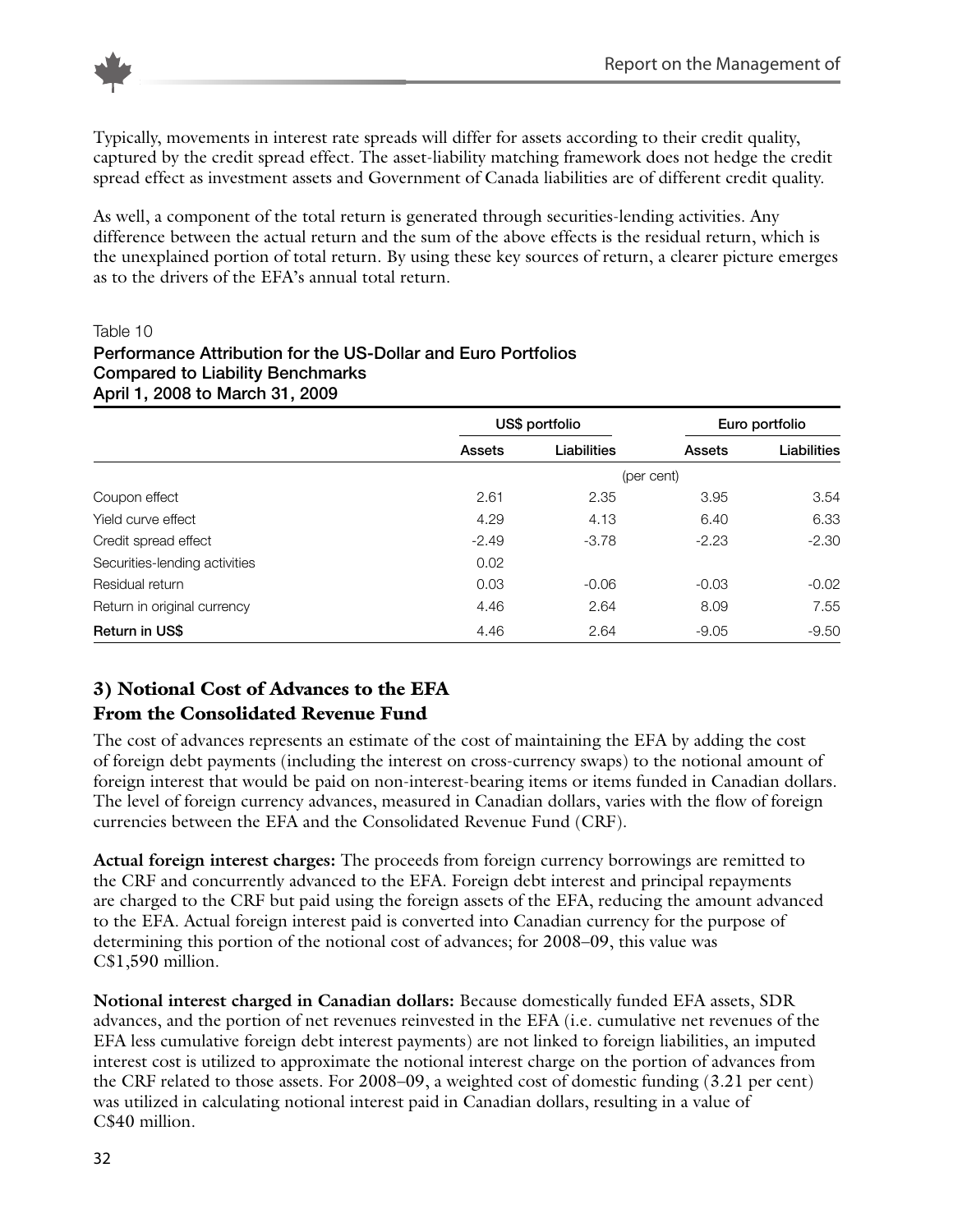

#### **4) Risk Measures**

The risk management framework covers market, credit, liquidity, legal and operational risks related to the financing and investment of the foreign reserves. Risk measures are reported on a monthly basis to management at the Department of Finance and the Bank of Canada. The Minister of Finance receives an annual report on treasury risk management that is prepared in collaboration with the Bank of Canada's Financial Risk Office.

## **Market Risk**

Market risk stems from the movement in market prices due to changes in interest rates and exchange rates, and from the functioning of financial markets, including the risk of illiquidity of certain markets and instruments.

Several industry-standard measures of market risk exposure were employed: scenario analysis, stress testing and VaR (Table 11). VaR is a statistical measure for estimating potential losses to the EFA portfolio arising from severe market movements such as changes in interest and exchange rates, while stress testing and scenario analysis are used to evaluate the portfolio's performance under extraordinary circumstances in the market.

Stress tests were regularly carried out to gauge the sensitivity of the EFA portfolio to large changes in exchange rates and interest rates, including the portfolio impact of a 1-per-cent depreciation of the euro and yen vis-à-vis the US dollar and a 1-per-cent increase in interest rates across the yield curve. The results showed that, on a net basis during the reporting period, the EFA assets and the associated liabilities had very minimal exposure to currency depreciations and upward shifts in the yield curve.

|                                         | March 31, 2009 |                                       |                          | March 31, 2008                        |  |
|-----------------------------------------|----------------|---------------------------------------|--------------------------|---------------------------------------|--|
|                                         | <b>EFA</b>     | <b>EFA</b> assets<br>less liabilities | <b>EFA</b>               | <b>EFA</b> assets<br>less liabilities |  |
|                                         |                |                                       | (millions of US dollars) |                                       |  |
| Single factor stress tests              |                |                                       |                          |                                       |  |
| 1% depreciation of euro/yen             | -180           | 0                                     | $-223$                   |                                       |  |
| 1% upward parallel shift in yield curve | $-1,334$       | -14                                   | $-1,212$                 | 9                                     |  |
| Scenario tests                          |                |                                       |                          |                                       |  |
| 1994 Fed tightening                     | $-3,569$       | $-7$                                  | $-3.420$                 | 139                                   |  |
| 1997 Asian financial crisis             | -887           | 70                                    | $-1,168$                 | 73                                    |  |
| 1998 Russian default/LTCM collapse      | $-1,131$       | 115                                   | -1,649                   | 82                                    |  |
| 2001 terrorist attacks                  | 1,273          | 47                                    | 1,368                    | -10                                   |  |
| 99% 10-day VaR                          | 1,324          | 11                                    | 678                      | 3                                     |  |

#### Table 11 **Market Risk Measures**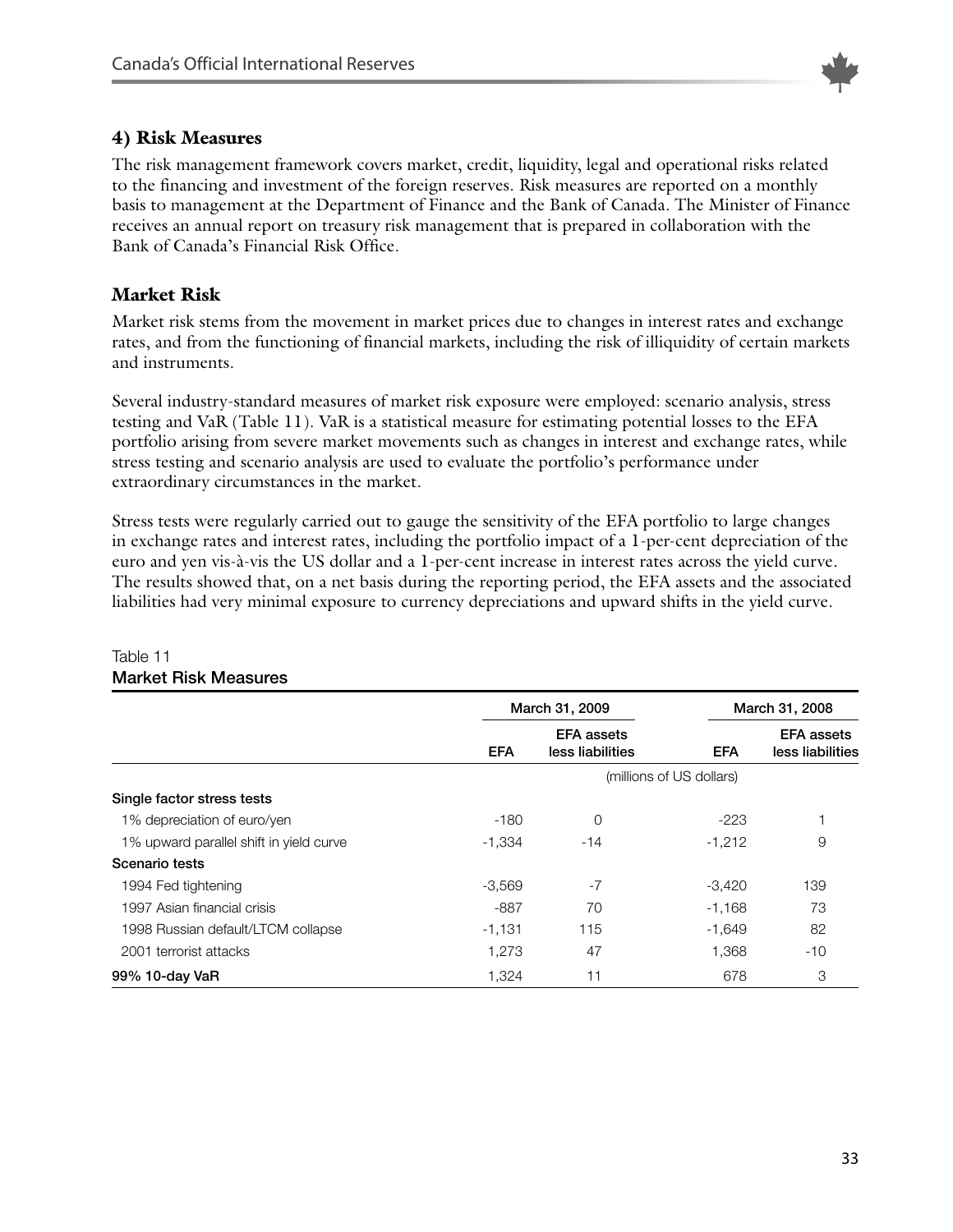

In addition, some hypothetical scenario stress tests that mimic market conditions during four previous extraordinary market events were regularly conducted: the tightening of monetary policy by the US Federal Reserve in 1994; the 1997 Asian financial crisis; the 1998 Russian debt default and Long-Term Capital Management (LTCM) collapse; and the 2001 US terrorist attacks. The four stress tests showed that the EFA would generally perform well during such periods of market turbulence. The results were similar to those reported for March 31, 2008, and show that on a net basis, the EFA was continuously well positioned to benefit from flight-to-quality effects. Scenario creation is a dynamic process. New scenarios continue to be considered and will be added when relevant and feasible.

Market VaR is a statistical measure that estimates the expected loss in portfolio value within a specific time period during normal market conditions as a result of interest rate and exchange rate changes. This is regularly reported for the entire EFA portfolio and on the net position between assets and liabilities. As of March 31, 2009, the EFA had a 99–per-cent 10-day VaR of US\$11 million, which implied that 99 per cent of the time, the value of the portfolio was not expected to decline by more than \$11 million, on a net basis, over a 10-trading-day period.

## **Credit Risk**

Credit risk includes the risk that the counterparty in a financial instrument will not meet their obligations to pay and/or that the value of the instrument will change as a result of the counterparty's perceived default risk changing.

Credit risk, which is the most important risk faced by the EFA, is controlled by setting limits on both actual and potential exposures to counterparties. A collateral management framework is used for managing the credit risk to financial institution counterparties arising from the cross-currency swaps used to fund the EFA. Under this framework, high quality collateral is placed with collateral managers for the EFA when the market value of the swap contracts exceeds specified limits. Along with liquidity and legal risks, credit risk is also controlled through strict guidelines. The Credit VaR model and some selected credit risk stress tests were used to measure the EFA's exposure to credit risk during the reporting period (Table 12).

#### Table 12 **Credit Risk Measures**

|                                                                       | March 31, 2009 | March 31, 2008           |
|-----------------------------------------------------------------------|----------------|--------------------------|
|                                                                       |                | (millions of US dollars) |
| Credit VaR and expected shortfall                                     |                |                          |
| 99.9% 365-day Credit VaR                                              | 1,245          | 810                      |
| Expected shortfall                                                    | 2,046          | 1,719                    |
| Stress test                                                           |                |                          |
| Potential loss if counterparties<br>with negative outlook or negative |                |                          |
| watch are downgraded one notch                                        | 6              |                          |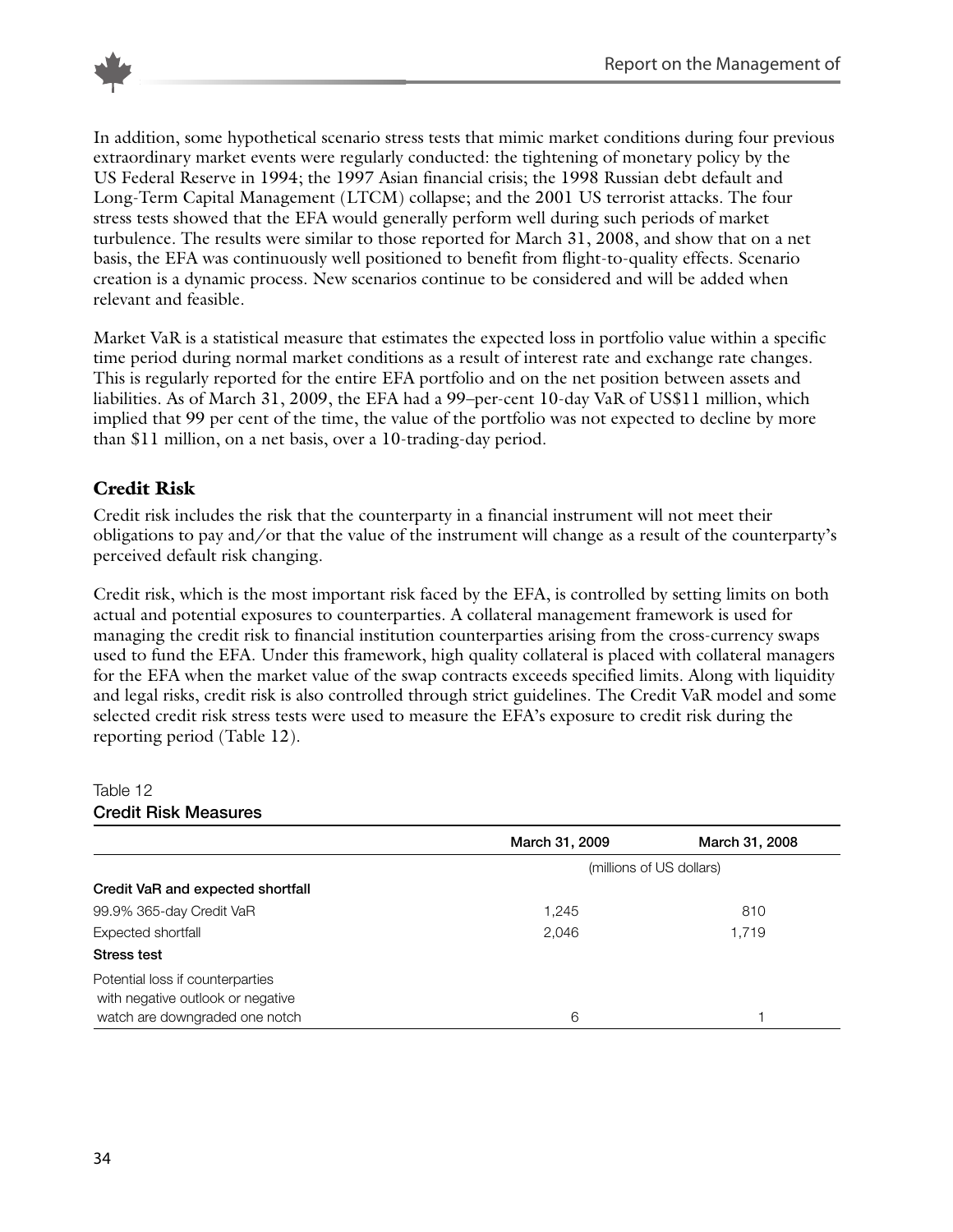

The Credit VaR model provides an estimate of the maximum expected loss in portfolio value within a year as a result of a credit event, such as a counterparty downgrade or default, under normal market conditions. As of March 31, 2009, the EFA had a 99.9-per-cent 1-year Credit VaR of US\$1.2 billion, which implied that 99.9 per cent of the time, the value of the portfolio was not expected to decline by more than \$1.2 billion over a 1-year period due to credit events. An associated measure, expected shortfall, computes the expected average loss in portfolio value during the same period due to an extreme, unexpected credit event, whose possibility of happening (less than 0.1 per cent) was not captured by the Credit VaR statistic. The expected shortfall measure for the EFA was \$2.0 billion as of March 31, 2009. The increase in Credit VaR from the previous year reflects wider credit spreads, which increase the possible losses associated with downgrades and defaults.

Credit risk stress tests were also carried out to evaluate potential losses to the EFA assets and the associated liabilities arising from extraordinary credit events in the market. These tests subjected the EFA to hypothetical scenarios, such as all counterparties with a negative outlook being downgraded by one notch. Due to the financial crisis, several counterparties of the EFA have been downgraded and a number remain on negative outlook. As a result, the potential loss to the EFA under this hypothetical scenario has increased compared to the previous fiscal year.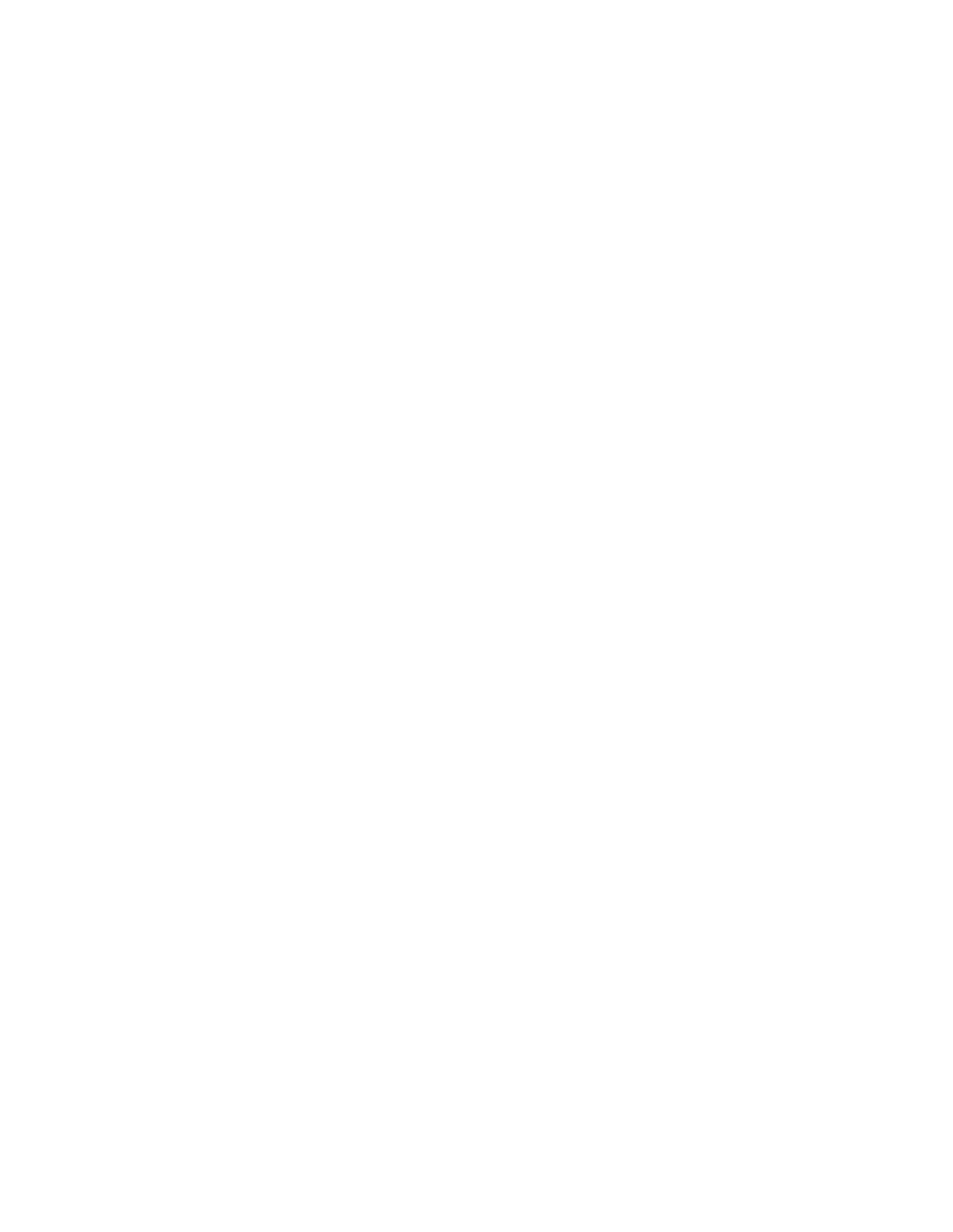# <span id="page-36-0"></span>**Annex 1: Statement of Investment Policy**

# **1. Purpose of Policy**

The *Statement of Investment Policy for the Government of Canada* sets out the policy, approved by the Minister of Finance under the *Currency Act*, governing the acquisition, management and divestiture of assets for the Exchange Fund Account (EFA).

# **2. Purpose of EFA**

The purpose of the Exchange Fund Account (EFA) is to aid in the control and protection of the external value of the Canadian dollar. Assets held in the EFA are managed to provide foreign-currency liquidity to the Government and to promote orderly conditions for the Canadian dollar in the foreign exchange markets, if required.

## **3. Governance**

Part II of the *Currency Act* governs the management of the EFA. As amended in 2005, the act requires the Minister of Finance to establish an investment policy for EFA assets. Responsibility for the implementation of approved policy and strategy is delegated to officials of the Department of Finance and the Bank of Canada.

The *Bank of Canada Act* provides statutory authority for the Bank of Canada to act as the Government's fiscal agent in the management of the Government of Canada's Exchange Fund Account.

The Funds Management Committee (FMC), which comprises senior management from the Department of Finance and the Bank of Canada, is responsible for the oversight of EFA investments. For policy development, the FMC is supported by a Risk Committee (RC) and an Asset-Liability Management Committee (ALMC). The RC is an advisory body to the FMC that reviews and provide opinions on the risk implications while the ALMC is responsible for strategic planning and performance evaluation. The Financial Risk Office (FRO) at the Bank of Canada provides support to the RC and the ALMC on risk issues. Officials from the Department of Finance and the Bank of Canada are responsible for the implementation of the strategic plan and day-to-day management of investment. Further information regarding oversight and governance is available within the *Treasury Management Governance Framework* document (available at http://www.fin.gc.ca/treas/Goveev/TMGF03\_-eng.asp).

# **4. No Inconsistent Business or Activity**

This policy prohibits any business or activity that is inconsistent with the investment objectives set forth below or in a manner that is contrary to the *Currency Act*.

# **5. Investment Objective**

There are three investment objectives:

• **Maintain a high standard of liquidity:** Hold reserves in assets that mature or can be sold on very short notice with minimal market impact and therefore loss of value.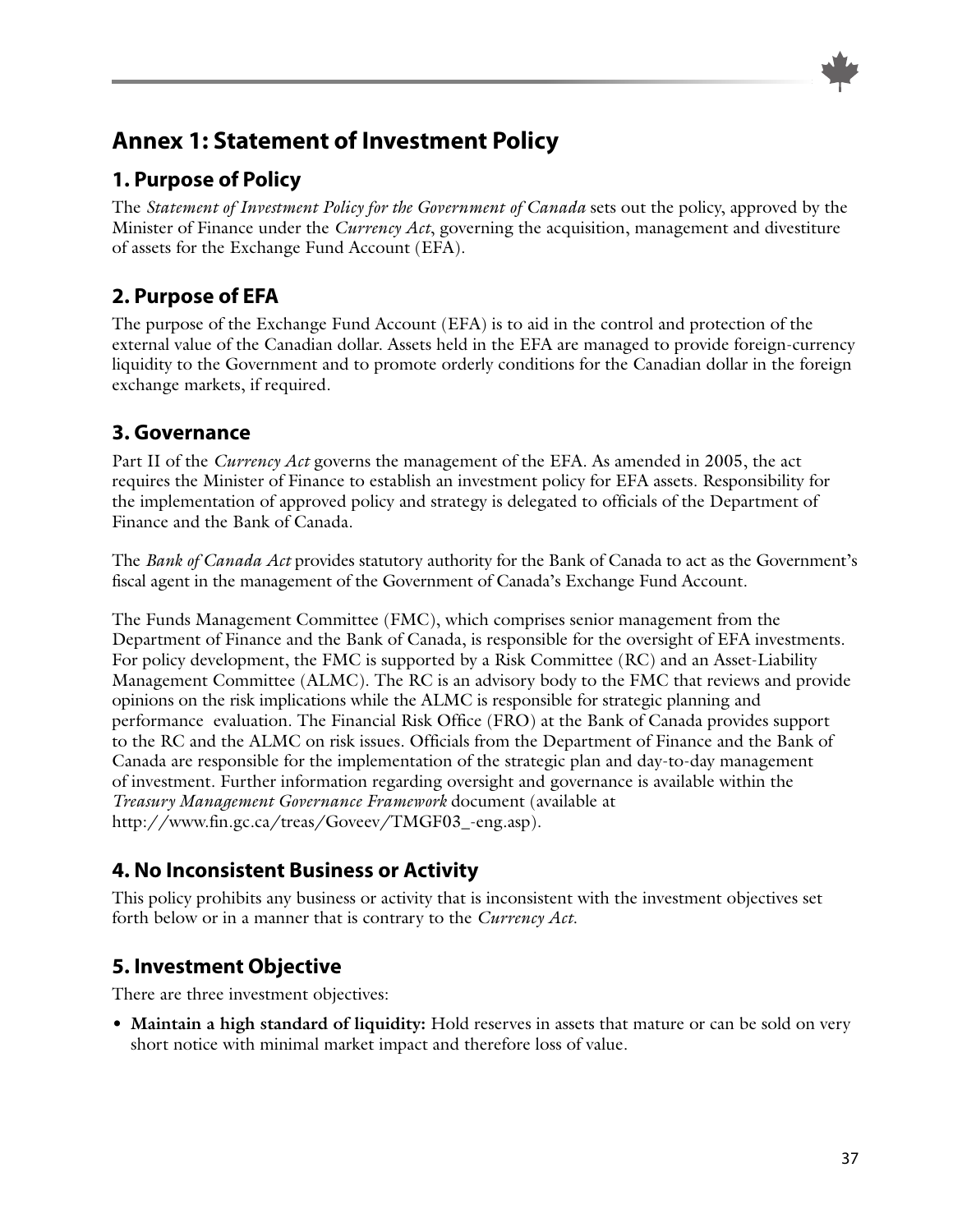

- **Preserve capital value:** Minimize risk of loss of market value by holding a diversified portfolio of high quality assets (in terms of credit rating and type of issuer), managing liquid assets and liabilities on a matched basis<sup>1</sup> (in terms of currency and duration), and using appropriate practices to mitigate risks.
- **Optimize return:** Achieve the highest possible level of return, while respecting the liquidity and capital preservation objectives.

## **6. Investment Policy**

#### **6.1 Eligible Asset Classes**

The EFA may hold the following classes of assets: 1) fixed income securities (including bonds, notes, bills and short-term discount notes/commercial paper) issued by sovereigns (including, central banks, and explicit agencies<sup>2</sup>) or fully-guaranteed by sovereigns, government-supported entities, subsovereign entities<sup>3</sup> and supranational institutions; 2) deposits with commercial banks, central banks and the Bank for International Settlements; 3) repurchase agreements; 4) commercial paper and certificates of deposit issued by private sector entities; 5) gold; and 6) IMF special drawing rights. Subject to section 6.9, bonds with embedded options (such as callable bonds) and holdings of securities issued by and deposits with Canadian-domiciled entities (or entities that derive a majority of their revenues from their Canadian operations) are not permitted. All other classes of assets not listed in this policy are prohibited.

## **6.2 Eligible Investment Ratings**

Eligibility for investment in the EFA is based on external credit ratings. To be eligible for investment, an entity<sup>4</sup> must have a senior unsecured debt credit rating in the top seven categories from at least two of the four main rating agencies<sup>5</sup>: Moody's Investors Service, Standard & Poor's (S&P), Fitch Ratings and Dominion Bond Rating Service (DBRS). When credit ratings for an entity differ, the rating of the second highest rating agency will be used to assess eligibility<sup>6</sup>, consistent with the Basel II approach.

The only allowable unrated investments are the following: a) securities issued by and deposits with central banks and the Bank for International Settlements and b) investments in special drawing rights created by the IMF.

- <sup>3</sup> Sub-sovereigns are defined as levels of government within a sovereign territory, and hierarchically below the sovereign. For example, this could include, but not limited to, states, provinces or municipalities within a sovereign.
- <sup>4</sup> Under exceptional circumstances, the credit rating of an entity's issuance may be used, at the discretion of the ALMC.
- <sup>5</sup> EFA ratings of sovereigns are based on the lower of domestic and foreign currency ratings.

<sup>&</sup>lt;sup>1</sup> Liabilities, which fund EFA assets, are managed outside the EFA.

 $2$  An agency is deemed to be explicit, if and only if, the government support is guaranteed by law.

 $6$  Stand-alone credit ratings for commercial banks by Moody's (Bank Financial Strength Rating (BFSR)) and by DBRS (Intrinsic Assessments) will be used in conjunction with official credit ratings from S&P and Fitch to provide the relative credit quality of entities. The use of stand-alone ratings is to remove the assumption of implicit government support embedded in the official ratings of Moody's and DBRS. However, in cases where two or more ratings are the same, for example, Moody's is AA, S&P is AA, DBRS is AA- and Fitch Ratings is AA-, the EFA rating would be AA (not AA-).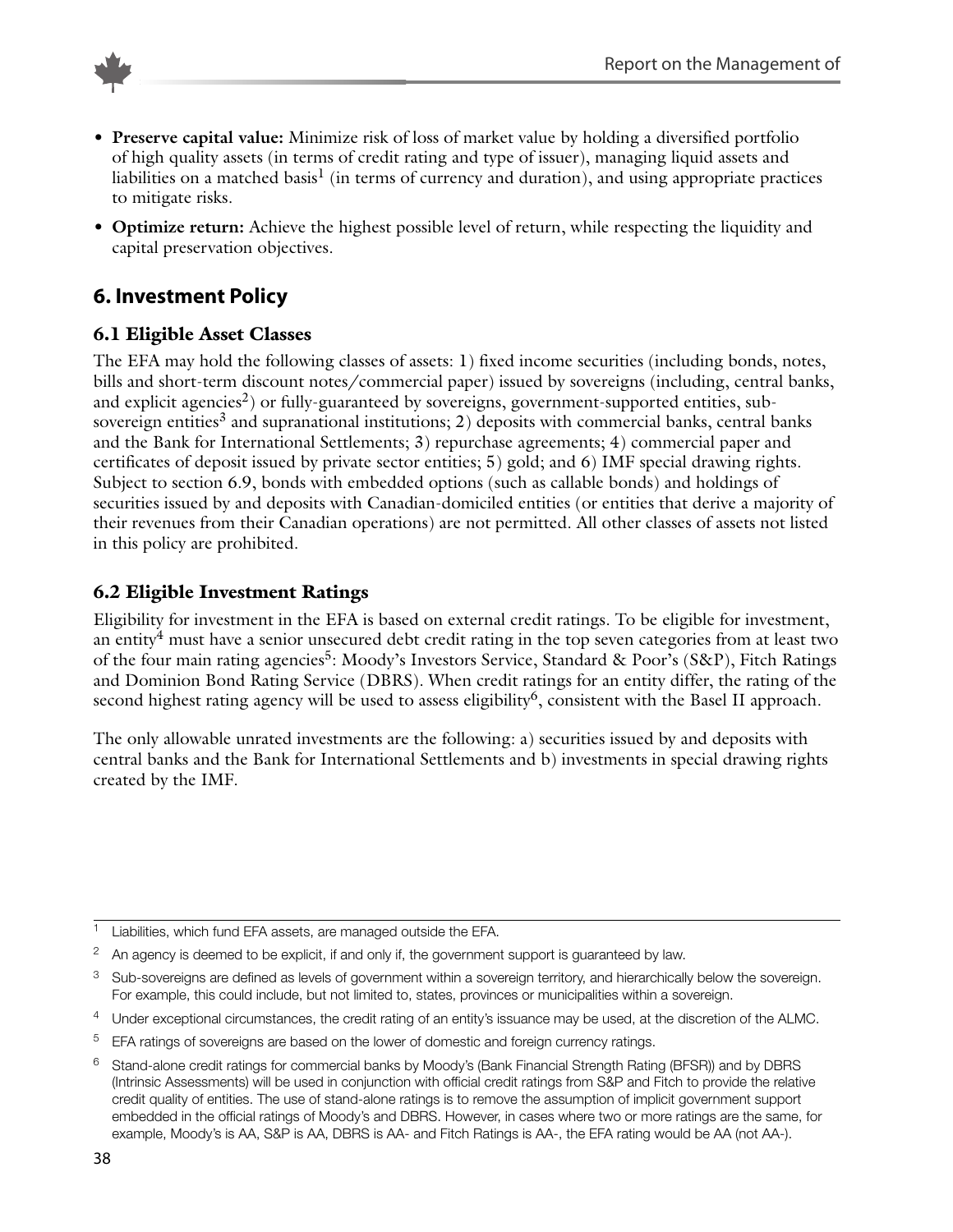

| Ratings agency               | Minimum rating    |  |
|------------------------------|-------------------|--|
| Moody's Investors Service    | A3 or better      |  |
| Standard & Poor's            | A- or better      |  |
| <b>Fitch Ratings</b>         | A- or better      |  |
| Dominion Bond Rating Service | A (low) or better |  |

Note: Rating references in this document use the ratings scale of S&P for illustrative purpose.

## **6.3 Credit Exposure Limits**

Exposure limits are based on credit quality for classes of assets, aggregate and individual counterparties.

#### **6.3.1 Fixed Income Securities**

Exposure to fixed income securities issued by sovereigns (including central banks and explicit agencies), government-supported entities, sub-sovereigns, and supranationals are shown in the tables below.

#### **Limits on sovereigns in domestic and foreign currency (including central banks, and explicit agencies)**

| <b>Issuer type</b> | Aggregate limits<br>(% of reserves<br>target level) | <b>Individual</b><br>counterparty limits<br>(% of reserves<br>target level)                                                     |
|--------------------|-----------------------------------------------------|---------------------------------------------------------------------------------------------------------------------------------|
| "AAA"              | Unlimited                                           | 20<br>(Excluded from<br>above would be<br>direct domestic<br>currency obligations<br>of US, France, Germany<br>and Netherlands) |
| "AA-" to "AA+"     | 25                                                  | 10                                                                                                                              |
| $"A+"$             | $\overline{2}$                                      | 1.67                                                                                                                            |
| "А"                | (to be included in                                  | 0.83                                                                                                                            |
| "А-"               | the above 25% limit)                                | 0.33                                                                                                                            |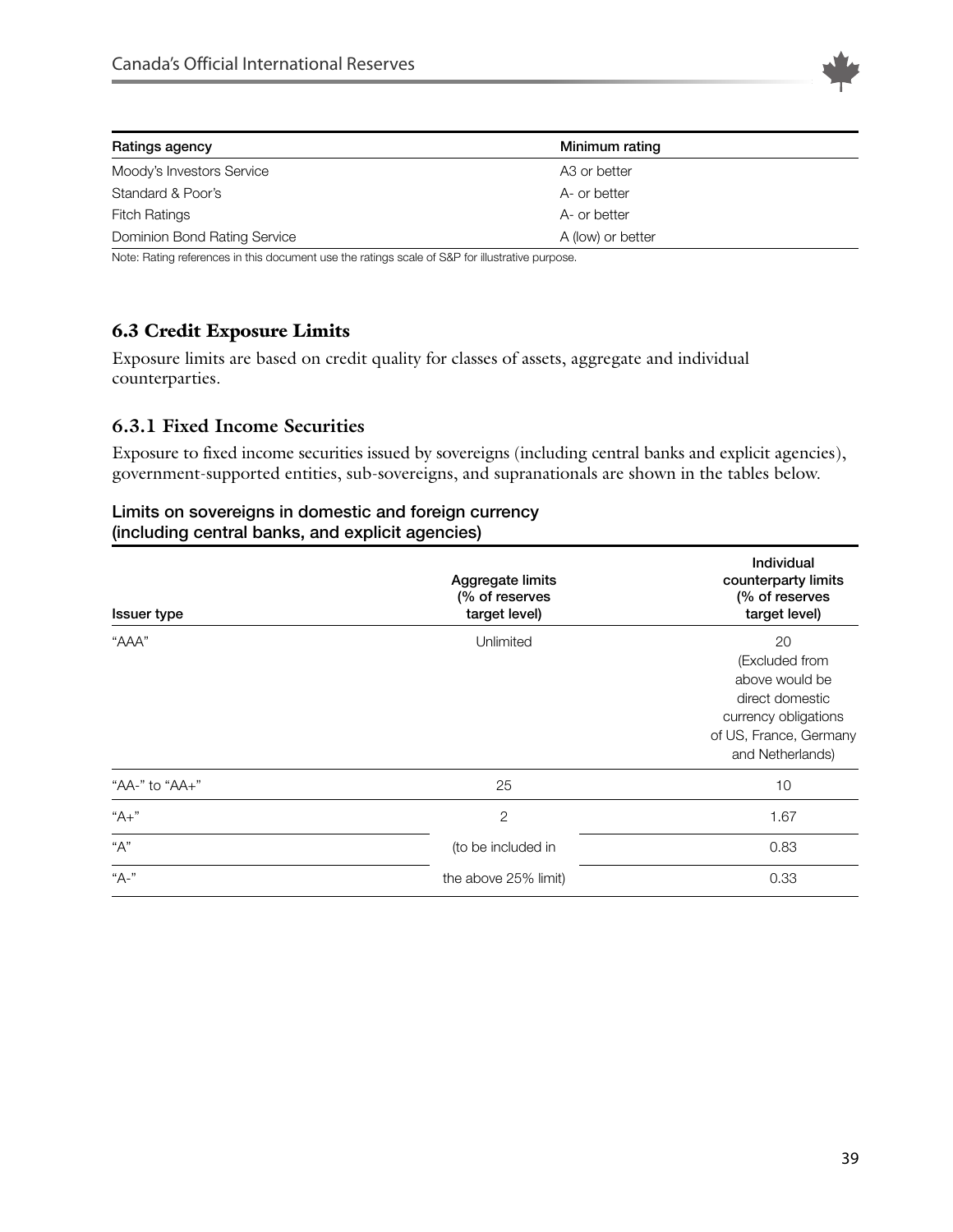

#### **Limits on Government Supported Entities (senior unsecured obligations) and sub-sovereigns**

| <b>Issuer type</b> | Aggregate limits<br>(% of reserves target level) | <b>Individual</b><br>counterparty limits<br>(% of reserves<br>target level) |
|--------------------|--------------------------------------------------|-----------------------------------------------------------------------------|
| "AAA"              | 25 (10% sub-                                     | 3                                                                           |
| "AA-" to "AA+"     | sovereign limit)                                 | 1.5                                                                         |
| $"A+"$             | 2                                                | 0.3                                                                         |
| "А"                | (to be included in                               | 0.2                                                                         |
| "А-"               | the above 25% limit)                             | 0.1                                                                         |

| Limits on supranationals           |                                                  |                                                                      |
|------------------------------------|--------------------------------------------------|----------------------------------------------------------------------|
| <b>Issuer type</b>                 | Aggregate limits<br>(% of reserves target level) | Individual<br>counterparty limits<br>(% of reserves<br>target level) |
| "AAA"                              | 25                                               | 10.0                                                                 |
| "AA-" to "AA+"                     |                                                  | 5.0                                                                  |
| $"A+"$                             | $\overline{2}$                                   | 1.0                                                                  |
| "А"                                | (to be included in                               | 0.5                                                                  |
| "А-"                               | the above 25% limit)                             | 0.2                                                                  |
| Bank for International Settlements | 10                                               |                                                                      |

## **6.3.2 Deposits and Other Short-Term Securities**

Individual actual exposure limits to private sector entities in the form of forwards, deposits, commercial paper and certificates of deposit, together with swaps used for funding purposes, are determined by credit rating, as shown in the following table. These limits are cumulative across all lines of EFA business and represent the mark-to-market value for swaps and forwards and the par-value exposure for deposits, commercial paper and certificates of deposit. Total exposure to private sector entities may not exceed 25 per cent of the reserves target level, including a maximum of 2 per cent of the reserves target level for private sector entities rated A+ to A-.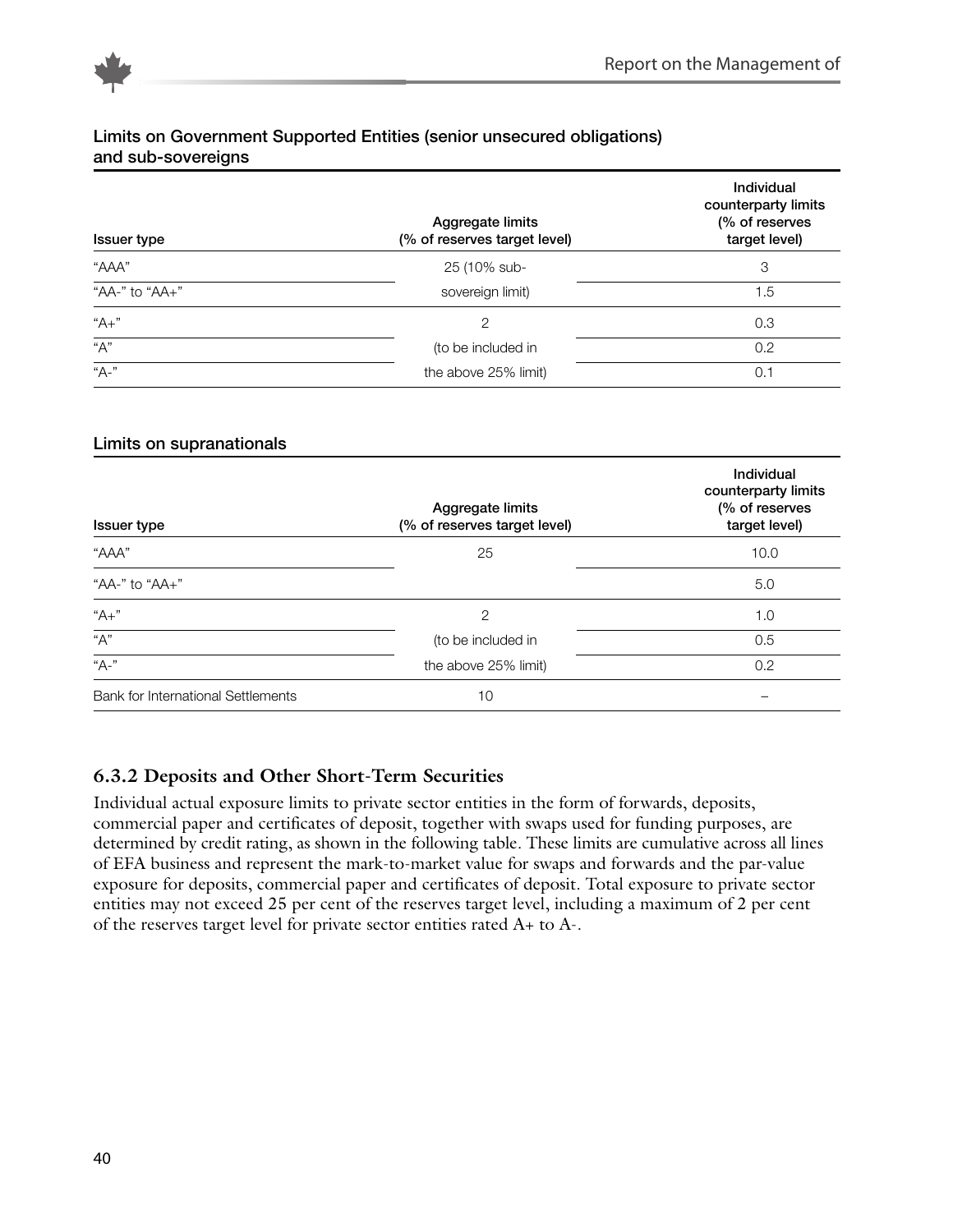

| <b>Issuer type</b> | Aggregate limits<br>(% of reserves target level) | Individual<br>counterparty limits<br>(% of reserves<br>target level) |
|--------------------|--------------------------------------------------|----------------------------------------------------------------------|
| "AAA"              |                                                  | 1.00                                                                 |
| $"AA+"$            | 25                                               | 0.67                                                                 |
| "AA"               |                                                  | 0.50                                                                 |
| $"AA-"$            |                                                  | 0.33                                                                 |
| "А+"               | $\overline{2}$                                   | 0.17                                                                 |
| "А"                | (to be included in the 25%                       | 0.08                                                                 |
| "А-"               | aggregate limit)                                 | 0.03                                                                 |

#### **Exposure limits by credit rating of private sector counterparties/issuers**<sup>7</sup>

## **6.4 Structure of EFA Holdings**

Investments will be held in either a Liquidity Tier or an Investment Tier. Only highly liquid US-dollar-denominated securities are eligible for investment in the Liquidity Tier: 1) sovereign (including explicit agencies and central banks) and "AAA" rated supranational securities; 2) US government-supported entity securities; 3) "AAA" rated US and European governmentsupported entity discount notes and commercial paper; 4) callable Bank for International Settlement deposits and medium-term investments; 5) overnight commercial bank deposits; 6) commercial paper and certificates of deposit issued by private sector entities; and 7) overnight repurchase agreements. Investment in EFA eligible securities, excluding securities held under the Liquidity Tier, is classified as investment in the Investment Tier.

#### **6.5 Eligible Currencies**

The Exchange Fund Account may hold US dollars, euros, and Japanese yen and IMF special drawing rights. The minimum floor for US-dollar-denominated assets is US\$12 billion on a market-value basis.

 $7$  Exposure limits on deposits, commercial paper, and/or certificate of deposit will be determined at discretion of ALMC.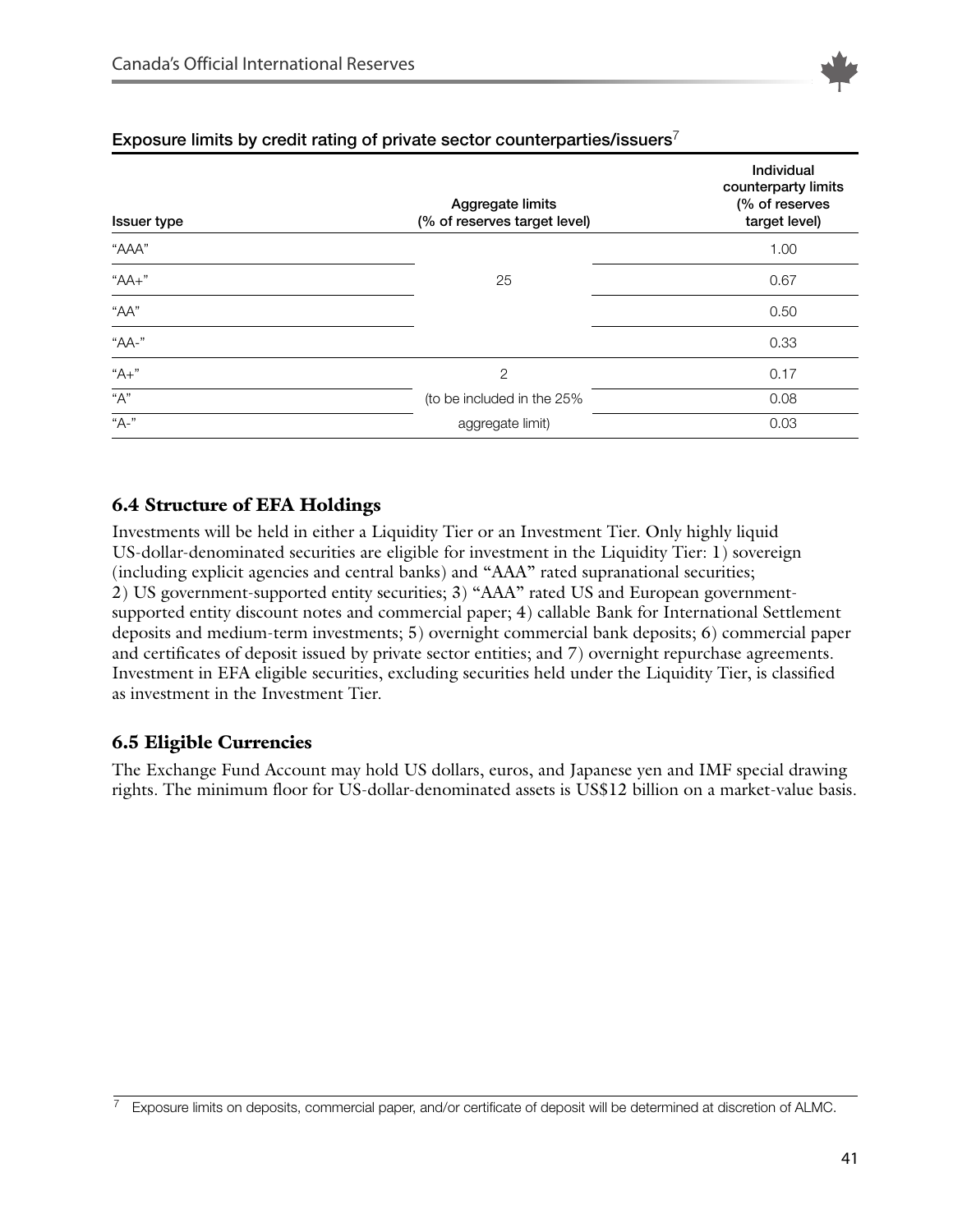

#### **6.6 Terms of Investments**

The maximum term to maturity of EFA assets is based on type of instrument, credit rating and currency of issuance, as shown in the following table.

| Instrument                                          | Maximum term to maturity |
|-----------------------------------------------------|--------------------------|
| Marketable securities from issuers rated            |                          |
| "AA-" or better                                     | 10.5 years               |
| Investments from issuers rated from "A-" to "A+"    | 5 years                  |
| Commercial paper and certificates of deposit        | 1 year                   |
| Commercial bank deposits, repurchase agreements and |                          |
| all non-marketable instruments, such as deposits.   | 3 months                 |

## **6.7 Permitted Activities**

EFA officials may acquire or borrow assets to be held in the EFA and sell or lend those assets. Short sales are prohibited.

#### **6.8 Use of Derivatives**

EFA officials may use derivatives to mitigate risk and reduce costs. Derivatives shall not be used to establish speculative or leveraged positions.

#### **6.9 Securities Lending and Repurchase Agreements**

EFA officials may lend or borrow securities held in the EFA through a securities-lending program or repurchase agreements to enhance portfolio returns, provided it does not compromise liquidity or engender material exposure to loss. Officials are responsible for appointing and supervising agents, determining eligible collateral and setting collateral margins. Eligible collateral may include, but is not limited to, bonds with embedded options. Officials have the authority to either manage themselves or delegate to an agent the authority to select borrowers, negotiate terms to maturity and rates, and invest cash or securities collateral.

Individual exposure limits to private sector entities, in the form of repurchase ("repo") transactions, are determined by credit rating, as shown in the following table.

#### **Exposure limits by credit rating of private sector entities for repurchase transactions (% of the reserves target level)**

|                                                      |       | <b>EFA Credit Rating</b> |              |
|------------------------------------------------------|-------|--------------------------|--------------|
| Individual Counterparty Limits                       | "AAA" | "AA-" to "AA+"           | "A-" to "A+" |
| Versus US Treasury and US Agency collateral combined | 2.50% | 1.67%                    | 1.00%        |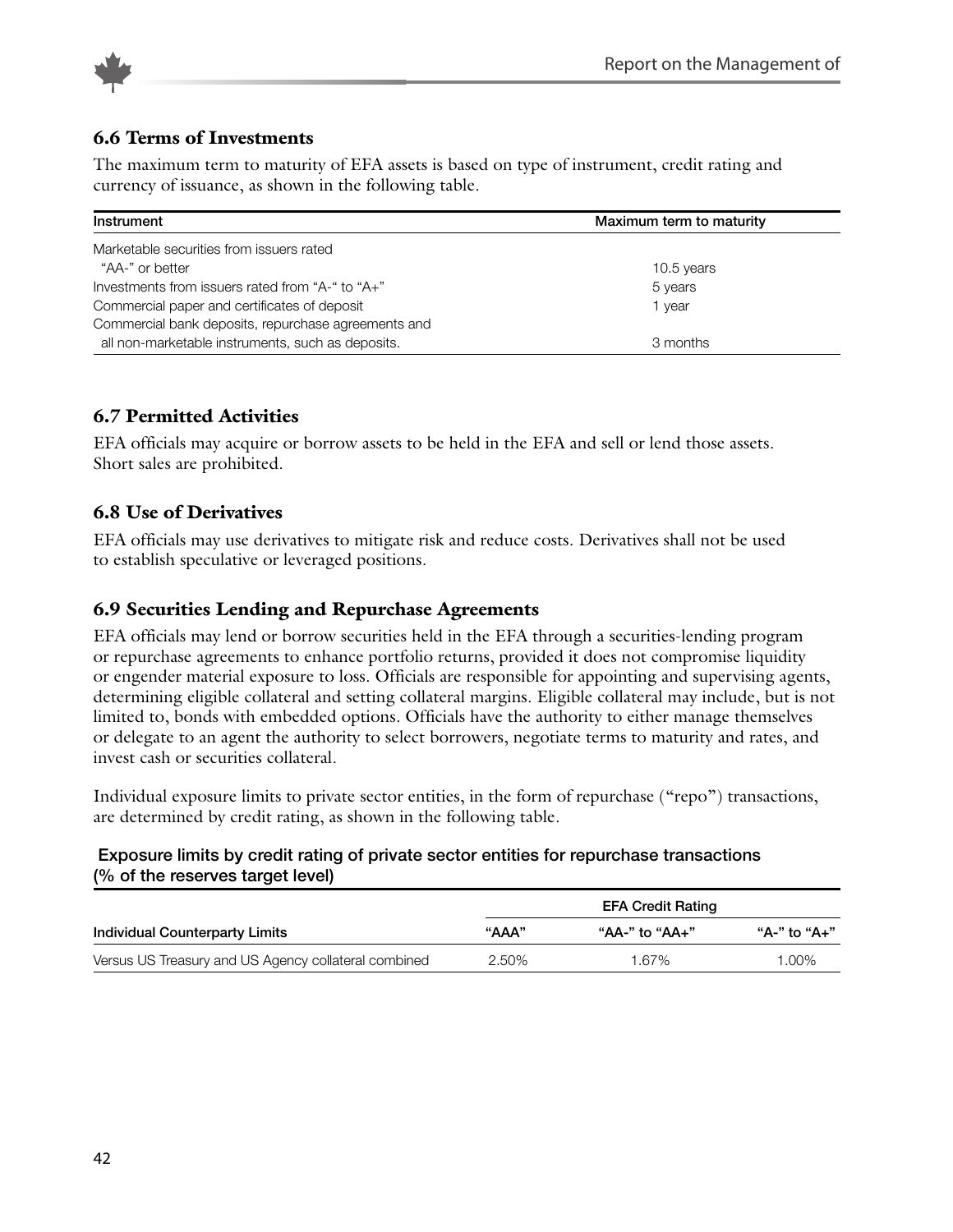

## **6.10 Exceptions**

In exceptional circumstances such as a ratings downgrade or an event of default, the EFA may hold assets (acquired either through direct investment or by taking possession of collateral following an event of default) that do not otherwise meet the criteria for eligible asset classes and/or breach the credit exposure limits, provided that timely efforts are made to divest the EFA of those assets or otherwise bring any such exceptional holdings into compliance.

## **7. Performance Assessment and Risk Management**

Officials are responsible for measuring, monitoring and reporting on the performance and risk exposures of the EFA and tracking these positions against appropriate indices. Performance and risk exposures will be reported on a timely and regular basis to the ALMC, the RC, the FMC, the Minister of Finance and Parliament. Measures should be consistent with leading practices in the private sector and provide information on the returns on EFA assets, the cost of associated liabilities and financial risks. Detailed information on the Government's risk management policies is provided in the *Government of Canada Treasury Risk Management Framework.*

## **8. Review**

The *Statement of Investment Policy* will be reviewed annually and updated as required. Investment programs and practices should be subject to periodic external review to ensure that they contribute effectively to the achievement of EFA objectives.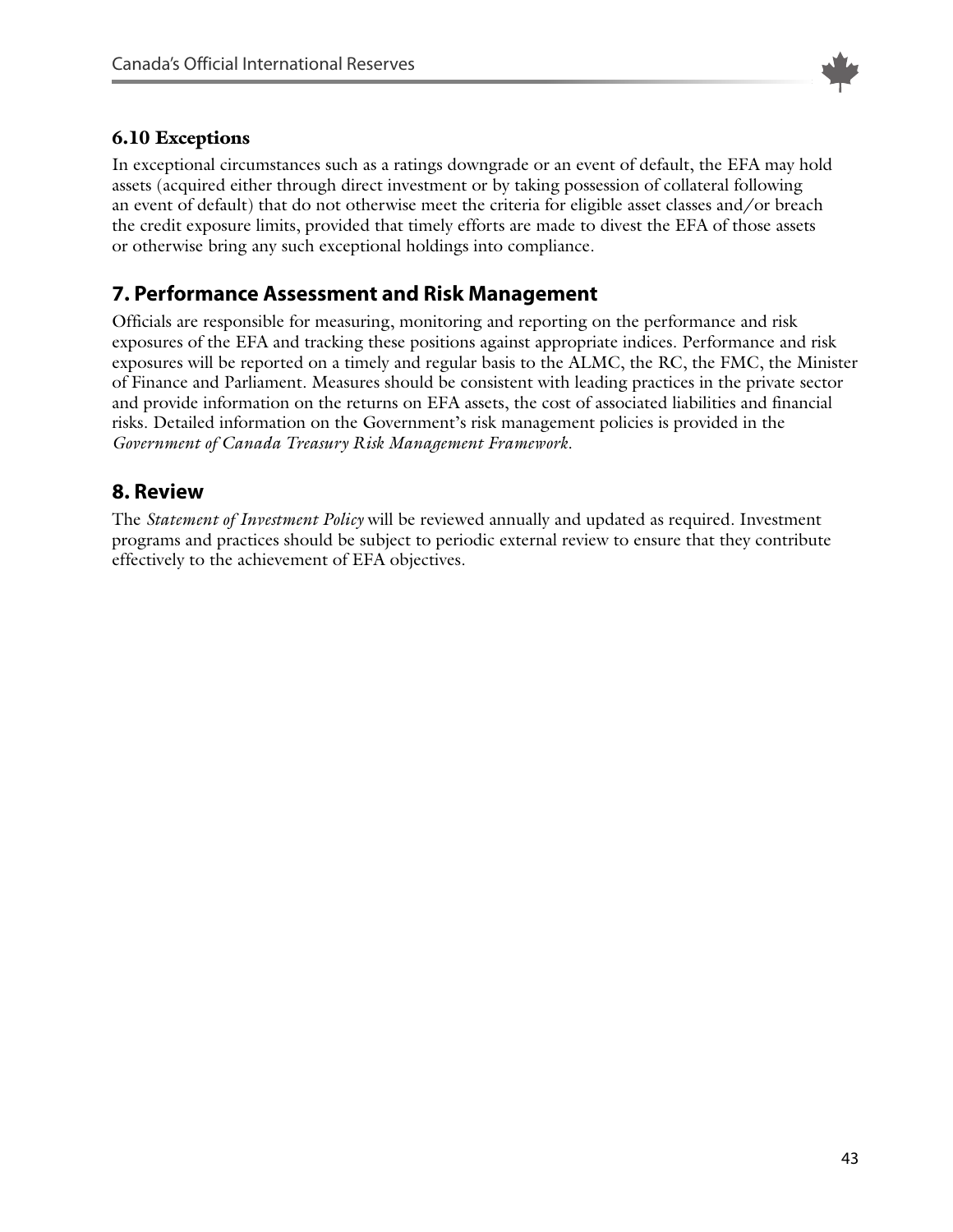

<span id="page-43-0"></span>

# **Annex 2: Official Intervention**

Intervention in the foreign exchange market for the Canadian dollar might be considered if there were signs of a serious near-term market breakdown (e.g. extreme price volatility with both buyers and sellers increasingly unwilling to transact), indicating a severe lack of liquidity in the Canadian-dollar market. It might also be considered if extreme currency movements seriously threatened the conditions that support sustainable long-term growth of the Canadian economy. The goal would be to help stabilize the currency and to signal a commitment to back up the intervention with further policy actions, as necessary.

Since September 1998 the Bank of Canada, acting as agent for the Government, has not undertaken any foreign exchange market intervention in the form of either purchases or sales of US dollars versus the Canadian dollar. 8

#### **Official Intervention**

|            |      |      |      | January 1, 2006 to       |                          |                          |  |
|------------|------|------|------|--------------------------|--------------------------|--------------------------|--|
|            | 2003 | 2004 | 2005 | March 31, 2007           | 2007-08                  | 2008-09                  |  |
|            |      |      |      | (millions of US dollars) |                          |                          |  |
| Purchases  |      |      |      |                          |                          |                          |  |
| Sales      |      |      |      |                          |                          |                          |  |
| <b>Net</b> |      |      |      | —                        | $\overline{\phantom{a}}$ | $\overline{\phantom{m}}$ |  |

<sup>&</sup>lt;sup>8</sup> Official intervention is separate from net purchases of foreign currency for government foreign exchange requirements and for additions to reserves.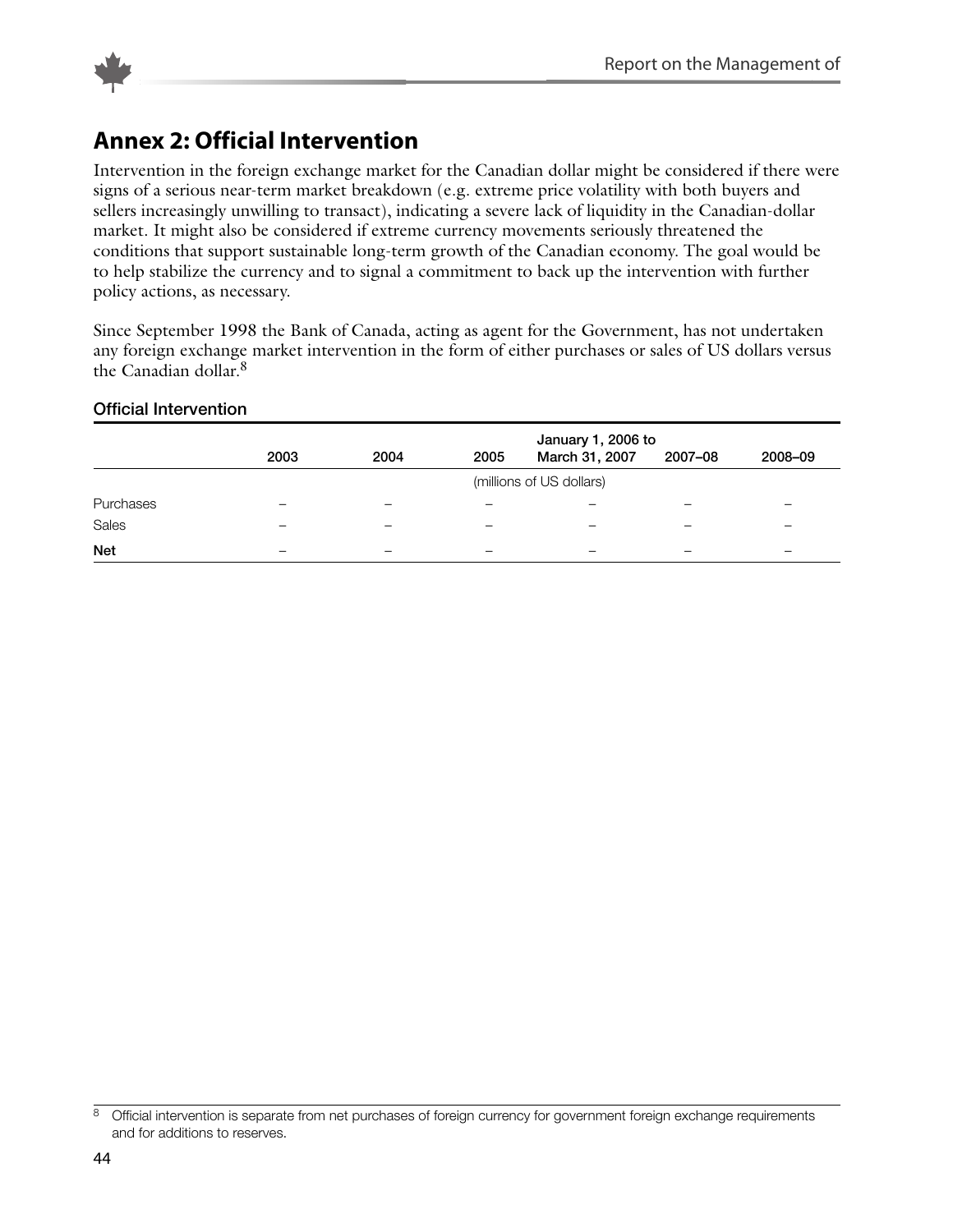| いいへいこ<br>.<br>I<br>ׇ֚֠֕       |
|-------------------------------|
| こうくうしょう                       |
| .<br>ت                        |
| .<br>י<br>Lanadar             |
| $\overline{\cdot}$<br>ר נימים |

| ı |
|---|
|   |
|   |
|   |
|   |
|   |
|   |
|   |
|   |
|   |
|   |

<span id="page-44-0"></span>

|                                                                                                                                                                                                                                |                                                                                                   |          |                    | Special<br>drawing  | Reserve<br>position        |        | Total             | Reserves                                 | Gains and               |                                       | Foreign                  |                        | ğ                                                                                                                                                                                                                              |                          | Other                     |
|--------------------------------------------------------------------------------------------------------------------------------------------------------------------------------------------------------------------------------|---------------------------------------------------------------------------------------------------|----------|--------------------|---------------------|----------------------------|--------|-------------------|------------------------------------------|-------------------------|---------------------------------------|--------------------------|------------------------|--------------------------------------------------------------------------------------------------------------------------------------------------------------------------------------------------------------------------------|--------------------------|---------------------------|
| Month-<br>end                                                                                                                                                                                                                  | Securities                                                                                        | Deposits | Gold <sup>1</sup>  | rights <sup>2</sup> | in the<br>$\mathsf{IMF}^3$ | Total  | monthly<br>change | management<br>operations <sup>4</sup>    | gold sales<br>losses on | investments <sup>5</sup><br>Return on | debt charges<br>currency | Revaluation<br>effects | governemnt<br>operations <sup>6</sup>                                                                                                                                                                                          | intervention<br>Official | transactions <sup>7</sup> |
|                                                                                                                                                                                                                                |                                                                                                   |          |                    |                     |                            |        |                   | (market value in millions of US dollars) |                         |                                       |                          |                        |                                                                                                                                                                                                                                |                          |                           |
| 2008                                                                                                                                                                                                                           |                                                                                                   |          |                    |                     |                            |        |                   |                                          |                         |                                       |                          |                        |                                                                                                                                                                                                                                |                          |                           |
| March                                                                                                                                                                                                                          | 39,359                                                                                            | 1,866    | 102                | 1,062               | 668                        | 43,057 | 3,748             | -604                                     | O                       | 2,502                                 | $-1,660$                 | 3,510                  | O                                                                                                                                                                                                                              | O                        | O                         |
| 2008-09                                                                                                                                                                                                                        |                                                                                                   |          |                    |                     |                            |        |                   |                                          |                         |                                       |                          |                        |                                                                                                                                                                                                                                |                          |                           |
| April                                                                                                                                                                                                                          | 38,746                                                                                            | 3,058    | 94                 | 1,044               | 659                        | 43,602 | 545               | 1,170                                    | O                       | 238                                   | $-100$                   | $-287$                 | c                                                                                                                                                                                                                              | ⊂                        | O                         |
| Vay                                                                                                                                                                                                                            | 37,697                                                                                            | 3,985    | 56                 | 1,042               | 767                        | 43,588 | $\frac{4}{1}$     | 389                                      | 0                       | $-228$                                | နှ                       | $-84$                  |                                                                                                                                                                                                                                |                          |                           |
| June                                                                                                                                                                                                                           | 37,754                                                                                            | 4,177    | $\overline{\circ}$ | 1,050               | 773                        | 43,855 | 267               | 648                                      |                         | $-45$                                 | 598                      | 262                    |                                                                                                                                                                                                                                |                          |                           |
| Š                                                                                                                                                                                                                              | 39,522                                                                                            | 1,233    | $\overline{0}$     | 1,042               | 762                        | 42,659 | $-1,196$          | $-1,157$                                 | 0                       | 366                                   | $-194$                   | $-211$                 |                                                                                                                                                                                                                                |                          | c                         |
| August                                                                                                                                                                                                                         | 40,002                                                                                            | 753      | 5                  | 1,010               | 738                        | 42,594 | -65               | 840                                      | 0                       | 302                                   | $-35$                    | $-1,172$               |                                                                                                                                                                                                                                |                          |                           |
| September                                                                                                                                                                                                                      | 40,091                                                                                            | 1,026    | 96                 | 1,002               | 765                        | 42,980 | 386               | 986                                      | O                       | 211                                   | $-84$                    | $-727$                 |                                                                                                                                                                                                                                |                          | c                         |
| October                                                                                                                                                                                                                        | 38,698                                                                                            | 936      | 80                 | 957                 | 731                        | 41,402 | $-1,578$          | တ                                        | O                       | 199                                   | $-142$                   | $-1,644$               |                                                                                                                                                                                                                                |                          | c                         |
| November                                                                                                                                                                                                                       | 38,382                                                                                            | 920      | 89                 | 962                 | 212                        | 41,565 | 163               | $-683$                                   | O                       | 972                                   | $-102$                   | $-24$                  |                                                                                                                                                                                                                                |                          |                           |
| December                                                                                                                                                                                                                       | 40,584                                                                                            | 953      | 95                 | 59                  | 249                        | 43,872 | 2,307             | 128                                      |                         | 641                                   | $-159$                   | 1,698                  |                                                                                                                                                                                                                                |                          |                           |
| January                                                                                                                                                                                                                        | 39,561                                                                                            | 798      | $\overline{0}$     | 960                 | 310                        | 42,729 | $-1,143$          | 695                                      | 0                       | $-274$                                | $-23$                    | $-1,542$               |                                                                                                                                                                                                                                |                          |                           |
| February                                                                                                                                                                                                                       | 40,119                                                                                            | 736      | 104                | 946                 | 288                        | 43,193 | 464               | 678                                      | O                       | 52                                    | $-19$                    | $-247$                 | ⊂                                                                                                                                                                                                                              |                          | c                         |
| March                                                                                                                                                                                                                          | 40,176                                                                                            | 734      | 100                | 964                 | 550                        | 43,524 | 331               | $-711$                                   | O                       | 294                                   | 90                       | 838                    | O                                                                                                                                                                                                                              | O                        | O                         |
| Total $^8$                                                                                                                                                                                                                     | n/a                                                                                               | n/a      | n/a                | n/a                 | n/a                        | n/a    | 467               | 2,992                                    | $\circ$                 | 2,252                                 | $-1,637$                 | $-3,140$               | $\circ$                                                                                                                                                                                                                        | $\circ$                  | O                         |
| Aconomication is lot in lot of the contract of the contract of the contract of the contract of the contract of the contract of the contract of the contract of the contract of the contract of the contract of the contract of | 1 Gold valuation is based on the London p.m. fix on the last business day of the reporting month. |          |                    |                     |                            |        |                   |                                          |                         |                                       |                          |                        | ASSESSMENT CARDINALIS AND THAT COLLECTION ASSESSMENT COLLECTION AT A COLLECTION AT A ULTRE COLLECTION AND CARDINAL COLLECTION AND COLLECTION AND COLLECTION AND COLLECTION AND COLLECTION AND COLLECTION AND COLLECTION AND CO |                          |                           |

SDR-denominated assets are valued in US dollars at the SDR rate established by the IMP. A rise in the SDR in terms of the US dollar generates an increase in the US-dollar value of Canada's holdings<br>of SDR-denominated asset SDR-denominated assets are valued in US dollars at the SDR rate established by the IMF. A rise in the SDR in terms of the US dollar generates an increase in the US-dollar value of Canada's holdings of SDR-denominated assets.

3 The reserve position in the IMF represents the amount of foreign exchange that Canadais entitled to draw from the IMF on demand for balance of payments purposes. It equals the Canadian quota,<br>Iess IMF holdings of Canadia <sup>3</sup> The reserve position in the IMF represents the amount of foreign exchange that Canada is entitled to draw from the IMF on demand for balance of payments purposes. It equals the Canadian quota, less IMF holdings of Canadian dollars, plus loans to the IMF.

4 Net change in securities and deposits resulting from foreign currency funding activities of the Government. (Issuance of foreign currency liabilities used to acquire assets increases reserves, while 4 Net change in securities and deposits resulting from foreign currency funding activities of the Government. (Issuance of foreign currency liabilities used to acquire assets increases reserves, while maturities decrease reserves). maturities decrease reserves).

<sup>5</sup> Return on investments comprises interest earned on investments and changes in the market value of securities resulting from changes in interest rates. Return on investments comprises interest earned on investments and changes in the market value of securities resulting from changes in interest rates.

<sup>6</sup> Net government operations are the net purchases of foreign currency for government foreign exchange requirements and for additions to reserves. Net government operations are the net purchases of foreign currency for government foreign exchange requirements and for additions to reserves.

7 Related to the securities assumed by the Government of Canada following the privatization of Petro-Canada in July 1991 and the subsequent dissolution of Petro-Canada Limited in 2001. Related to the securities assumed by the Government of Canada following the privatization of Petro-Canada in July 1991 and the subsequent dissolution of Petro-Canada Limited in 2001.

<sup>8</sup> Numbers are from the Official International Reserves press release. Numbers are from the Official International Reserves press release.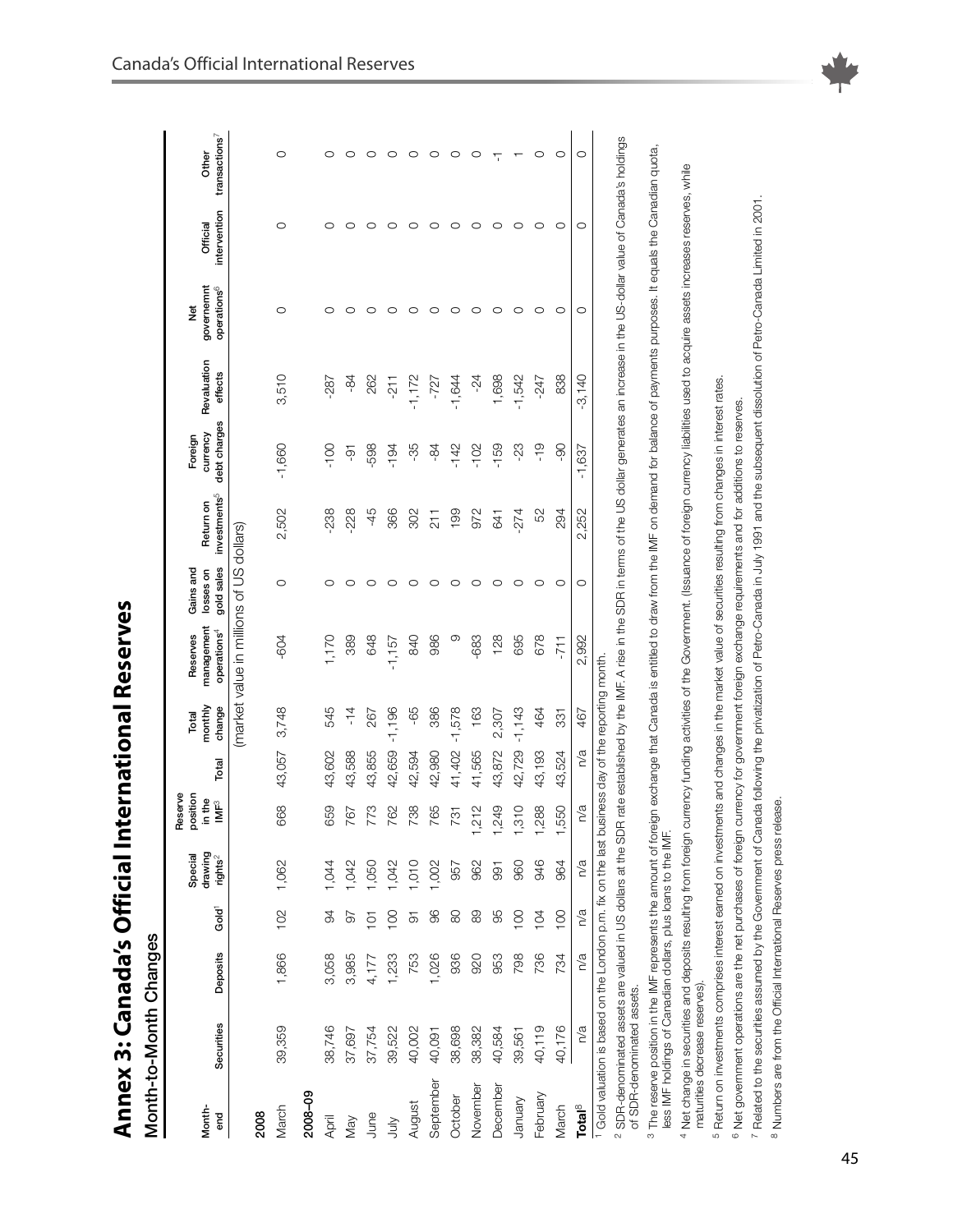<span id="page-45-0"></span>

# **Annex 4: List of Agents and Mandataries as Defined by the** *Currency Act*

The *Currency Act* stipulates that this report include a list of the following agents and mandataries appointed by the Minister under subsection 17.2(3) of the act to perform services concerning the EFA.

# **Bank of Canada**

The Bank of Canada, as specified under the *Bank of Canada Act,* is the fiscal agent for the Government of Canada. As part of its fiscal agency responsibilities, the Bank manages the Government's foreign exchange reserves.

# **RBC Dexia Investor Services and State Street Corporation**

RBC Dexia Investor Services and State Street Corporation manage the securities-lending program for the EFA. As the Government's agents and mandataries, they carry out securities lending on behalf of the Government. The program involves loaning a security from the Government to a counterparty, who must eventually return the same security, in order to earn additional return on the portfolio.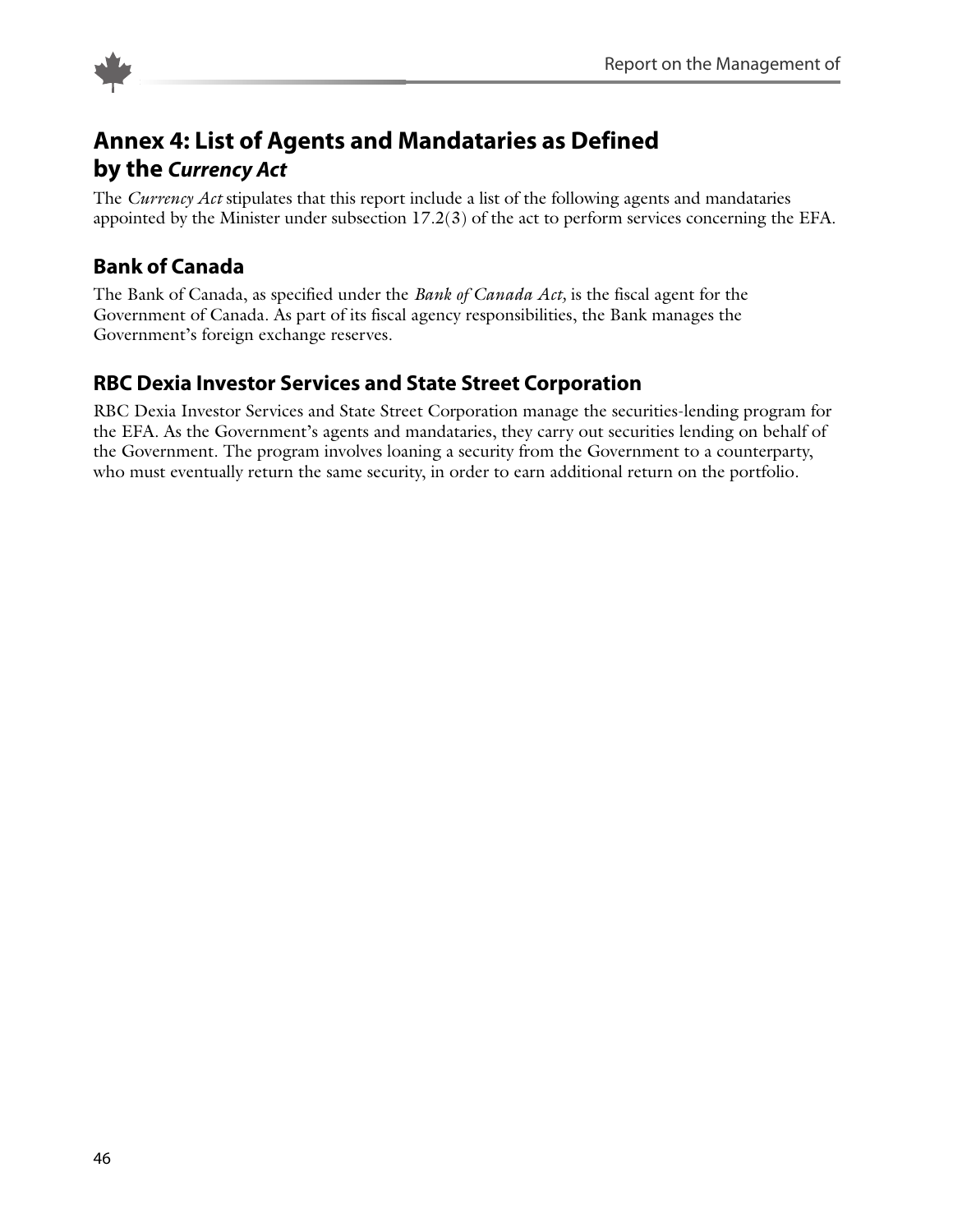

# <span id="page-46-0"></span>**Annex 5: Glossary**

**basis point:** One-hundredth of a percentage point (0.01 per cent).

**Canada bill:** Promissory note denominated in US dollars and issued only in book-entry form. Canada bills mature not more than 270 days from their date of issue, and are discount obligations with a minimum order size of US\$1,000,000 and a minimum denomination of US\$1,000. Delivery and payment occur in same-day funds through JP Morgan Chase Bank in New York City. Primary distribution occurs through four dealers: CIBC World Markets, Credit Suisse First Boston LLC, Goldman, Sachs & Co. and RBC Dominion Securities Inc. Rates on Canada bills are posted daily for terms of one to six months. Canada bills are issued for foreign exchange reserve funding purposes only.

**Canada note:** Promissory note usually denominated in US dollars and available in book-entry form. Canada notes are issued in denominations of US\$1,000 and integral multiples thereof. At present the aggregate principal amount outstanding issued under the program is limited to US\$10.0 billion. Notes can be issued for terms of nine months or longer, and can be issued at a fixed or a floating rate. The interest rate or interest rate formula, issue price, stated maturity, redemption or repayment provisions, and any other terms are established by the Government of Canada at the time of issuance of the notes and are indicated in the Pricing Supplement. Delivery and payment occur through the Bank of New York. The notes are offered by the Government through four dealers: Credit Suisse First Boston LLC, Goldman, Sachs & Co., Harris Nesbitt Corporation and Scotia Capital (USA) Inc. The Government may also sell notes to other dealers or directly to investors. Canada notes are issued for foreign exchange reserve funding purposes only.

**certificate of deposit:** Promissory note issued by a bank. It is a time deposit that restricts holders from withdrawing funds on demand. Although it is still possible to withdraw the money, this action will often incur a penalty.

**commercial paper:** Senior level unsecured short-term debt that is a source of cost-effective short-term financing available to the largest and most creditworthy issuers relative to bank loans.

**cross-currency swap:** An agreement that exchanges one type of obligation for another involving different currencies and the exchange of the principal amounts and interest payments.

**euro medium-term note (EMTN):** Medium-term note issued outside the United States and Canada. Government of Canada EMTNs are sold either by dealers in the dealer group, or by dealers who are not in the dealer group but who are acting as the Government's agent for the particular transaction (called reverse inquiry). EMTNs are sold on a bought-deal basis (i.e. the dealer purchasing EMTNs is responsible for the sale of the notes) and on an intermittent basis. The arranger for the EMTN program is Morgan Stanley. The maturities of EMTNs are not fixed, and can range from short- to long-term. The EMTN program further diversifies the sources of cost-effective funding for the foreign exchange reserves. Notes issued under this program can be denominated in a range of currencies and structured to meet investor demand. EMTNs are issued for foreign exchange reserve funding purposes only.

**global bond:** Syndicated, marketable debt instrument issued in a foreign currency with a fixed interest rate. The majority of global bonds issued by Canada are denominated in US dollars. Global bonds are issued for foreign exchange reserve funding purposes only.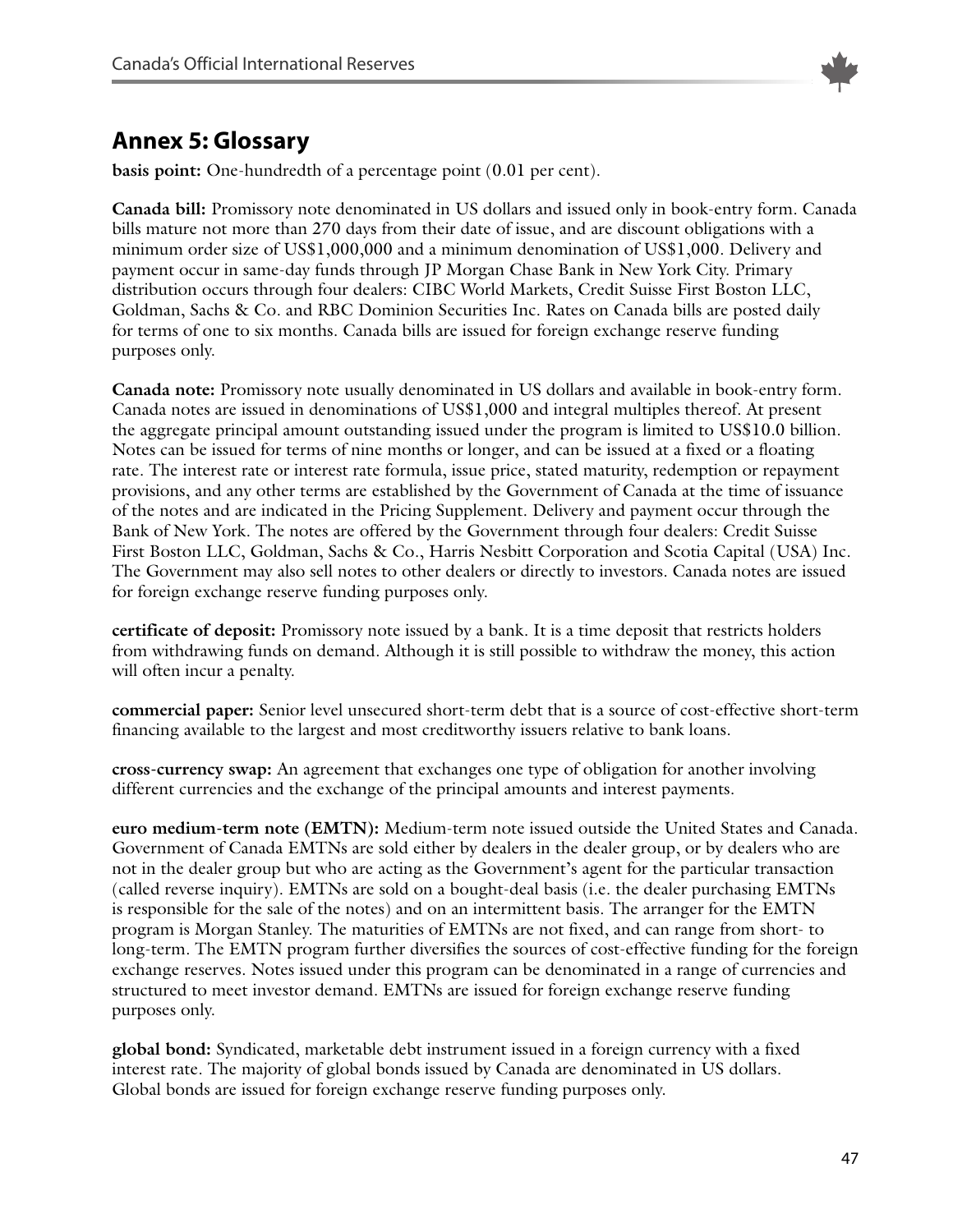

**repo; repurchase agreement:** Repos are transactions in which one party sells securities to another while agreeing to repurchase those same securities at a pre-specified price on a predetermined future date. These transactions are similar to secured loans where the lender receives securities as collateral for protection against default risk. The collateral is marked-to-market with appropriate haircuts to protect the Government from market risk in collateral values.

**securities lending:** A loan of a security from one counterparty to another, who must eventually return the same security as repayment. The loan is collateralized by other high quality securities. Securities lending allows a counterparty in possession of a particular security to earn enhanced returns on the security.

**special drawing right (SDR):** An international reserve asset created by the IMF in 1969 to supplement the existing official reserves of member countries. SDRs are allocated to member countries in proportion to their IMF quotas. The SDR also serves as the unit of account of the IMF and some other international organizations. Its value is based on a basket of international currencies.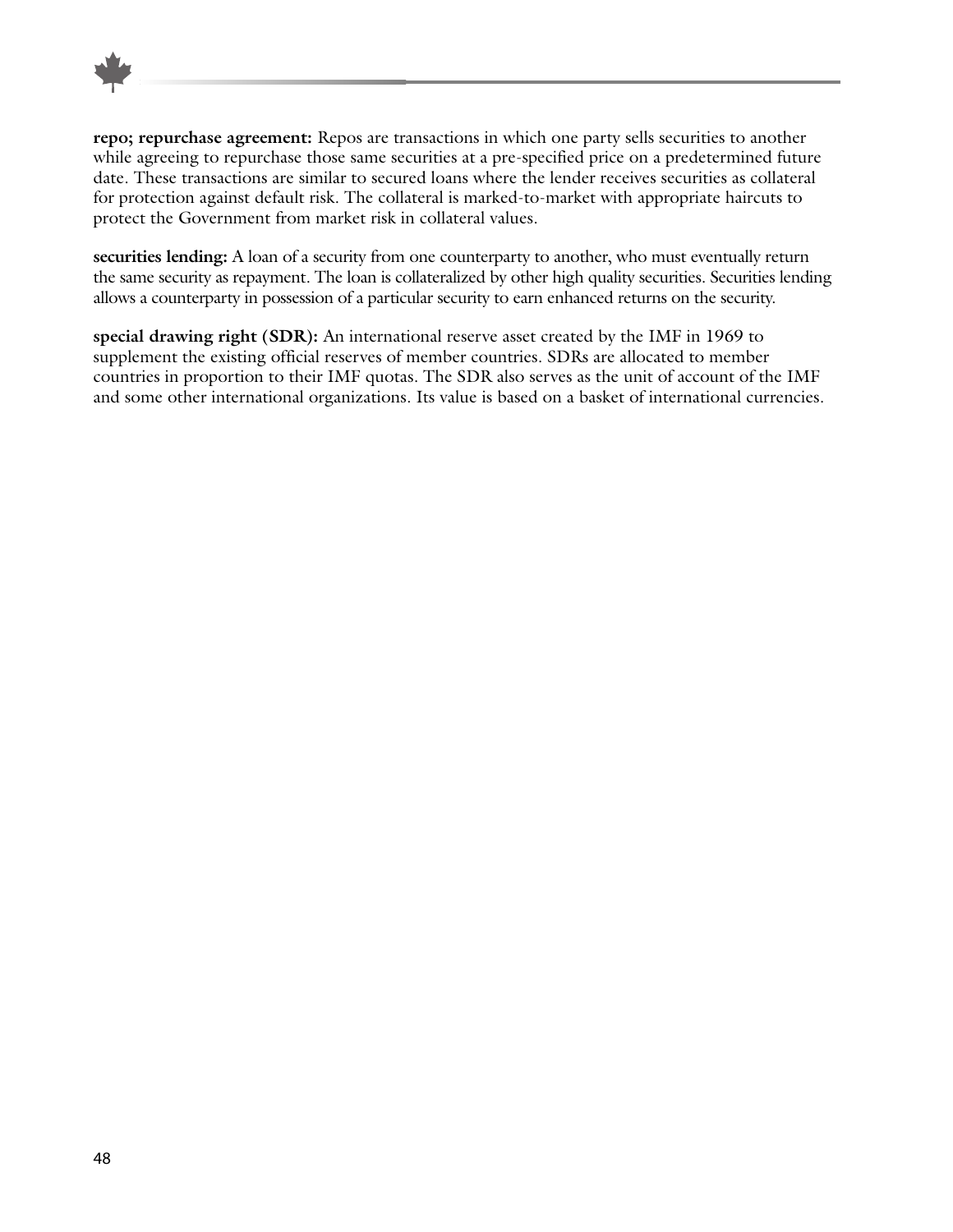

# EXCHANGE FUND ACCOUNT

# FINANCIAL STATEMENTS

# 31 MARCH 2009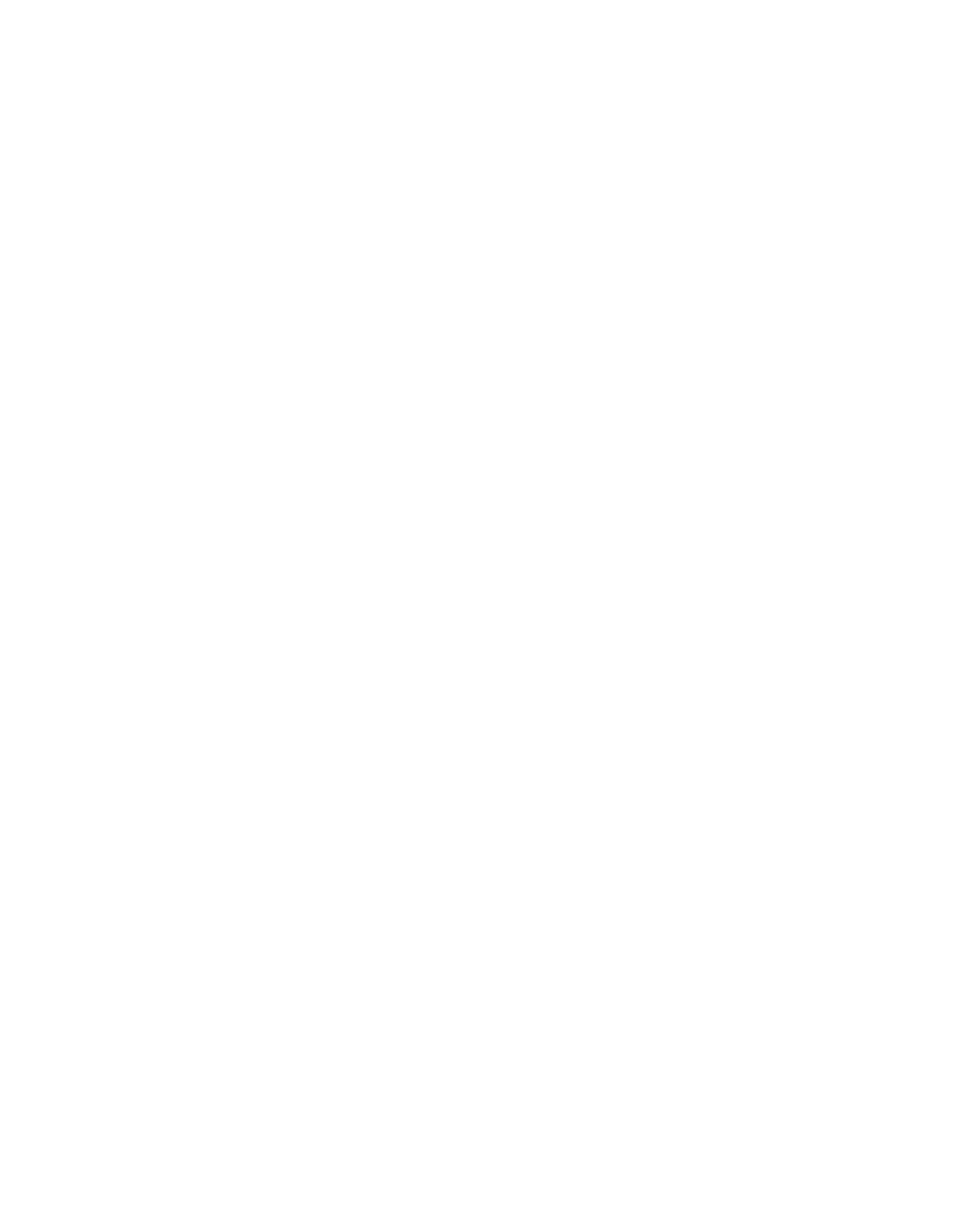

## **Management Responsibility for the Financial Statements**

Responsibility for the financial statements of the Exchange Fund Account (the Account) and all other information presented in this Annual Report rests with the Department of Finance. The operation of the Account is governed by the provisions of Part II of the *Currency Act*. The Bank of Canada administers the Account, as fiscal agent for the Government of Canada.

The financial statements were prepared in accordance with the accounting policies set out in Note 2 to the financial statements, which are consistent with those used by the Government of Canada, and do not result in any significant differences from Canadian generally accepted accounting principles for the public sector. These policies were applied on a basis consistent with that of the preceding year.

The Department of Finance establishes policies for the Account's transactions and investments. It also ensures that the Account's activities comply with the statutory authority of the *Currency Act.*

The Bank of Canada maintains appropriate financial systems and related internal controls to provide reasonable assurance that financial information is reliable, assets are safeguarded and transactions are properly authorized in accordance with the *Currency Act.* The system of internal control is supported by an internal audit department, whose functions include reviewing internal controls, including accounting and financial controls and their application. The Bank reports to the Department of Finance on the financial position of the Account and on the results of its operations.

The Auditor General of Canada conducts an independent audit of the financial statements of the Account and reports the results of her audit to the Minister of Finance.

The Annual Report of the Account is tabled in Parliament along with the financial statements, which are also part of the Public Accounts of Canada, and are referred to the Standing Committee on Public Accounts, which reports to Parliament on the results of its examination together with any recommendations it may have with respect to the financial statements and accompanying audit opinion.

**Mark Carney Rob Rob Rob Rob Rob Rob Rob Rob Rob Rob** 

**Sheila Vokey, CA** Chief Accountant Bank of Canada

Ottawa, Canada 3 July 2009

ロッコト

Governor Deputy Minister Bank of Canada Department of Finance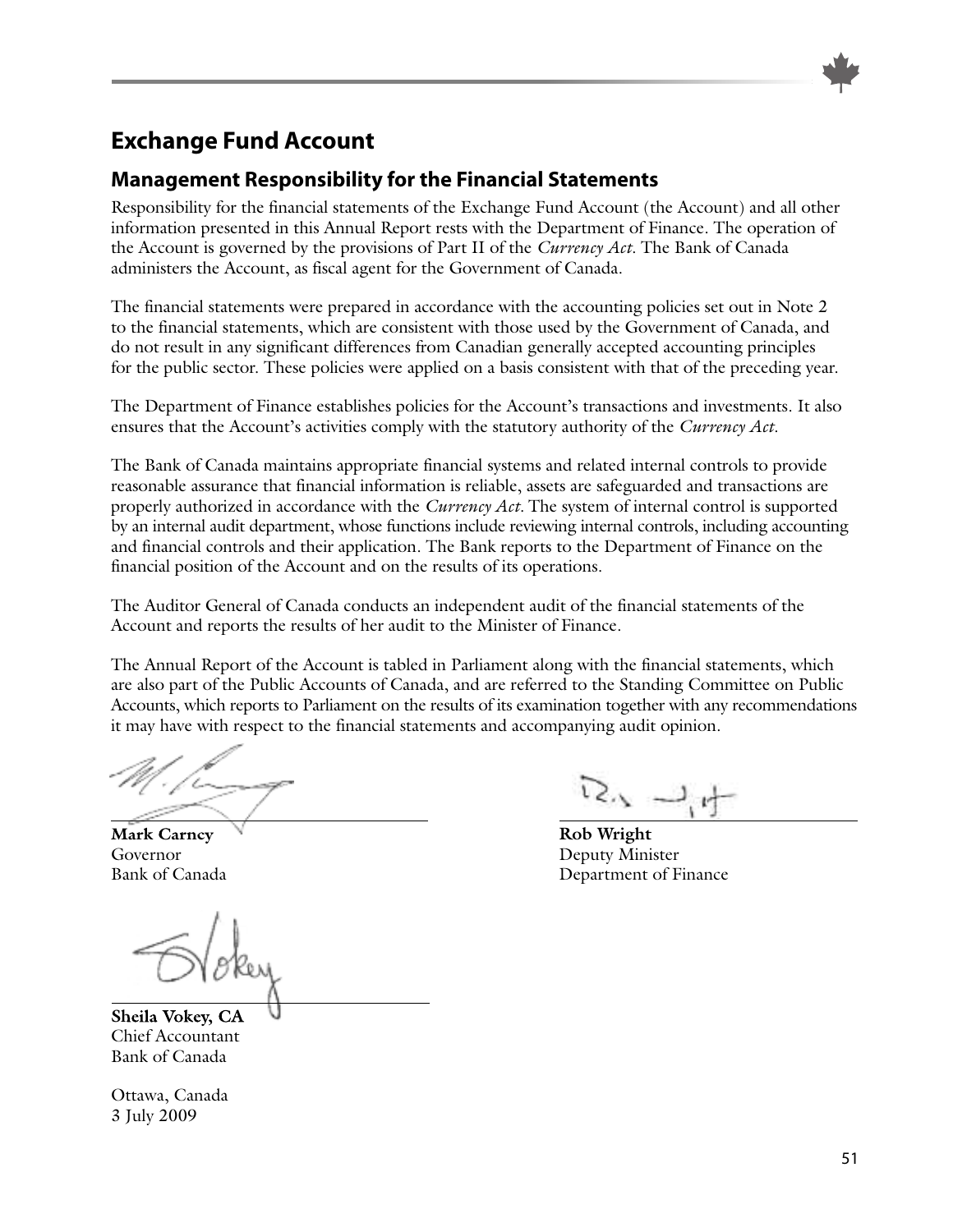

Auditor General of Canada Vérificatrice générale du Canada

# **Auditor's Report**

To the Minister of Finance

I have audited the statement of financial position of the Exchange Fund Account as at 31 March 2009 and the statements of operations and cash flows for the year then ended. These financial statements are the responsibility of the Account's management. My responsibility is to express an opinion on these financial statements based on my audit.

I conducted my audit in accordance with Canadian generally accepted auditing standards. Those standards require that I plan and perform an audit to obtain reasonable assurance whether the financial statements are free of material misstatement. An audit includes examining, on a test basis, evidence supporting the amounts and disclosures in the financial statements. An audit also includes assessing the accounting principles used and significant estimates made by management, as well as evaluating the overall financial statement presentation.

In my opinion, these financial statements present fairly, in all material respects, the financial position of the Account as at 31 March 2009 and the results of its operations and cash flows for the year then ended in accordance with the accounting policies set out in Note 2 to the financial statements, which conform with Canadian generally accepted accounting principles.

Further, in my opinion, the transactions of the Account that have come to my notice during my audit of the financial statements have, in all significant respects, been in accordance with Part II of the *Currency Act.*

Nancy Y. Cheng, FCA Assistant Auditor General for the Auditor General of Canada

Ottawa, Canada 3 July 2009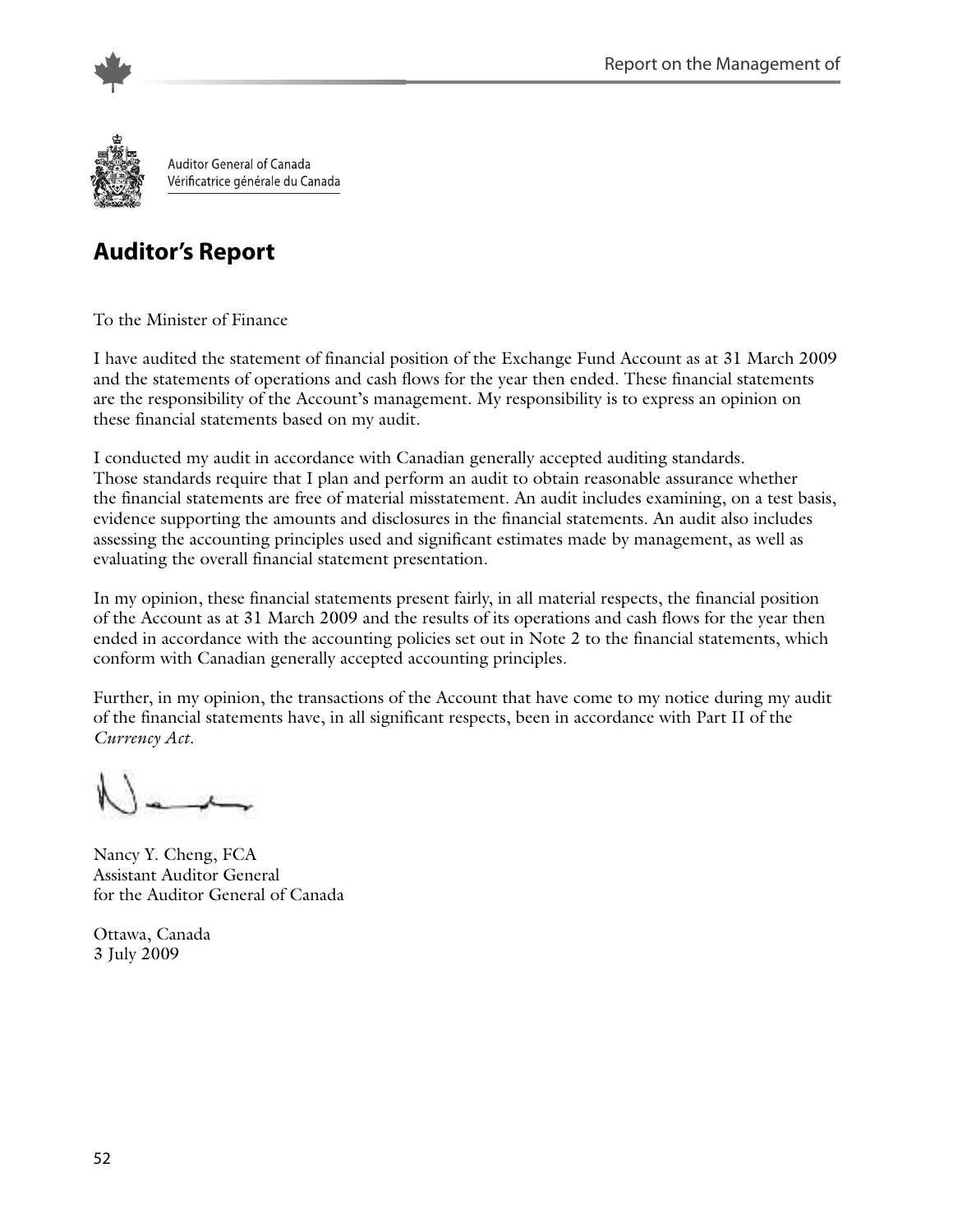

#### **Statement of Financial Position As at 31 March**

|                                                    | 2009                           | 2008   |
|----------------------------------------------------|--------------------------------|--------|
|                                                    | (millions of Canadian dollars) |        |
| <b>Financial assets</b>                            |                                |        |
| Cash and accounts receivable                       |                                |        |
| Cash and short-term deposits (note 3)              | 926                            | 1,570  |
| Accrued interest receivable (note 7)               | 698                            | 641    |
|                                                    | 1,624                          | 2,211  |
| Investments                                        |                                |        |
| Deposits held under repurchase agreements (note 4) |                                | 339    |
| Marketable securities (note 5)                     | 48,348                         | 39,262 |
| Special drawing rights (note 6)                    | 1,215                          | 1,085  |
| Gold                                               | 7                              | 7      |
|                                                    | 49,570                         | 40,693 |
|                                                    | 51,194                         | 42,904 |
| Liabilities                                        |                                |        |
| Due to the Consolidated Revenue Fund (note 8)      | 51,194                         | 42,904 |

(The accompanying notes are an integral part of these financial statements.)

Approved:

**Mark Carney Rob** Wright Governor Deputy Minister

**Sheila Vokey, CA** Chief Accountant Bank of Canada

Bank of Canada Department of Finance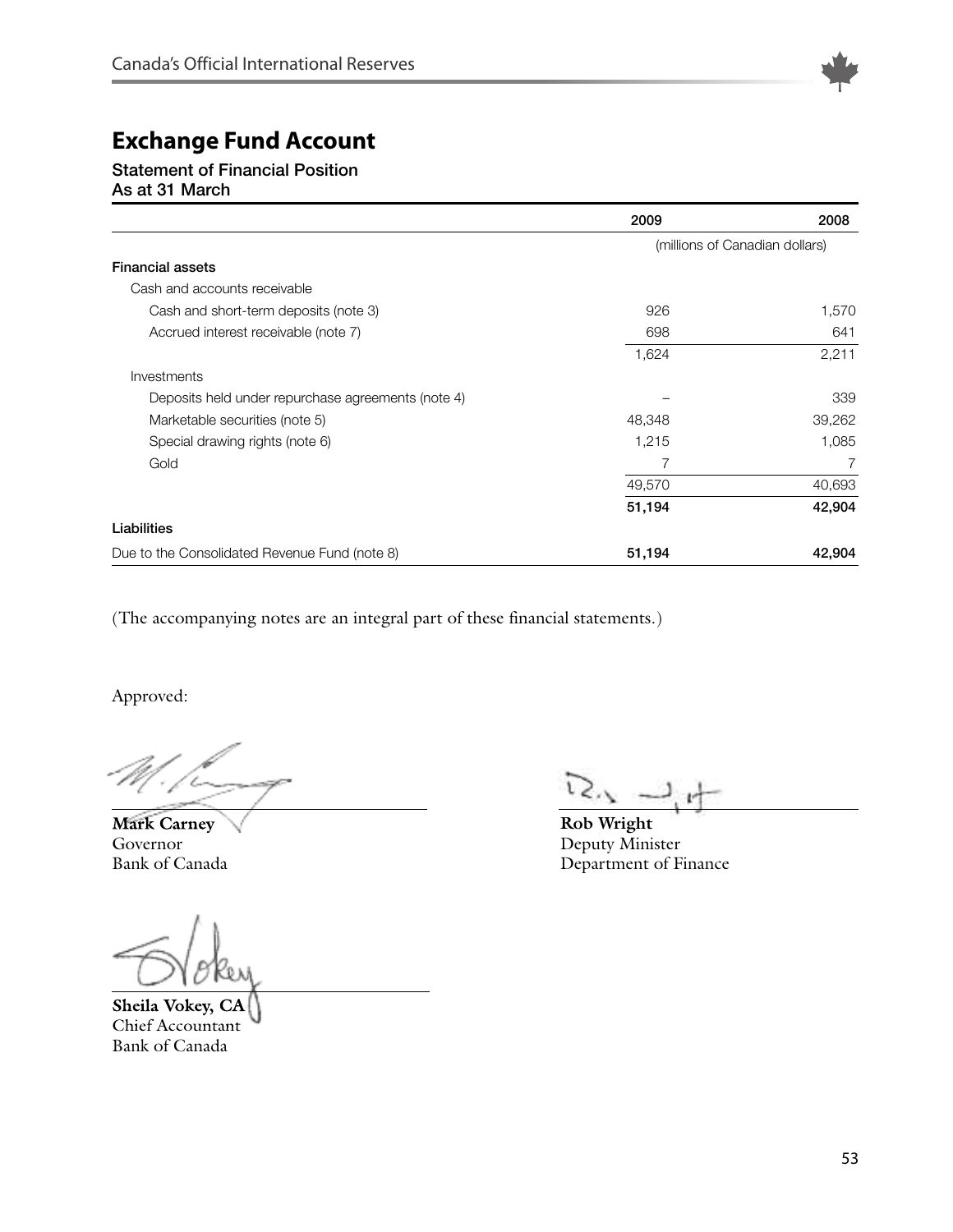



# **Statement of Operations**

# **For the year ended 31 March**

|                                           | 2009                           | 2008  |
|-------------------------------------------|--------------------------------|-------|
|                                           | (millions of Canadian dollars) |       |
| Net revenue from investments              |                                |       |
| Marketable securities                     | 1,661                          | 1,622 |
| Cash and short term deposits              | 24                             | 72    |
| Special drawing rights                    | 22                             | 38    |
| Deposits held under repurchase agreements | 8                              | 89    |
|                                           | 1.715                          | 1.821 |
| Other revenue                             |                                |       |
| Net foreign exchange gain                 | 138                            |       |
| Net revenue for the year                  | 1,853                          | 1,828 |

(The accompanying notes are an integral part of these financial statements.)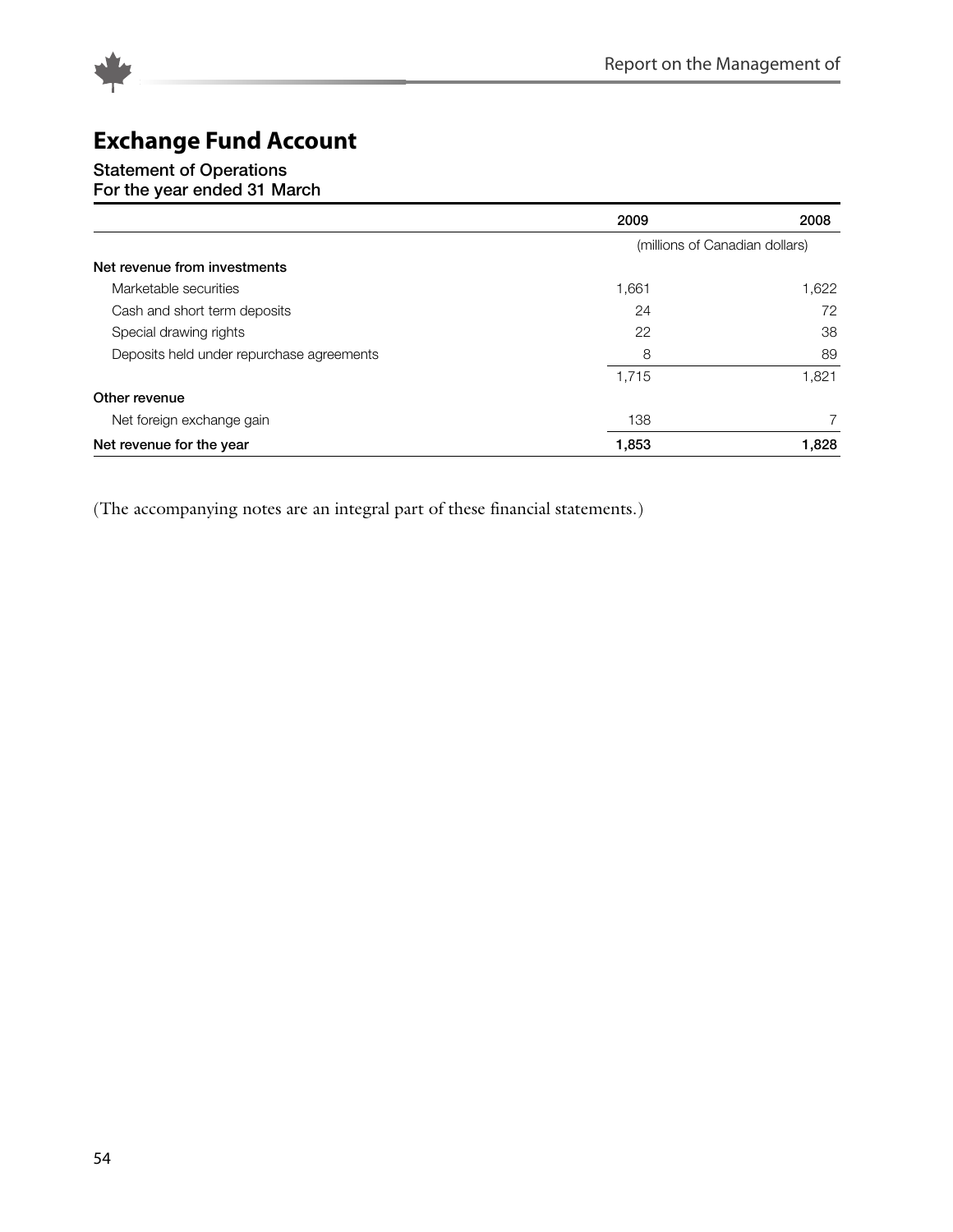

## **Statement of Cash Flows**

**For the year ended 31 March**

|                                                               | 2009      | 2008                           |
|---------------------------------------------------------------|-----------|--------------------------------|
|                                                               |           | (millions of Canadian dollars) |
| Cash flows from operating activities                          |           |                                |
| Revenue from investments received                             |           |                                |
| Marketable securities                                         | 1,334     | 1,177                          |
| Short term deposits                                           | 18        | 59                             |
| Deposits held under repurchase agreements                     | 9         | 97                             |
| Other                                                         | 11        | 14                             |
| Purchase of marketable securities                             | (70, 206) | (57, 949)                      |
| Proceeds from the sale or maturity of marketable securities   | 67,185    | 56,614                         |
| Increase in foreign currency position                         | 137       | 275                            |
| Decrease in foreign currency position                         | (3,005)   | (1,843)                        |
| Cash used in operating activities                             | (4, 517)  | (1, 556)                       |
| Cash flows from financing activities                          |           |                                |
| Increase in advances from the CRF                             | 30,894    | 15,415                         |
| Repayment of advances to the CRF                              | (27, 535) | (15,888)                       |
| Cash (used in) provided by financing activities               | 3,359     | (473)                          |
| Effects of exchange rate changes on cash and cash equivalents | 175       | (527)                          |
| Decrease in cash and cash equivalents                         | (983)     | (2, 556)                       |
| Cash and cash equivalents                                     |           |                                |
| Balance, beginning of year                                    | 1,909     | 4,465                          |
| Balance, end of year                                          | 926       | 1,909                          |
| Represented by                                                |           |                                |
| Cash and short term deposits                                  | 926       | 1,570                          |
| Deposits held under repurchase agreements                     |           | 339                            |
|                                                               | 926       | 1,909                          |

(The accompanying notes are an integral part of these financial statements.)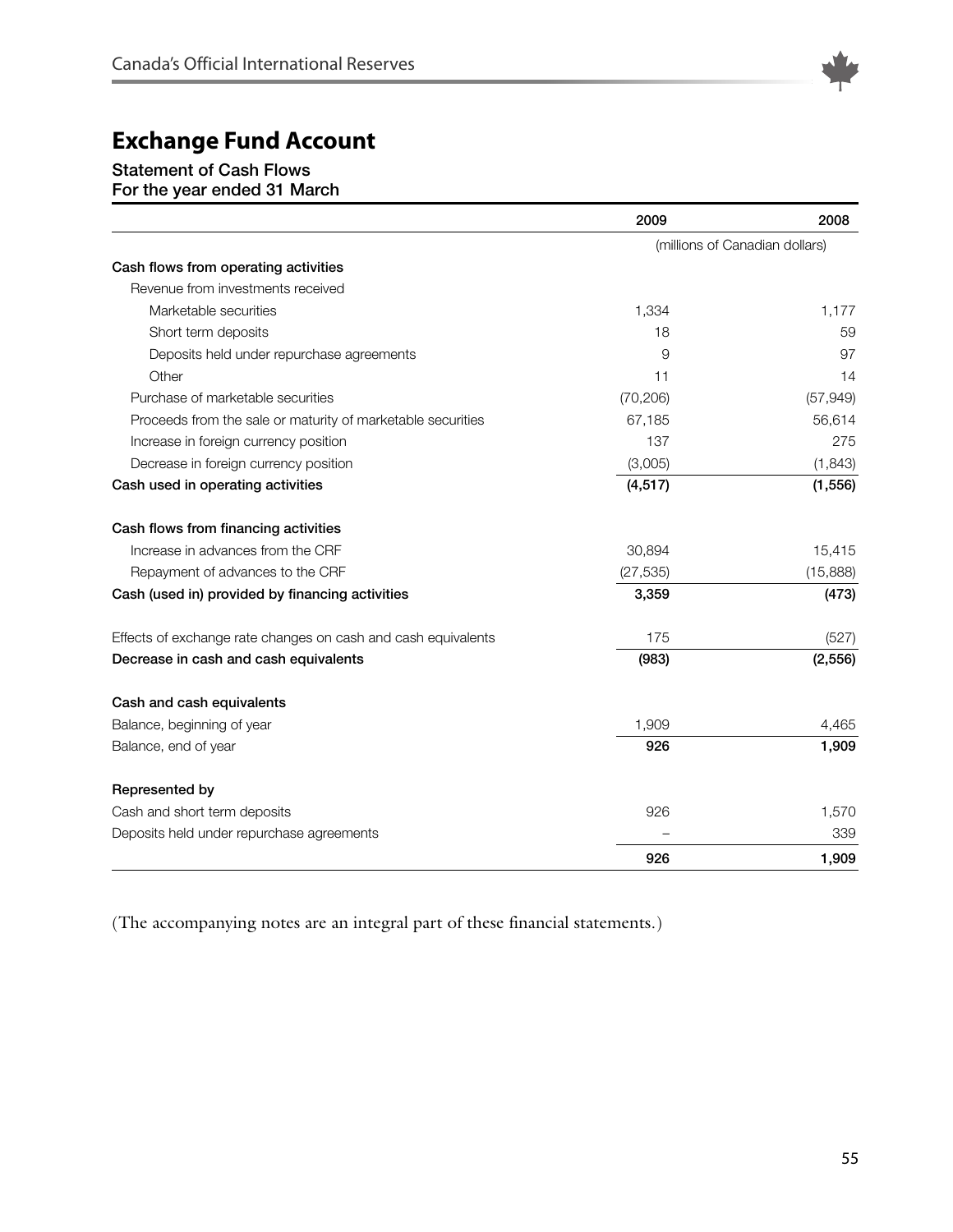

## **Notes to the financial statements For the year ended 31 March 2009**

(Amounts in the notes to the financial statements are in millions of Canadian dollars, unless otherwise stated.)

## **1. Authority and Objective**

The Exchange Fund Account (the Account) is governed by Part II of the *Currency Act*. The Account is in the name of the Minister of Finance and is administered by the Bank of Canada as fiscal agent. The *Financial Administration Act* does not apply to the Account. The majority of Canada's official international reserves reside inside the Account. The Account represents approximately 96 per cent (98 per cent at 31 March 2008) of Canada's official reserves. The remainder of the official reserves reside in the foreign currency accounts of the Minister of Finance.

The legislative mandate of the Account is to aid in the control and protection of the external value of the Canadian dollar. The Minister of Finance empowers the Account to acquire or sell assets deemed appropriate for this purpose, in accordance with the Account's *Statement of Investment Policy.*

Assets held in the Account are managed to provide foreign-currency liquidity to the government and to promote orderly conditions for the Canadian dollar in the foreign exchange markets, if required. Canada's current policy is to intervene in foreign exchange markets on a discretionary, rather than a systematic, basis and only in the most exceptional of circumstances. Since September 1998, no transactions were aimed at moderating movements in the value of the Canadian dollar.

In accordance with the *Currency Act*, the net revenue for the year is paid to or charged to the Consolidated Revenue Fund (CRF) of the Government of Canada within three months after the end of the fiscal year, and the Minister of Finance reports to Parliament on the operations of the Account within the first 60 days on which Parliament is sitting after the end of the fiscal year.

## **2. Significant Accounting Policies**

As stipulated in the *Currency Act*, the financial statements of the Account are prepared in a manner consistent with the accounting policies used by the Government of Canada to prepare its financial statements. The presentation and results of the Account using these accounting policies do not result in any significant differences from Canadian generally accepted accounting principles for the public sector.

#### **a) Revenue recognition**

Revenue from investments is recorded on an accrual basis and includes interest earned, amortization of premiums and discounts using the straight line method, gains or losses on sales of securities, and revenues from securities lending activities. Interest is accrued on short-term deposits, deposits held under repurchase agreements, marketable securities, and Special Drawing Rights.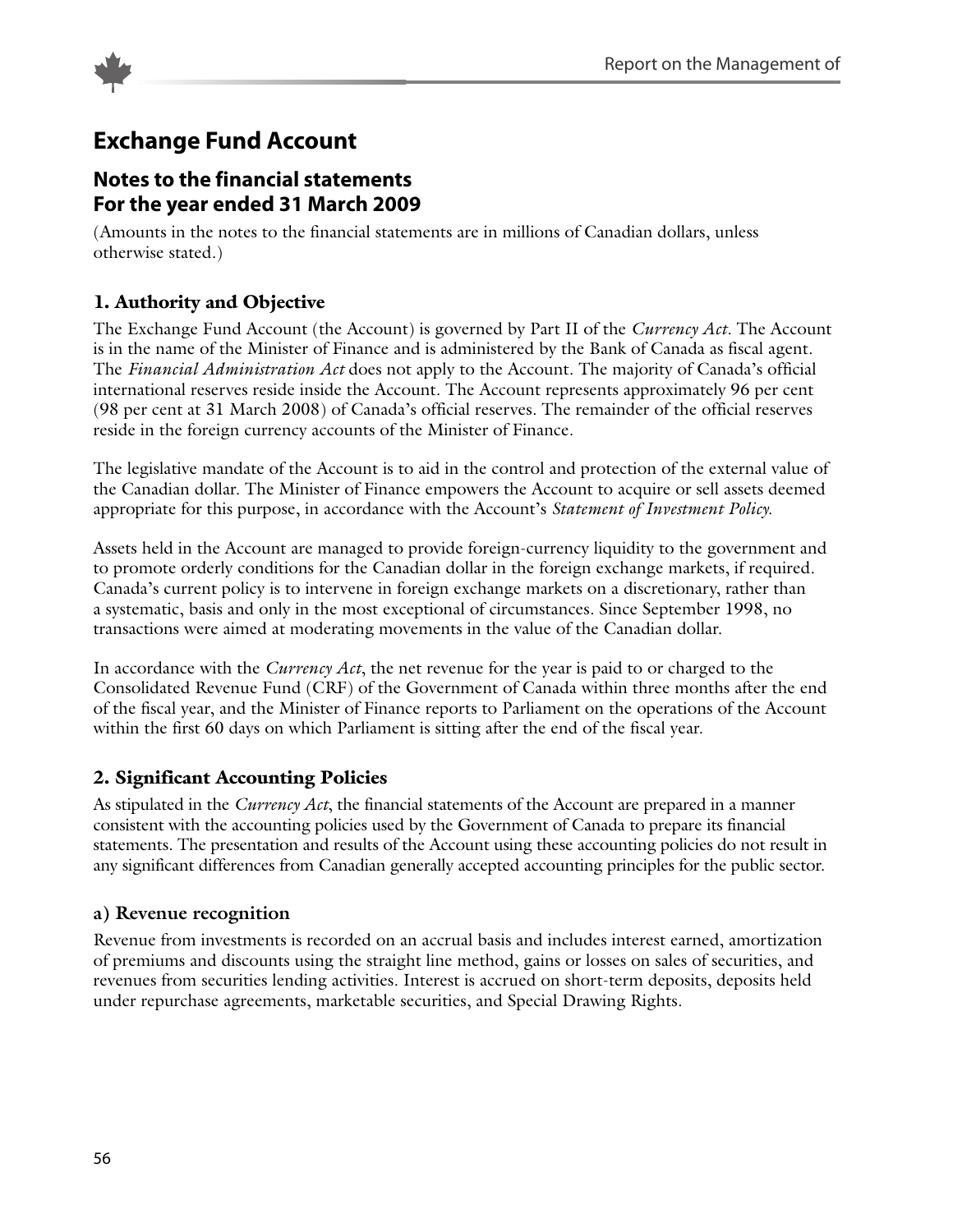

#### **b) Expense recognition**

The Account's administrative, custodial, and fiscal agency services are provided and paid for by the Bank of Canada and Department of Finance. These costs are not recognized in the financial statements.

In addition, the notional cost specifically identified as related to the funding of the Account's assets and advanced by the CRF are not recognized in the financial statements.

#### **c) Financial assets**

#### *Short-term deposits*

Short-term deposits are recorded at cost and are generally held to maturity.

#### *Deposits held under repurchase agreements*

Deposits held under repurchase agreements are recorded at cost.

#### *Marketable securities*

Marketable securities are recorded at cost and are adjusted for amortization of purchase discounts and premiums on a straight-line basis over the term to maturity of the security. Purchases and sales of securities are recorded at the settlement dates. The securities loaned under the securities lending program continue to be accounted for as investment assets.

Short-term deposits, Deposits held under repurchase agreement and Marketable securities are written down to their recoverable amount in the event of an other than temporary impairment in the fair value. Write-downs to reflect other than temporary impairment are included in *Net revenue from investments* in the *Statement of Operations.*

#### *Special Drawing Rights*

SDRs are recorded at fiscal year-end market value.

#### *Gold*

Gold is carried in the Account at a value of 35 SDRs per fine ounce, which approximates cost and conforms to the value used in the *Public Accounts of Canada.*

#### **d) Translation of foreign currencies and Special Drawing Rights**

Assets and advances denominated in foreign currencies and SDRs are translated into Canadian dollar equivalents at rates prevailing on the balance sheet dates, which were as follows:

|              | 2009   | 2008   |
|--------------|--------|--------|
| US dollars   | 1.2613 | 1.0265 |
| Euros        | 1.6755 | 1.6205 |
| Japanese yen | 0.0127 | 0.0103 |
| <b>SDRs</b>  | 1.8857 | 1.6881 |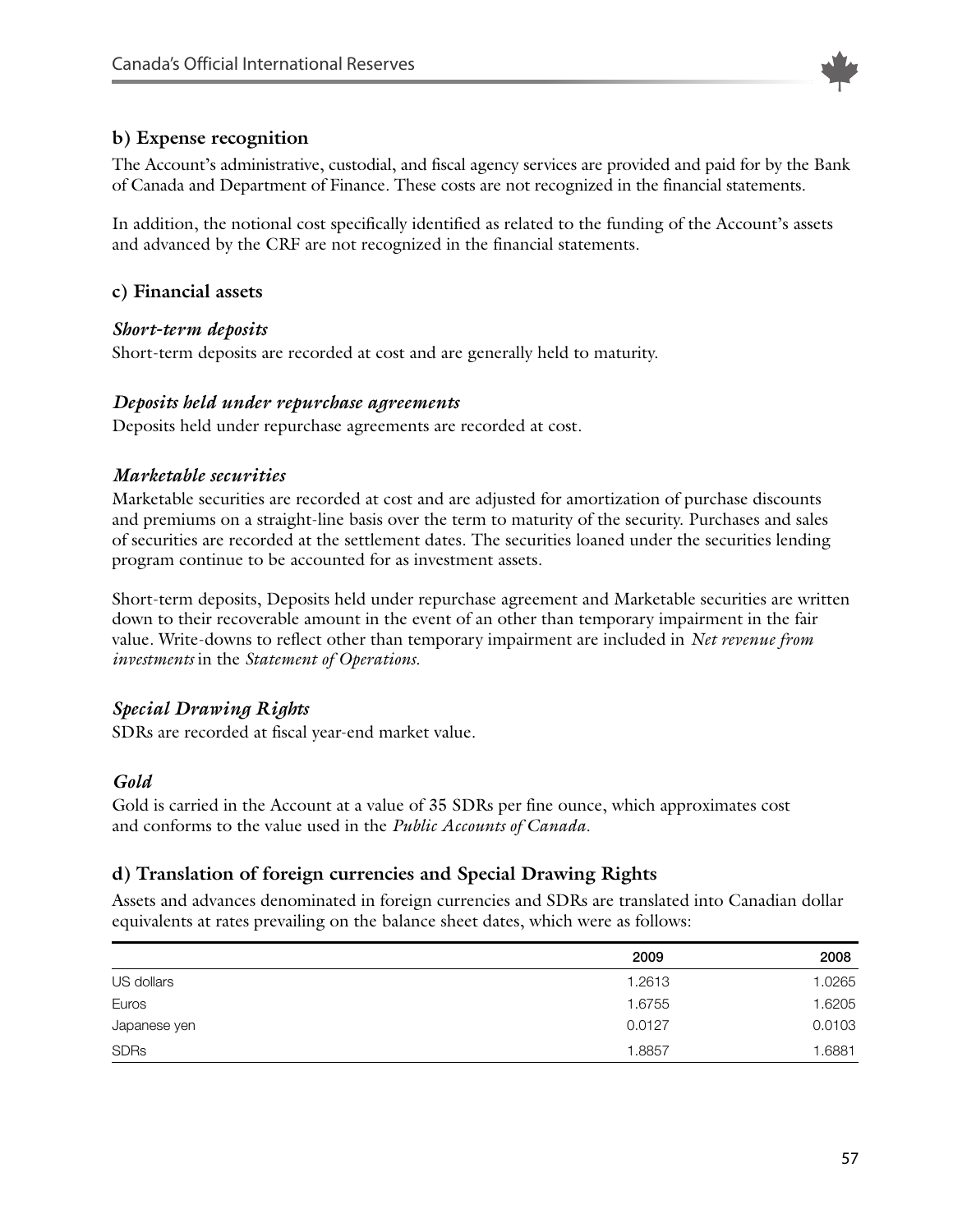

Gains or losses resulting from the translation of assets and advances denominated in foreign currencies and SDRs, as well as on transactions throughout the fiscal year, are recorded as net foreign exchange gains or losses and are included in the category *Other revenue* in the *Statement of Operations*.

Investment revenue in foreign currencies and SDRs is translated into Canadian dollars at the foreign exchange rates prevailing on the date the revenue is earned.

#### **e) Use of estimates and measurement uncertainty**

The preparation of the financial statements of the Account requires management to make estimates and assumptions, based on information available as of the date of the financial statements. The most significant use of estimates is in the disclosure of the fair value of assets and disclosure of the notional cost of advances.

#### **3. Cash and Short-term Deposits**

|                     | 2009              | 2008              |
|---------------------|-------------------|-------------------|
|                     | Carrying<br>Value | Carrying<br>Value |
| Cash                |                   |                   |
| US dollars          | 548               | 214               |
| Euros               | 272               | 244               |
| Japanese yen        | 106               | 86                |
| Short-term deposits |                   |                   |
| US dollars          |                   | 1,026             |
|                     | 926               | 1,570             |

Short-term deposits are money market transactions where the Account invests funds with designated counterparties.

There were no short-term deposits at 31 March 2009. At 31 March 2008, the weighted-average yield to maturity on short-term deposits was 3.30% and the term to maturity was less than 3 months.

## **4. Deposits Held Under Repurchase Agreements**

Deposits held under repurchase agreements are money market transactions where the Account invests funds on a secured basis with designated counterparties at prevailing market rates based on tri-party reverse repurchase agreements. The collateral on these transactions is held by a tri-party custodian.

Deposits held under repurchase agreements are denominated in US dollars. There were no deposits held under repurchase agreements at 31 March 2009. At 31 March 2008, the weighted-average yield to maturity on deposits held under repurchase agreements was 3.16% and the term to maturity was less than 3 months. The fair value of collateral held on these transactions was \$346 million.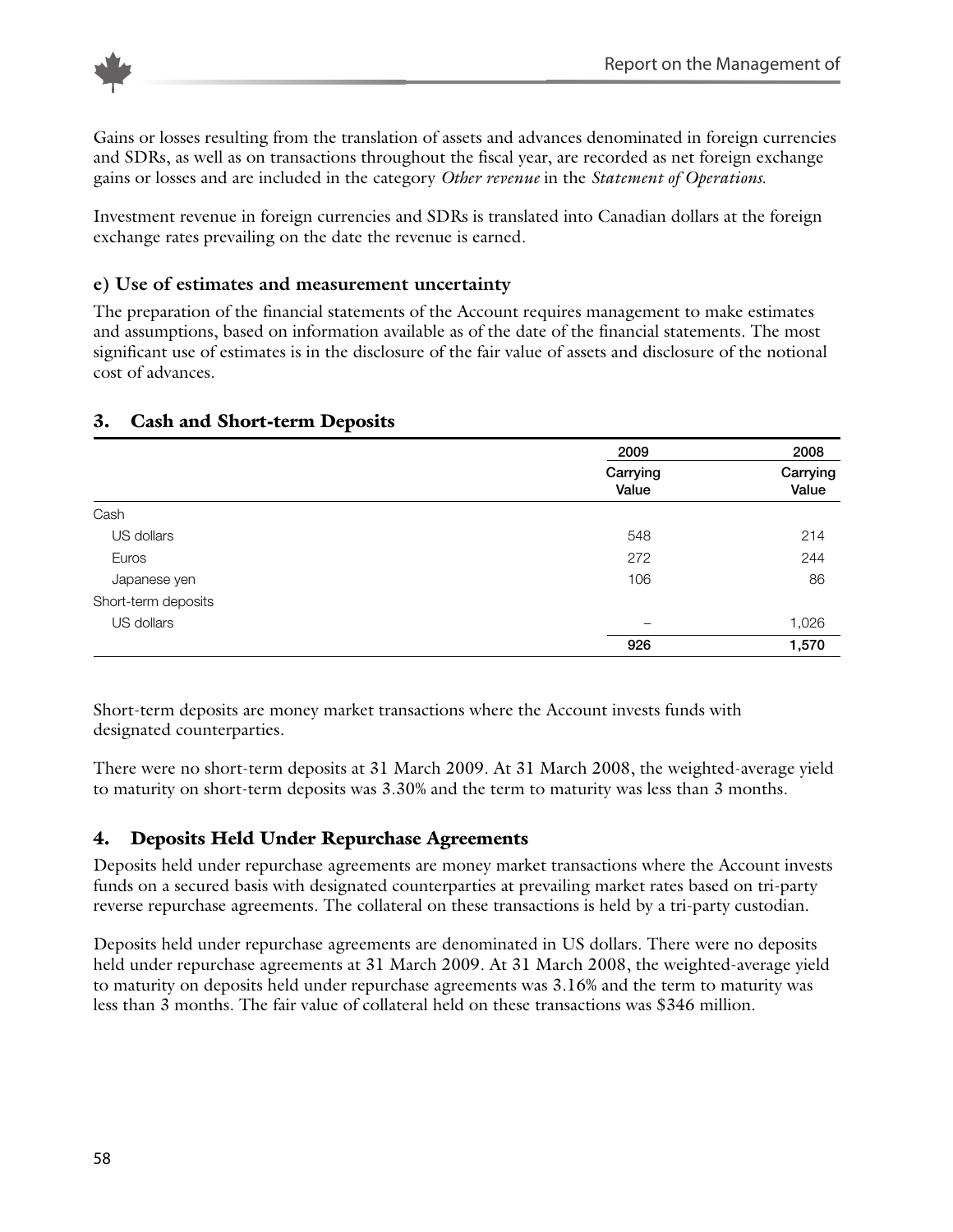| 5. Marketable Securities<br>Term to maturity                                                                                                                            |                   |       |                       |       |                   |              |                   |         |                   |                   |
|-------------------------------------------------------------------------------------------------------------------------------------------------------------------------|-------------------|-------|-----------------------|-------|-------------------|--------------|-------------------|---------|-------------------|-------------------|
|                                                                                                                                                                         |                   |       |                       |       | 2009              |              |                   |         |                   | 2008              |
|                                                                                                                                                                         | 6 months<br>Under |       | 6 months<br>to 1 year |       | $1$ to 5<br>years |              | 5 years<br>Over   |         | Total             | Total             |
|                                                                                                                                                                         | Carrying<br>value | Yield | Carrying<br>value     | Yield | Carrying<br>value | Yield        | Carrying<br>value | Yield   | Carrying<br>value | Carrying<br>value |
| US dollar                                                                                                                                                               |                   |       |                       |       |                   |              |                   |         |                   |                   |
| Corporation                                                                                                                                                             | 126               | 0.73% | I                     | ı     | I                 | I            | I                 | I       | 126               | 77                |
| Commercial Banks                                                                                                                                                        | 568               | 0.51% | I                     | I     |                   | $\mathsf{l}$ |                   | $\vert$ | 568               | 948               |
| Sovereign                                                                                                                                                               | 6,171             | 0.62% | I                     | I     | 124               | 3.57%        | 2,455             | 4.02%   | 8,750             | 5,062             |
| Supra National                                                                                                                                                          | 718               | 0.59% | 25                    | 4.82% | 836               | 4.44%        | 2,994             | 4.64%   | 4,573<br>13,175   | 3,205             |
| Agencies and other                                                                                                                                                      | 5,490             | 0.92% | 985                   | 1.27% | 2,485             | 4.27%        | 4,215             | 4.63%   |                   | 7,829             |
|                                                                                                                                                                         | 13,073            |       | 010                   |       | 3,445             |              | 9,664             |         | 27,192            | 17,121            |
| Euro                                                                                                                                                                    |                   |       |                       |       |                   |              |                   |         |                   |                   |
| Sovereign                                                                                                                                                               | 2,577             | 2.38% | 301                   | 3.66% | 3,520             | 3.48%        | 5,659             | 4.02%   | 12,057            | 11,326            |
| Supra National                                                                                                                                                          |                   |       | 242                   | 4.96% | 856               | 4.32%        | 1,255             | 4.17%   | 2,353             | 2,550             |
| Agencies and other                                                                                                                                                      | 586               | 3.52% | 715                   | 3.80% | 3,414             | 4.05%        | 2,031             | 4.06%   | 6,746             | 7,750             |
|                                                                                                                                                                         | 3,163             |       | 258                   |       | 7,790             |              | 8,945             |         | 21,156            | 21,626            |
| Japanese yen                                                                                                                                                            |                   |       |                       |       |                   |              |                   |         |                   |                   |
| Sovereign                                                                                                                                                               | ı                 | I     | I                     | I     | I                 | I            | I                 | I       | ı                 | 515               |
|                                                                                                                                                                         | I                 |       |                       |       | ı                 |              | ı                 |         |                   | 515               |
| Total marketable<br>securities                                                                                                                                          | 16,236            |       | 2,268                 |       | 11,235            |              | 18,609            |         | 48,348            | 39,262            |
| The yield in the above table represents the weighted average yield to maturity based on the carrying value at the end of the fiscal year for the respective securities. |                   |       |                       |       |                   |              |                   |         |                   |                   |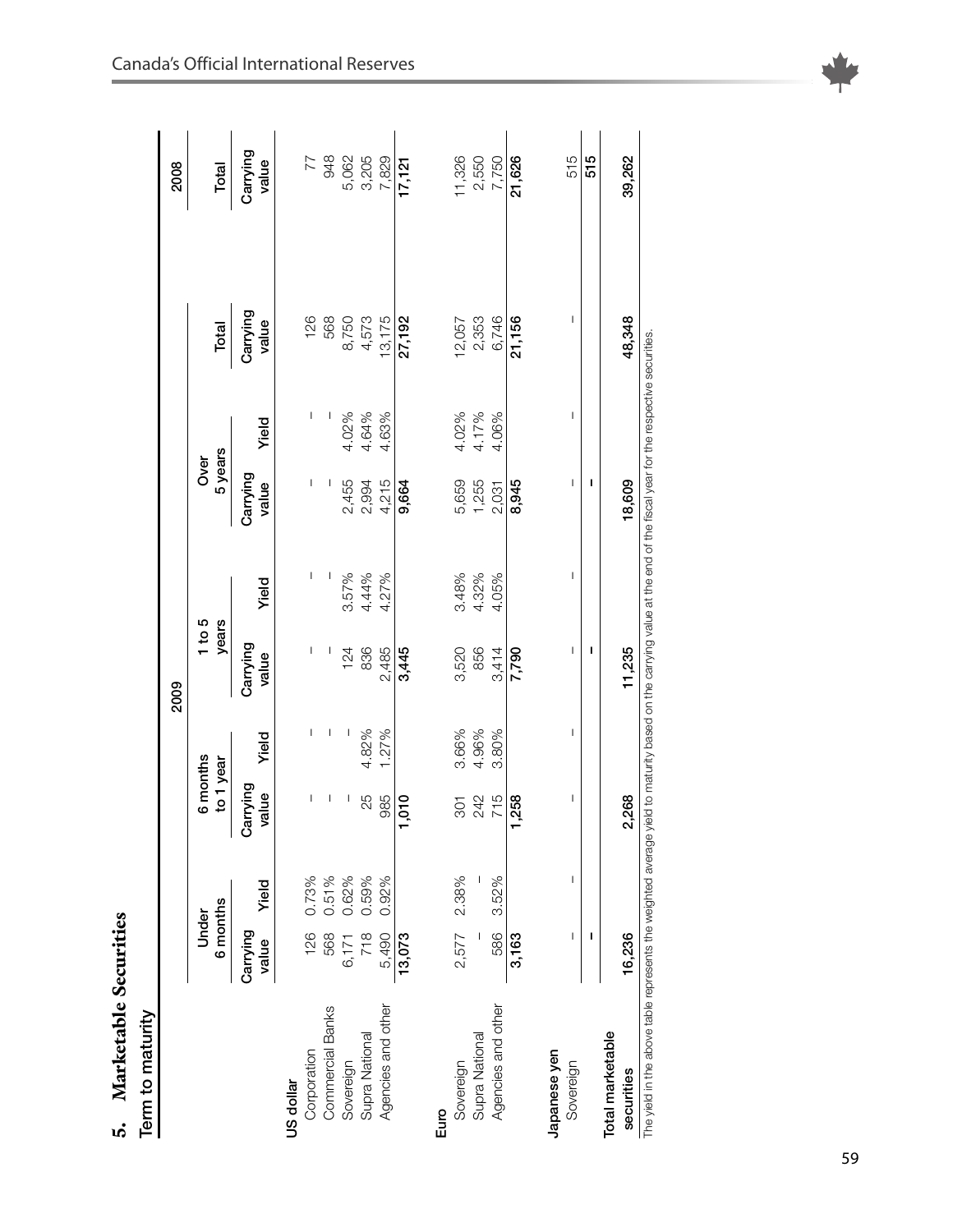

At 31 March 2009, the net unamortized premium on marketable securities amounted to \$356 million (\$6 million net unamortized premium at 31 March 2008). Sales of marketable securities during the year resulted in a net gain of \$135 million (net gain of \$60 million at 31 March 2008) and is included in *Net revenue from Marketable Securities* on the *Statement of Operations.*

Under the securities lending program, the Account has agency agreements with two major financial institutions. Loans of securities are effected on behalf of the Account by these agents who guarantee the loans and obtain collateral of equal or greater value from their approved counterparties in these transactions. At 31 March 2009, a portion of the Account's holdings of US government securities, consisting of US\$255 million (par value) in Treasury Bills (US\$2,182 million (par value) at 31 March 2008) and US\$698 million (par value) in Treasury Notes (US\$713 million (par value) at 31 March 2008), was being used in securities lending program with financial institutions.

## **6. Special Drawing Rights**

The SDR is an international reserve asset created by the IMF in 1969 to supplement the existing official reserves of member countries. SDRs are allocated to member countries in proportion to their IMF quotas. The SDR serves as the unit of account of the IMF and its value is based on a basket of key international currencies.

## **7. Accrued Interest Receivable**

|                                           | 2009 | 2008 |
|-------------------------------------------|------|------|
| Cash and short-term deposits              |      | 5    |
| Deposits held under repurchase agreements |      | っ    |
| Marketable securities                     |      |      |
| <b>US Dollar</b>                          | 212  | 160  |
| Euro                                      | 485  | 469  |
| SDR's                                     |      | 5    |
|                                           | 698  | 641  |

The fair value of accrued interest is deemed equal to carrying value given the short term to maturity.

## **8. Due to the Consolidated Revenue Fund (CRF)**

The Account is funded by the Government of Canada through interest-free advances from the CRF. Advances to the Account from the CRF are authorized by the Minister under the terms and conditions prescribed by the Minister of Finance. These advances are limited to \$60 billion by order of the Minister of Finance dated 30 December 2005.

The CRF advances the proceeds of Canada's borrowings in foreign currencies and allocations of SDRs by the IMF to the Account. Subsequent repayments of foreign currency debt are made using the assets of the Account and result in reductions in the level of foreign currency advances from the CRF. Interest payable by Canada on borrowings in foreign currencies and charges on allocations of SDRs to Canada are charged directly to the CRF.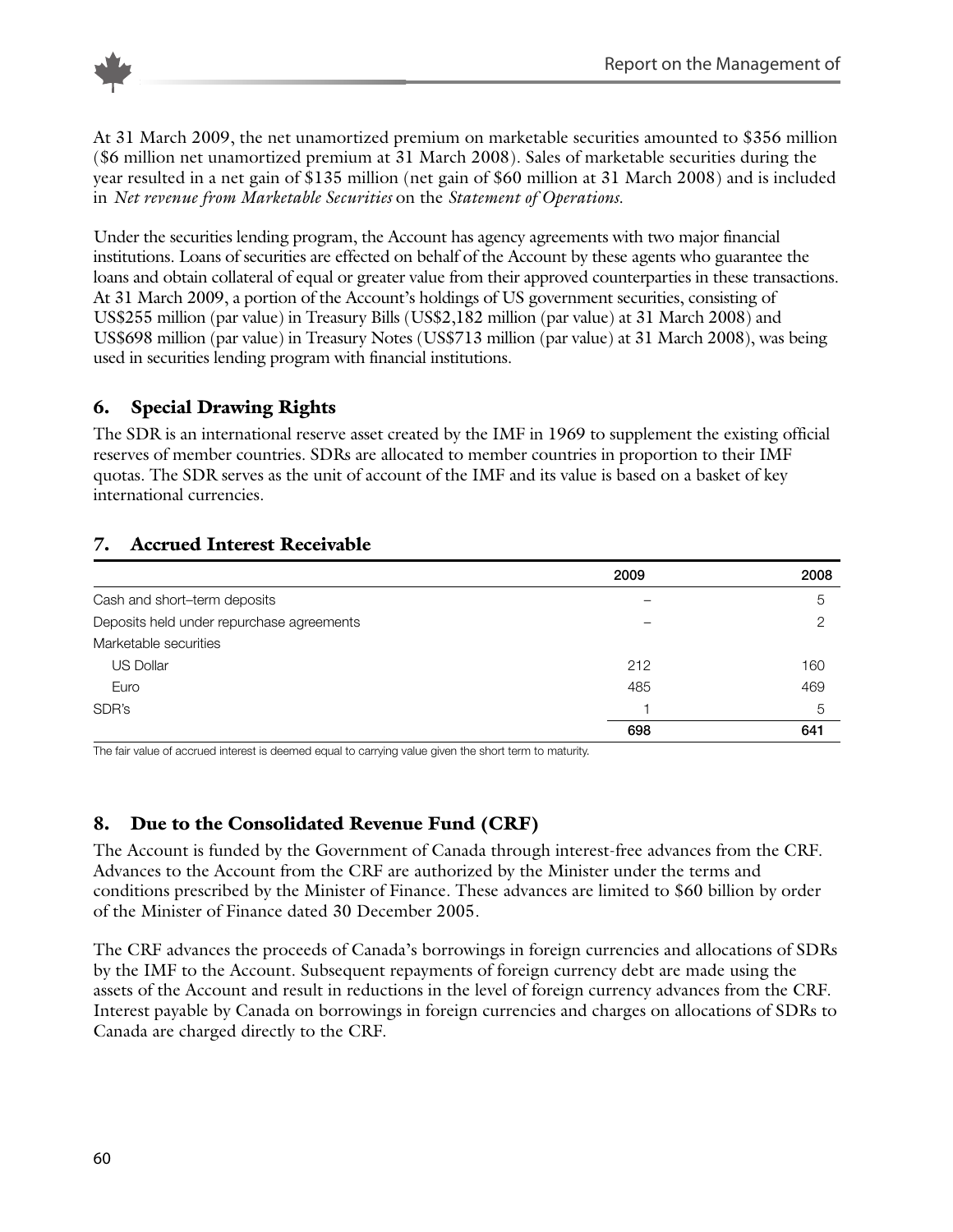

The Account requires Canadian dollar advances to settle its purchases of foreign currencies. Canadian dollars received from sales of foreign currencies are remitted to the CRF. This, together with foreign currency payments made on behalf of the Government of Canada cause reductions in the level of outstanding Canadian-dollar advances, and can result in overall net deposits of Canadian dollars by the Account with the CRF.

At 31 March, advances from the CRF were comprised of the following currencies:

|                                               | 2009     | 2008    |
|-----------------------------------------------|----------|---------|
| US dollars                                    | 29,167   | 18,904  |
| Euros                                         | 21,128   | 21,489  |
| Japanese yen                                  | 102      | 598     |
| SDR's                                         | (1, 150) | (1,030) |
| Subtotal - foreign currencies                 | 49.247   | 39,961  |
| Canadian dollars                              | 94       | 1,115   |
| Net revenue                                   | 1,853    | 1,828   |
| <b>Total Due to Consolidated Revenue Fund</b> | 51,194   | 42,904  |

For the year ended 31 March 2009, the notional cost specifically identified as related to the funding of the Account's assets and advanced by the CRF to the Account is \$1,630 million (\$1,792 million for the year ended 31 March 2008). The notional cost of advanced funds is comprised of the actual interest costs on foreign denominated debt and cross currency swaps for foreign currency advances, and an imputed interest cost calculated using the average funding rate of outstanding Government of Canada market debt, applicable to the net of Canadian dollar and SDR currency advances.

#### **9. Financial Instruments**

The role of the Account as principal repository of Canada's official international reserves determines the nature of its assets and of its operations, as well as its use of financial instruments.

#### **a) Credit risk**

Credit risk is the risk that a counterparty to a financial contract will fail to discharge its obligations in accordance with agreed upon terms.

To ensure that the Account's asset portfolio is prudently diversified with respect to credit risk, the *Statement of Investment Policy* prescribed by the Minister of Finance specifies limits on holdings by class of issuer (sovereign, agency, supranational, corporation or commercial financial institution) and type of instrument. There are also limits on exposure to any one issuer or counterparty.

With respect to the *Statement of Investment Policy,* the Account may hold fixed income securities of highly rated sovereigns, central banks, government-supported entities and supranational organizations. To be eligible for investment, an entity must have a credit rating in the top seven categories from two of four designated rating agencies (Standard & Poor's, Moody's, Fitch, and Dominion Bond Rating Service). The Account may also make deposits and execute other transactions, up to prescribed limits, with commercial financial institutions that meet the same rating criteria.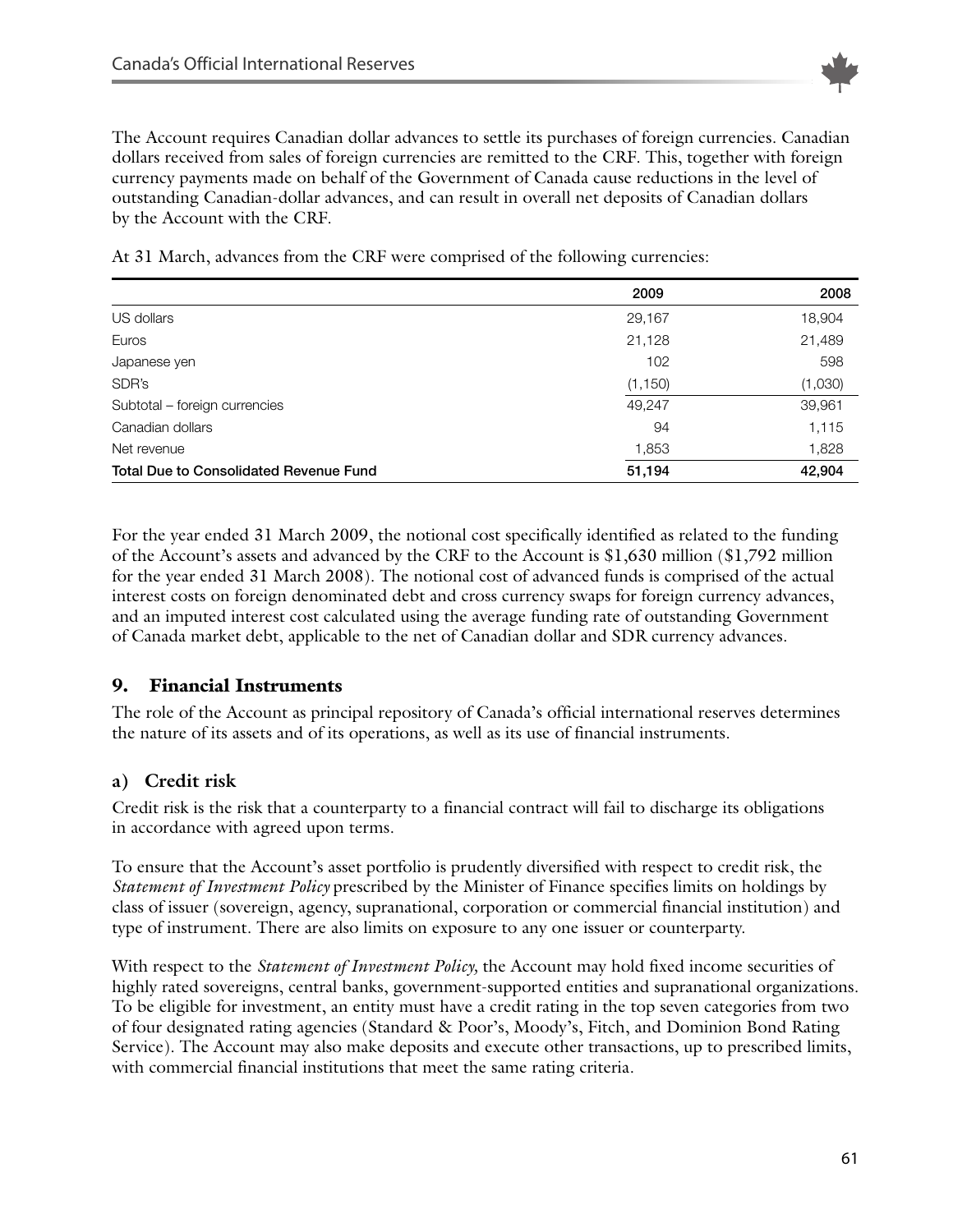

As stipulated in the *Currency Act,* the Minister may appoint agents to perform services concerning the Account. Through the securities-lending program, agents can lend securities only up to a prescribed maximum amount and only to a list of approved counterparties. Each borrower must enter into a Securities Loan Agreement with either of the agents. Borrowers are also required to provide collateral for securities borrowed, according to a specific list approved by the Government. Collateral is limited to specific security types, terms to maturity, and credit ratings.

The agents also provide an indemnity in the event of default by the borrower. The Account enters into securities lending transactions in order to increase its return on investments.

## **b) Interest rate and foreign currency risk**

Interest rate risk is the risk that the fair value or future cash flows of a financial instrument will fluctuate due to changes in market interest rates. Foreign currency risk is the risk that the fair value or future cash flows of a financial instrument will fluctuate because of changes in foreign exchange rates.

Interest rate and foreign currency risks are managed, with due consideration of the risk to the Government of Canada, through the asset-liability management policy. This policy utilizes a strategy of matching the duration structure and the currency of the Account's assets with the foreign currency borrowings of the Government of Canada that notionally finance the Account's assets.

|                                           | 2009                                                |               | 2008                                                |               |
|-------------------------------------------|-----------------------------------------------------|---------------|-----------------------------------------------------|---------------|
|                                           | <b>Carrying Value</b><br>and<br>Accrued<br>Interest | Fair<br>value | <b>Carrying Value</b><br>and<br>Accrued<br>Interest | Fair<br>value |
| Investments                               |                                                     |               |                                                     |               |
| Cash and short-term deposits              | 926                                                 | 926           | 1,575                                               | 1,575         |
| Deposits held under repurchase agreements |                                                     |               | 341                                                 | 341           |
| Marketable securities                     |                                                     |               |                                                     |               |
| US dollar                                 | 27,404                                              | 28,299        | 17,281                                              | 17,811        |
| Euro                                      | 21,641                                              | 22,375        | 22,095                                              | 22,070        |
| Japanese Yen                              |                                                     |               | 515                                                 | 522           |
|                                           | 49,971                                              | 51,600        | 41,807                                              | 42,319        |
| <b>SDRs</b>                               | 1,216                                               | 1,216         | 1,090                                               | 1,090         |
| Gold                                      | 7                                                   | 126           | 7                                                   | 104           |
|                                           | 51,194                                              | 52,942        | 42,904                                              | 43,513        |

## **c) Fair value of financial instruments**

The estimated fair value of cash, short-term deposits and deposits held under repurchase agreements is deemed equal to their carrying value given their short term to maturity. SDRs are translated into Canadian dollar equivalents at rates prevailing on the balance sheet dates.

Estimated fair values of marketable securities are based on quoted market prices. If such prices are not available, the fair value is determined by discounting future cash flows using an appropriate yield curve. During the year, no marketable securities have been written down to reflect other than temporary impairments in the fair value.